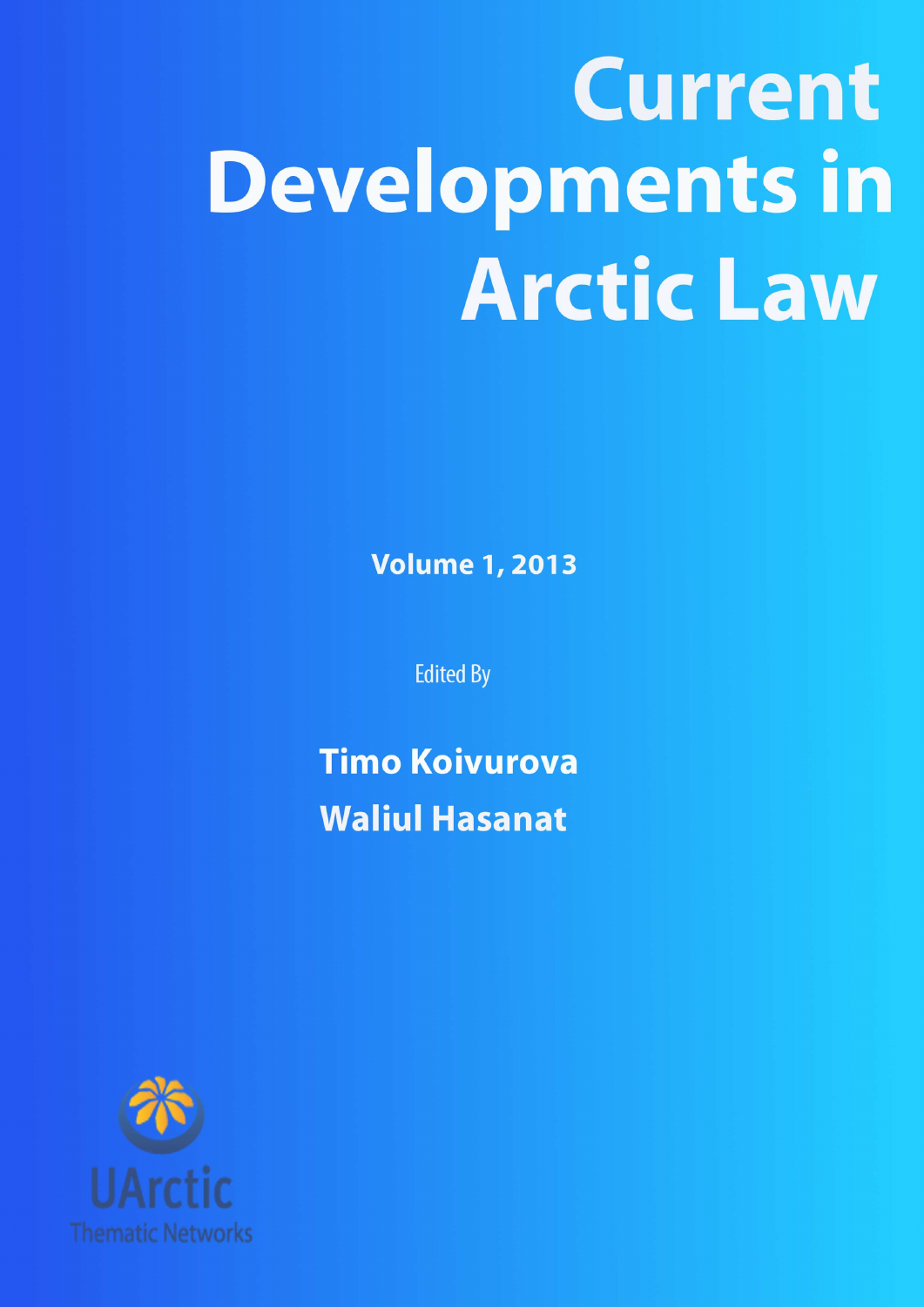## **Current Developments in Arctic Law**

Volume 1 (2013)

*Edited by* 

Timo Koivurova Waliul Hasanat

Cover Design: Shrabon Hasanat

© University of the Arctic Thematic Network on Arctic Law (2013) The Northern Institute for Environmental and Minority Law (NIEM) Arctic Centre, University of Lapland Rovaniemi, Finland

ISBN 978-952-484-719-3 (pdf) ISSN 2343-3418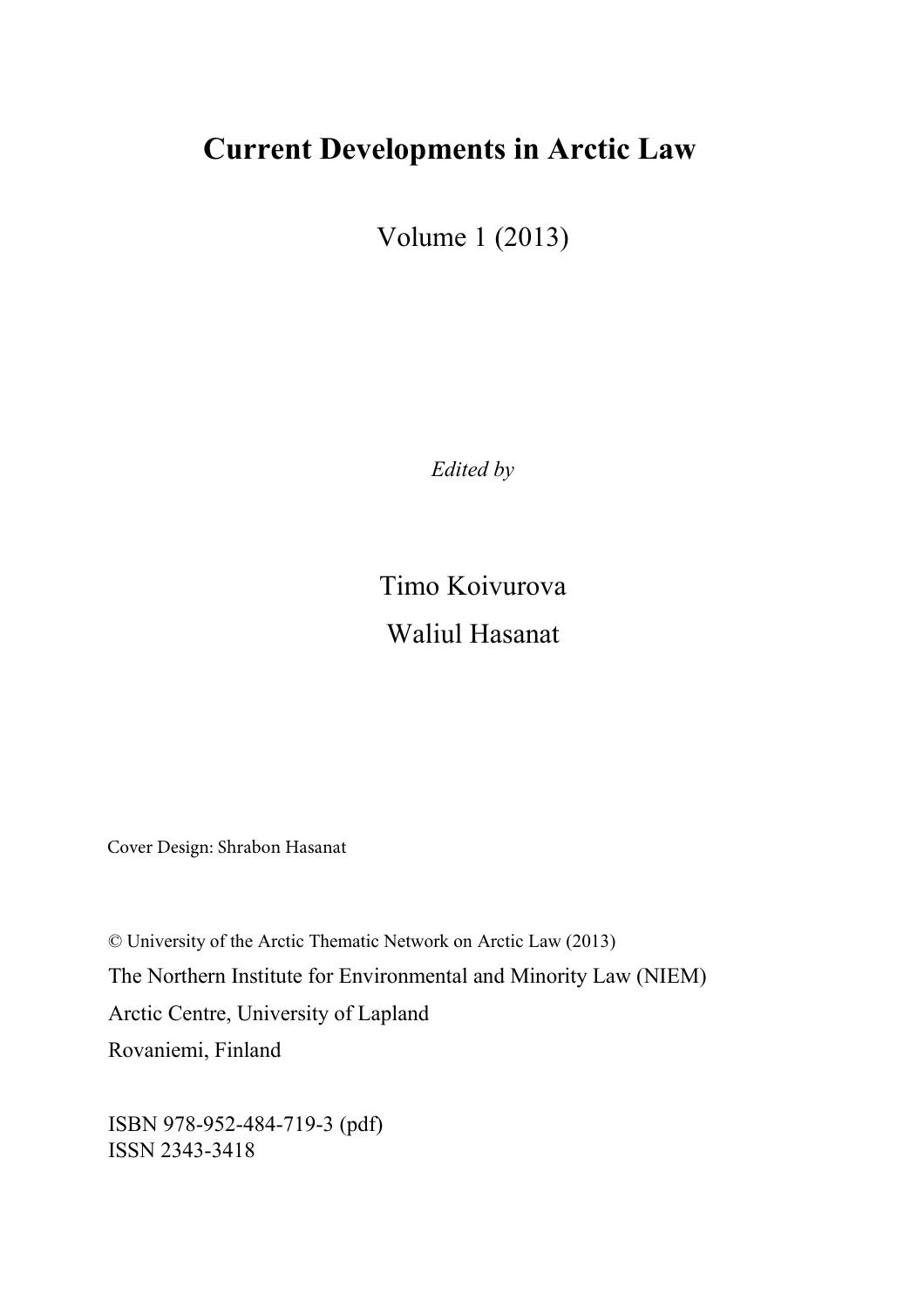#### **Opening Words**

<span id="page-2-0"></span>Dear Reader,

This is the first electronic book produced by the University of the Arctic's thematic network on Arctic Law. The contributions to this work are brief, a choice of format that enabled us to tap a range of the network's busy scholars for insights into their fields and show the breadth of legal scholarship dealing with matters Arctic.

Legal scholarship on and in the Arctic is booming. Climate change and economic globalization are opening up the region to an increasing range of human activities, ones which will require legal and other regulation if they are to be safe and sustainable. Given that research in the Arctic has long been multidisciplinary in orientation, legal research has benefitted from the research in other fields of Arctic studies. Yet, as law differs clearly from other scientific disciplines and typically has a strong influence on how society functions, we legal scholars are often called upon to explain to others the workings of the law. It is in this vein and with this book that we have tried to provide insights for colleagues in our own and other disciplines into how the law works in the Arctic. Many of the contributions identify the legal issues that will shape the future of the Arctic, offering perspectives that we hope will also interest the legal community at large.

Sincerely,

Timo Koivurova

Research professor, director The Northern Institute for Environmental and Minority Law Arctic Centre University of Lapland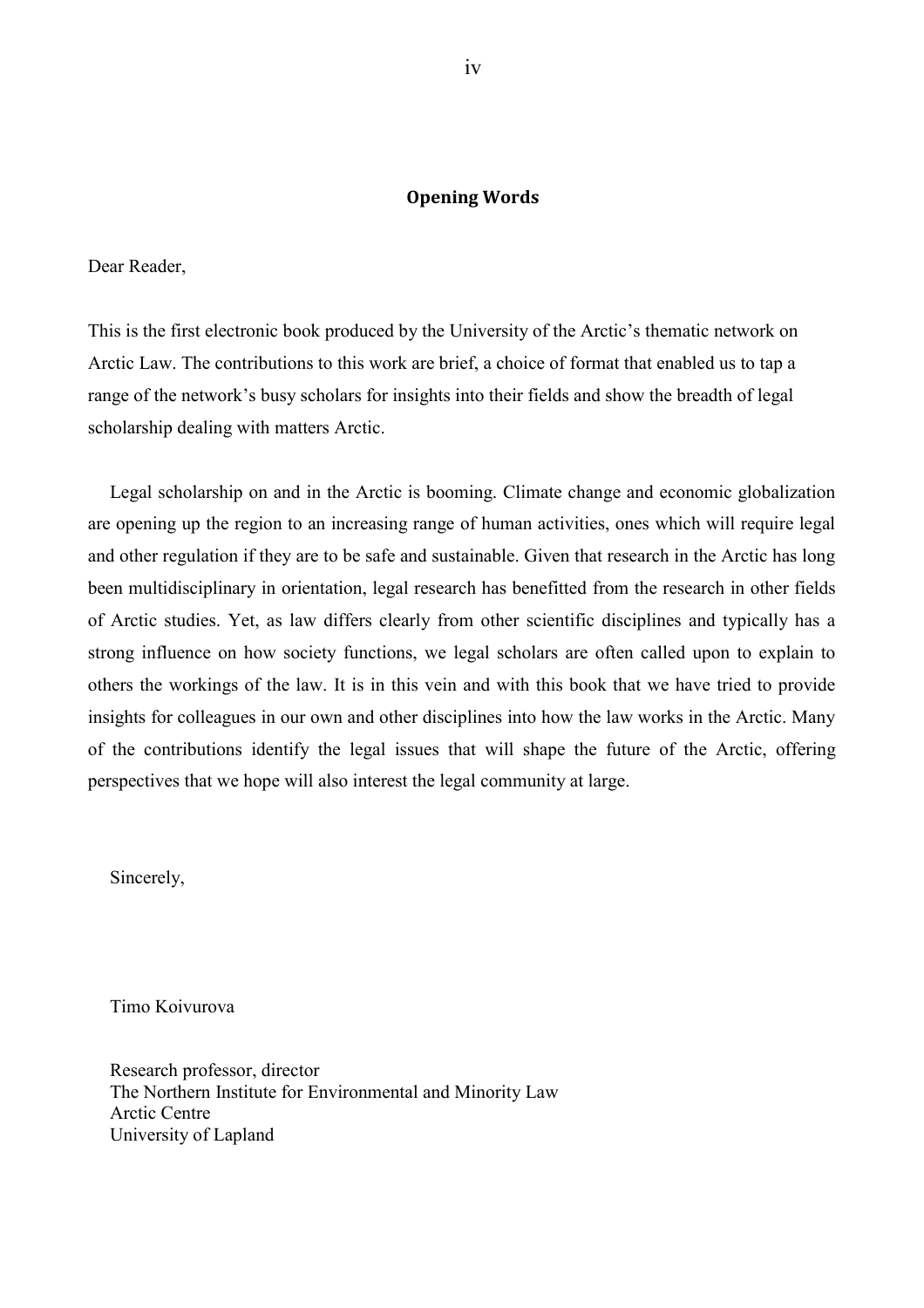## **Table of Contents**

| <b>International Law Status of Greenland</b>                                                 |  |
|----------------------------------------------------------------------------------------------|--|
|                                                                                              |  |
| <b>Indigenous Peoples Rights</b>                                                             |  |
|                                                                                              |  |
| The Polar Law Program at the University of Akureyri                                          |  |
|                                                                                              |  |
| <b>Arctic Energy and Climate Coordination</b>                                                |  |
|                                                                                              |  |
| <b>Marine Mammal Regulation in the Arctic: Report for 2013</b>                               |  |
|                                                                                              |  |
| Invoking the Human Rights of Indigenous Peoples to Combat Climate Change in the              |  |
| <b>Circumpolar Arctic</b>                                                                    |  |
|                                                                                              |  |
| Integration of Arctic Sub-national Governments within the Arctic Council                     |  |
|                                                                                              |  |
| Global Conference about Indigenous Sacred Sites in the Arctic held in Rovaniemi              |  |
| Produced the First International Declaration on the Protection of Sacred Sites in the Arctic |  |
|                                                                                              |  |
| A project on Sustainable Mining, Local Communities and Environmental Regulation in the       |  |
| Kolarctic Area (SUMILCERE)                                                                   |  |
|                                                                                              |  |
| Protection of the Arctic Ocean: Who Can Invoke Responsibility?                               |  |
|                                                                                              |  |
| Legal Responses to the Impact of Climate Change on Indigenous Peoples in the Arctic:         |  |
| Why Arctic Shipping Is a Human Rights Concern                                                |  |
|                                                                                              |  |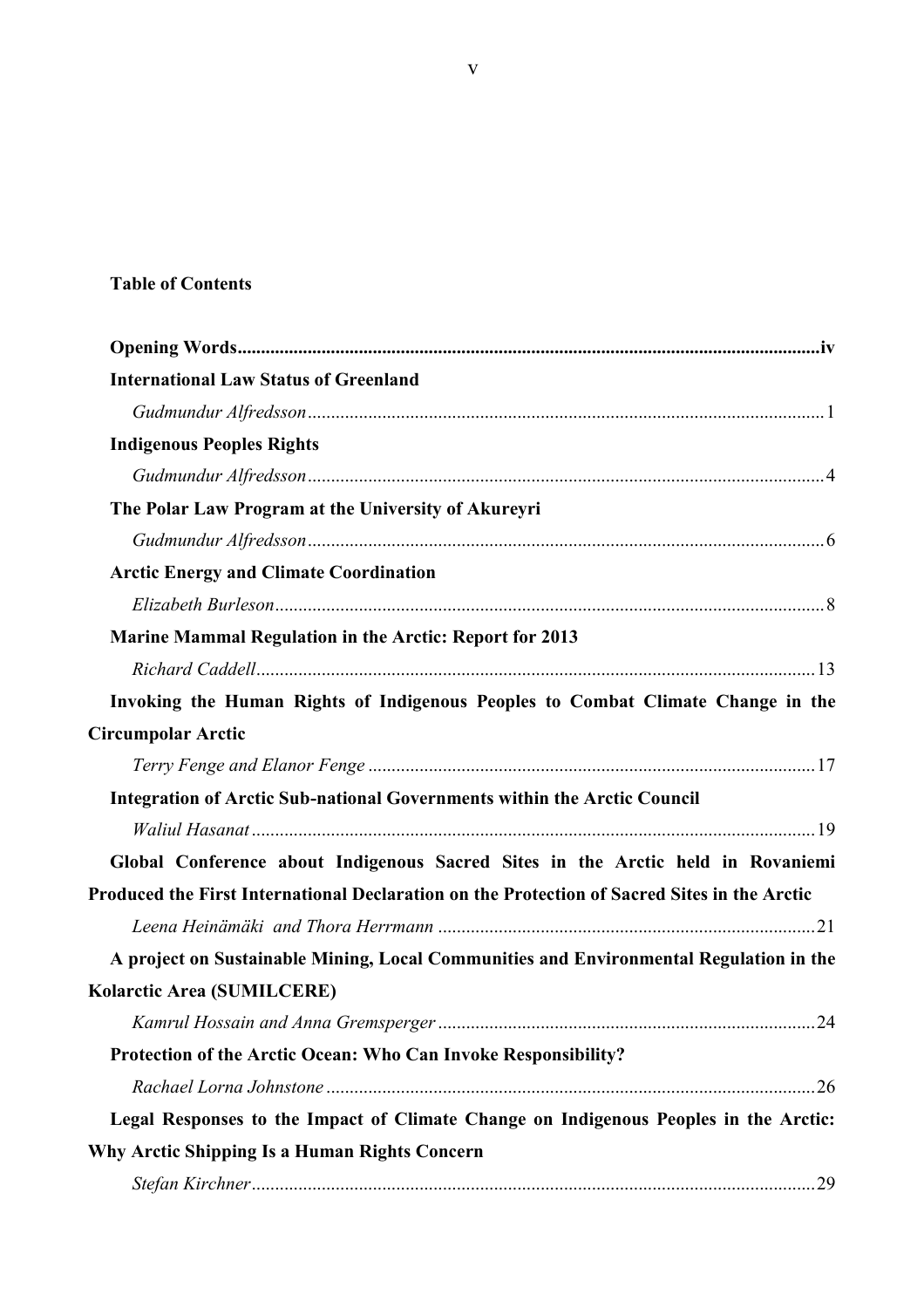| Arctic EIA Systems in Research and Practice First in - Finland and Russia Arctic |
|----------------------------------------------------------------------------------|
|                                                                                  |
|                                                                                  |
|                                                                                  |
|                                                                                  |
|                                                                                  |
|                                                                                  |
|                                                                                  |
|                                                                                  |
|                                                                                  |
|                                                                                  |
|                                                                                  |
|                                                                                  |
|                                                                                  |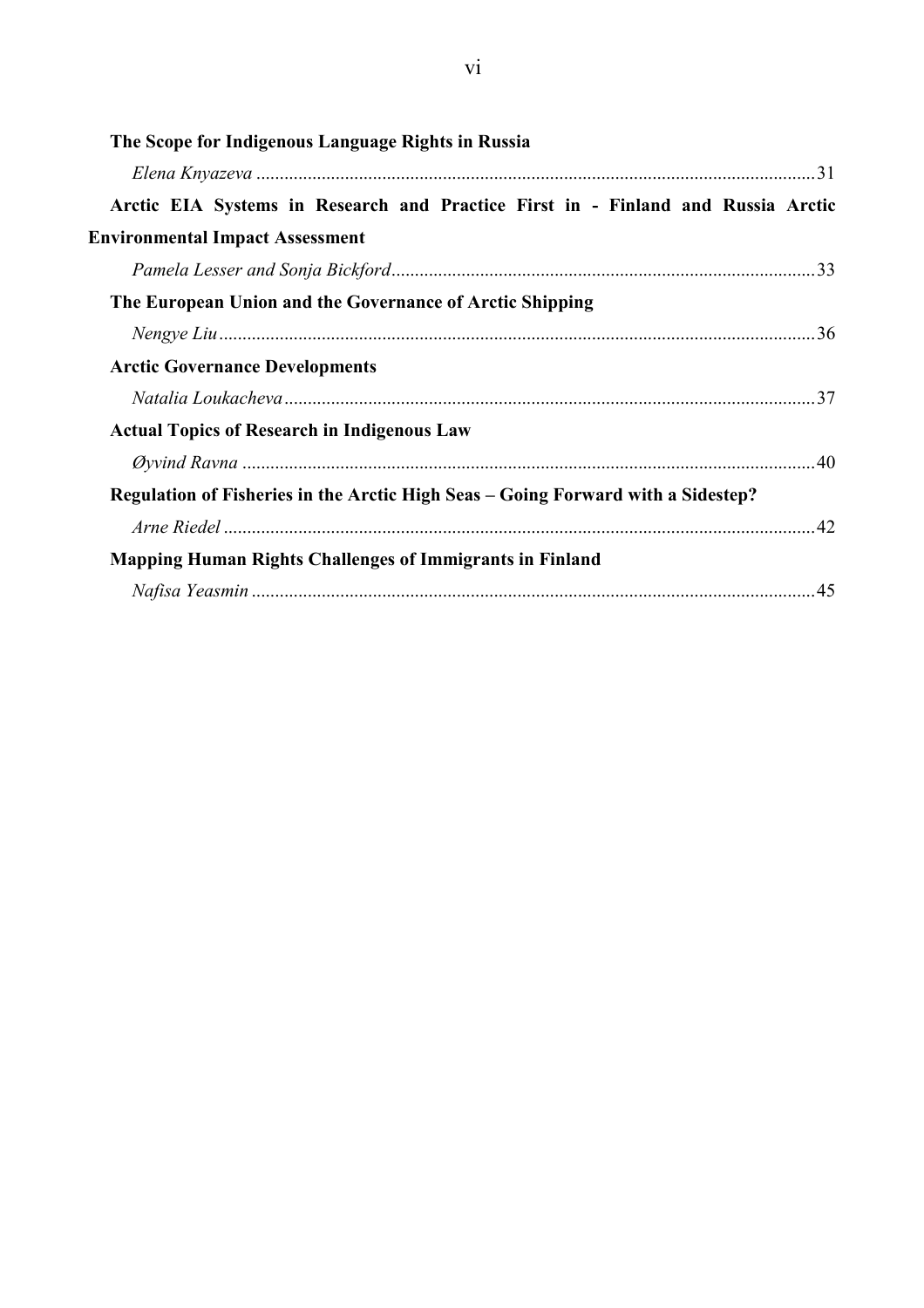#### <span id="page-5-0"></span>**International Law Status of Greenland**

#### <span id="page-5-1"></span>*Gudmundur Alfredsson*

After WWII, Denmark listed Greenland as a non-self-governing territory with the United Nations in accordance with Chapter XI of the Charter and submitted annual reports on the situation in the colony until 1954 when the General Assembly, in resolution 849 (IX) of 22 November 1954, took note of the integration.<sup>1</sup> The integration process, however, was entirely one-sided. From the lack of options offered to the Greenlanders to the absence of a referendum to the consultation of a municipal body that did not represent the whole country and had no mandate or authority to take constitutional decisions on behalf of the Greenlanders, the integration cannot withstand human rights scrutiny. $2$ 

In 2008, after some four years of negotiations, a joint Danish-Greenlandic Self-Governance Commission with a mandate to make proposals concerning the legal status of Greenland under both international law and constitutional law submitted a legislative bill and a detailed commentary thereto.<sup>3</sup> In a referendum on the self-governance package later that same year, with about 72% of the electorate participating, 75.5% of the Greenlanders voted yes and 23.5% said no. The new legislation entered into force in June 2009 after adoption by the Danish Parliament, foreseeing the granting of additional powers to Greenland's Government, including the judiciary, the police, the prison administration and enhanced capacity in the handling of foreign affairs. The Greenlandic language is now the only official language of Greenland, instead of Danish and Greenlandic as it was before. And the Greenlanders are the owners of all natural resources on their land and at sea; income from the exploitation of natural resources, after offsetting Danish Government subsidies, will now go to the Greenlandic Government.

Perhaps the most important provision of the new legislation recognizes the Greenlanders as a people. It is spelled out that as a people they have the right of external self-determination, that a

<sup>&</sup>lt;sup>1</sup> For the text of resolution 849 (IX), go to ["www.un.org/documents/ga/res/9/ares9.htm"](http://www.un.org/documents/ga/res/9/ares9.htm).

 $2$  Gudmundur Alfredsson, Greenland and the Right to External Self-Determination, S.J.D.-dissertation at Harvard Law School, 1982; "Greenland and the Law of Political Decolonisation," German Yearbook of International Law, vol. 25 (1982), pp. 290–308; and "The ights of Indigenous Peoples with a Focus on the atio nal Performance and Foreign Policies of the o rdic ountries" in eitschrift f r ausl ndisches ffentliches echt und lkerrecht (a (1999), no. 2, pp. 529–542.

<sup>3</sup> The text and other information about the Government of Greenland, in Greenlandic, Danish and English, see ["www.nanoq.gl"](http://www.naoq.gl/).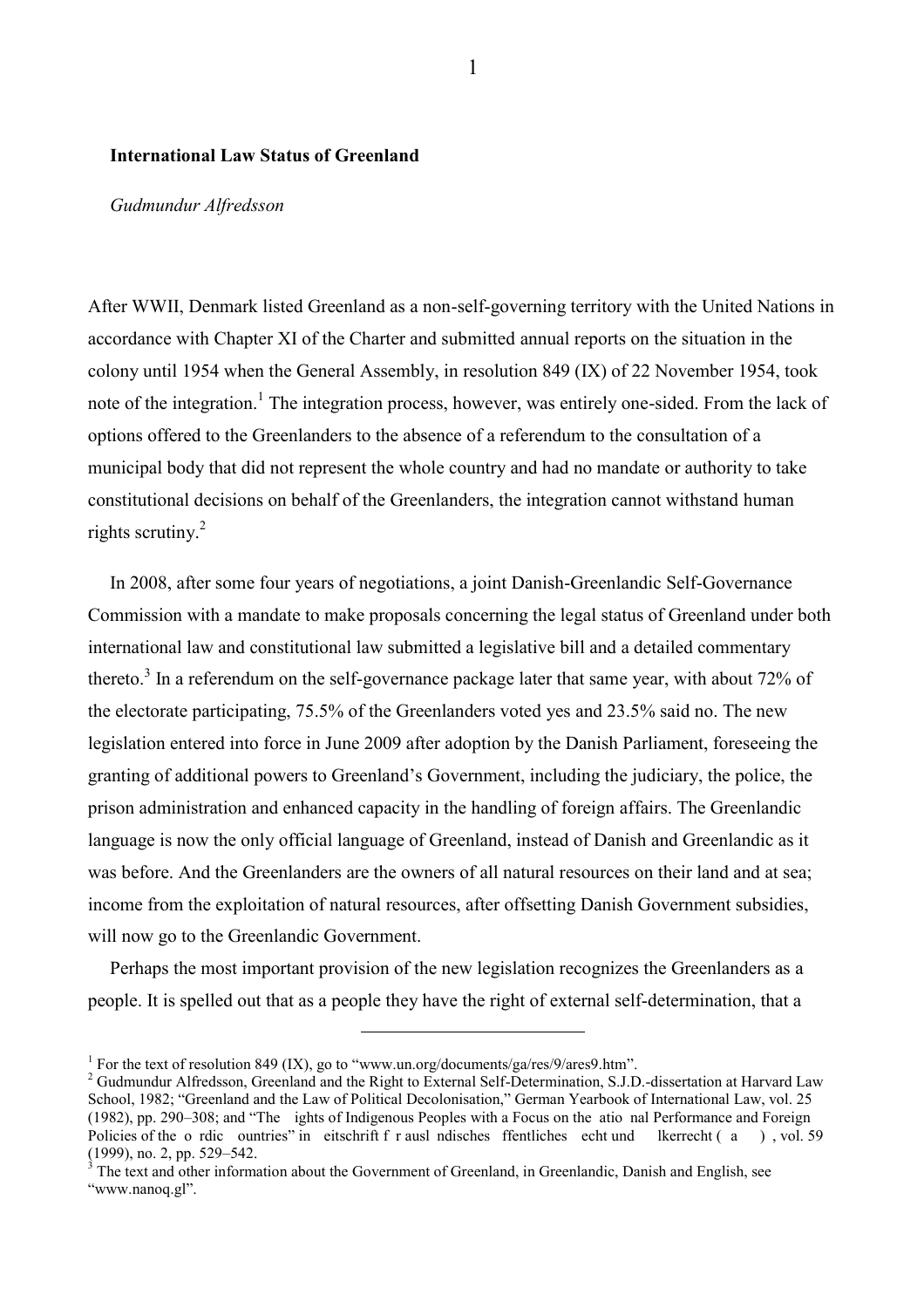decision on independence will be taken by a referendum in Greenland only, that independence for Greenland would not require a change in the Danish Constitution, and that an agreement on succession matters should be concluded with Denmark. This independence option played a significant role in the Greenlandic debate leading to the afore-mentioned referendum. This new approach constitutes a major departure from the previous official policy of the Danish Government of looking at and classifying the Greenlanders as an indigenous people within Denmark.

 The decolonization arguments helped in shaping the Greenlandic arguments for the bilateral Self-Governance ommission and played a significant role in the omm ission's deliberations and conclusions. Indeed, the people of Greenland continues to meet all the criteria which have been laid down, then and later, in the course of the decolonization process as conditions for the exercise of the right of external self-determination. These include:

a. The Greenlanders live in a distinct overseas territory far away from Denmark, meaning the socalled salt-water theory of decolonization is applicable. The Greenlandic situation is thus fundamentally different from that of groups who live within the metropolitan boundaries of States.

b. The Greenlanders possess subjective and objective identity and culture, with distinct history, language and other national characteristics that differ majorly from those of the administering power. These have often resulted in separate status or different treatment (like non-membership in the European Union, exclusion in some Danish treaty ratifications, a flag and postage stamps of their own, etc.).

c. The Greenlanders came under long-standing colonial control, as confirmed by Denmark with the inclusion of Greenland on the UN list of non-self-governing territories from 1946 to 1954. The termination of this colonial listing in 1954 was seriously flawed under international law standards of that time; no self-government had evolved as spelled out in article 73 of the Charter; the consultation was minimal and did not extend to the population of northern and eastern Greenland, the Greenlanders were not given the required options like independence or free association and, unlike the population of Denmark, they were not able to vote in the referendum on the amendment to the Danish Constitution which brought about their supposed integration.

d. In Danish reports to the United Nations about the colonial situation in Greenland during the period 1946–54, the information submitted was seriously misleading if not outright false, including statements to the effect that there were no Eskimos left in Greenland because of the mixing with Danish blood and that the Greenlanders had accepted integration through a municipal council without highlighting that it was less than representative, did not have a mandate for deciding on

2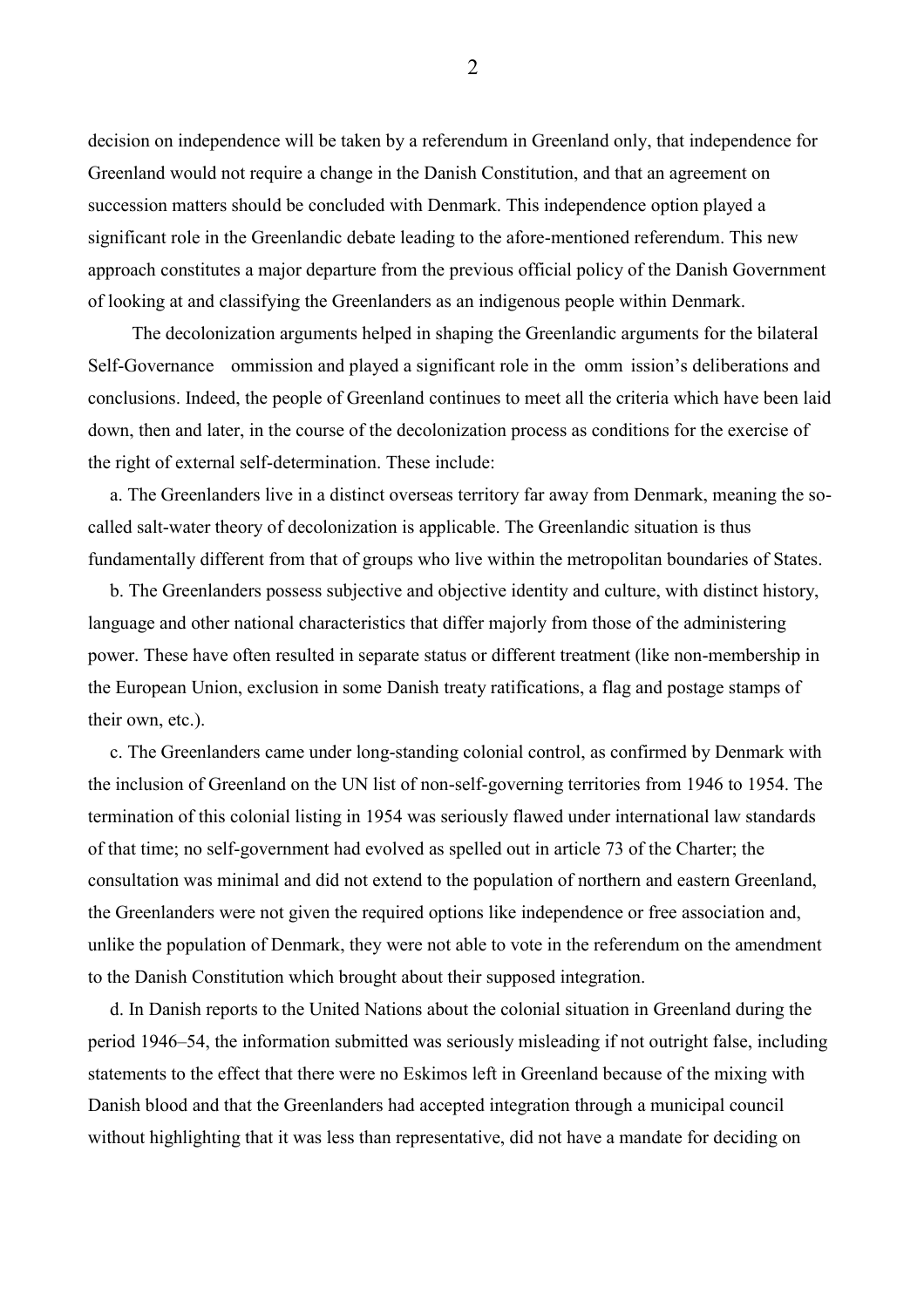constitutional issues, did not receive information about the full implications of the process, and was not given any other choices than integration.

 In other words, a new State may be created in the Arctic in the years ahead. Listening to the current debate in Greenland, that decision would seem for the time being to depend on the local economy growing to the extent that it could substitute for the Danish State's annual budget contribution to Greenland's Government. A sound basis exists in international law for this eventual step and it rests on the right of self-determination, i.e. external self-determination, that the bilateral Self-Governance Commission has consented to and Danish legislation has confirmed. It will certainly be interesting in the years ahead to follow this debate and to see what decision the Greenlandic people eventually will take.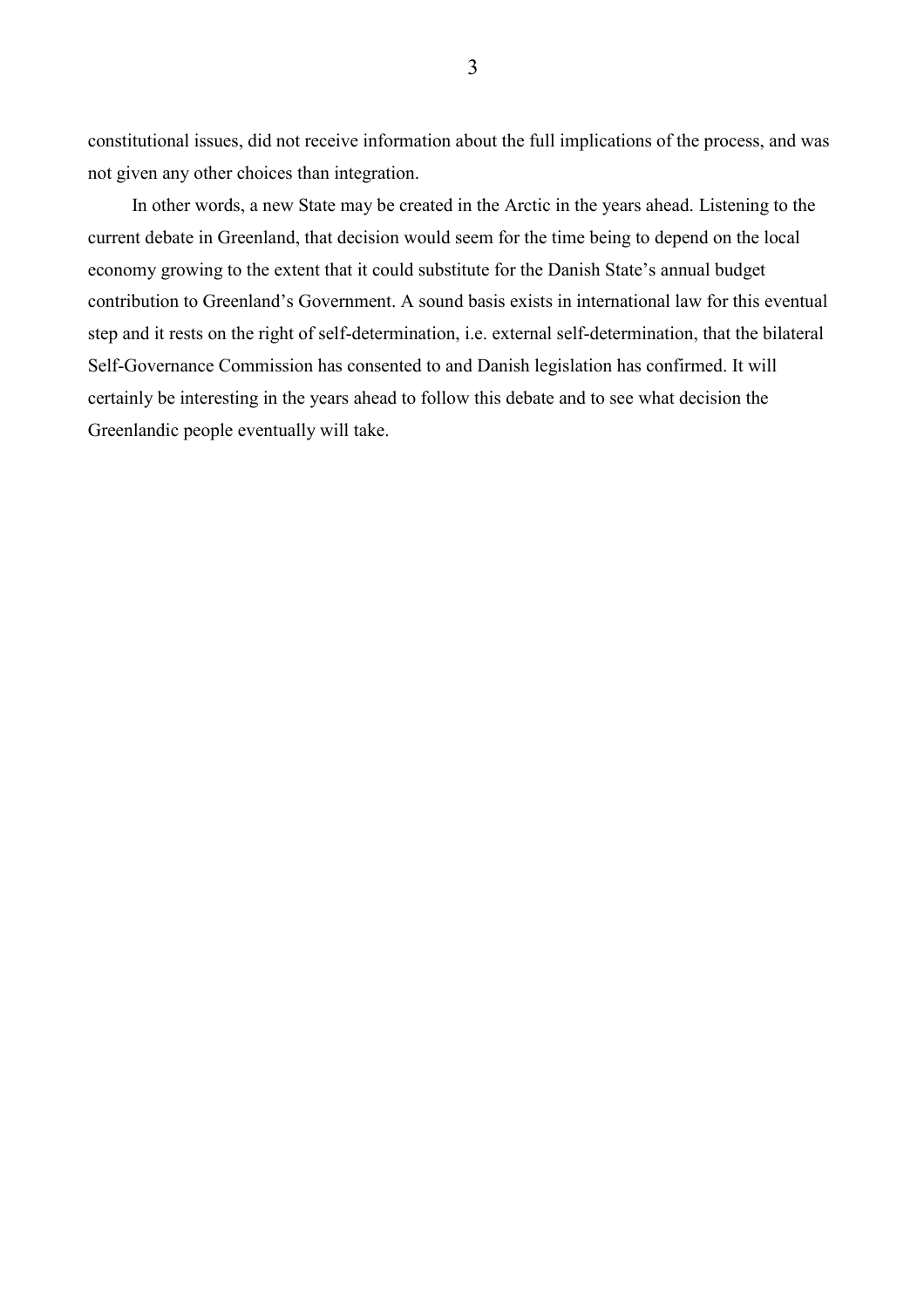#### <span id="page-8-0"></span>**Indigenous Peoples Rights**

#### <span id="page-8-1"></span>*Gudmundur Alfredsson*

The rights of indigenous peoples are clearly part and parcel of human rights. They are based on rules in international instruments, beginning with the UN Charter and the Universal Declaration of Human Rights, concerning the equal enjoyment of all human rights and the prohibition of discrimination in that enjoyment. If and when these are not sufficient, special rights and special measures are called for to facilitate and speed up the achievement of equal rights and nondiscrimination. The International Convention on the Elimination of All Forms of Racial Discrimination contains strong language on the obligations of States to take special and concrete measures to combat racial discrimination.

 Human rights instruments drawn up specifically to the benefit of indigenous peoples are the 1989 ILO Convention concerning Indigenous and Tribal Peoples in Independent Countries (ILO Convention No. 169) and the 2007 UN Declaration on the Rights of Indigenous Peoples. These foresee a range of special rights and special measures concerning identities, cultures and traditions and the rights to self-management or self-rule and consent, as well as rights to land and natural resources as tools for maintaining and developing indigenous ways of life.

 For debating and monitoring human rights situations facing indigenous peoples, the United Nations maintains mechanisms like the Permanent Forum on Indigenous Issues (PFII, subsidiary body of the Economic and Social Council), the Expert Mechanism on the Rights of Indigenous Peoples (under the Human Rights Council), the UN Voluntary Fund for Indigenous Populations, the Special Rapporteur on the Rights of Indigenous Peoples (submits monitoring reports to the Human Rights Council), and the Indigenous Fellowship Program.<sup>4</sup> In one respect these mechanisms are quite advanced; half the membership of the PFII, all the Trustees of the Voluntary Fund and the Special Rapporteur are indigenous persons.

 In addition to the specialized instruments, indigenous peoples can draw on general human rights instruments, like the International Covenant on Civil and Political Rights. The UN Convention on the Rights of the Child makes three specific references to indigenous children, and the above-mentioned Convention on the Elimination of Racial Discrimination is also highly

<sup>&</sup>lt;sup>4</sup> Information on these activities and the corresponding instruments is available on the website of the UN High Commissioner for Human ights at "www,ohchr.org".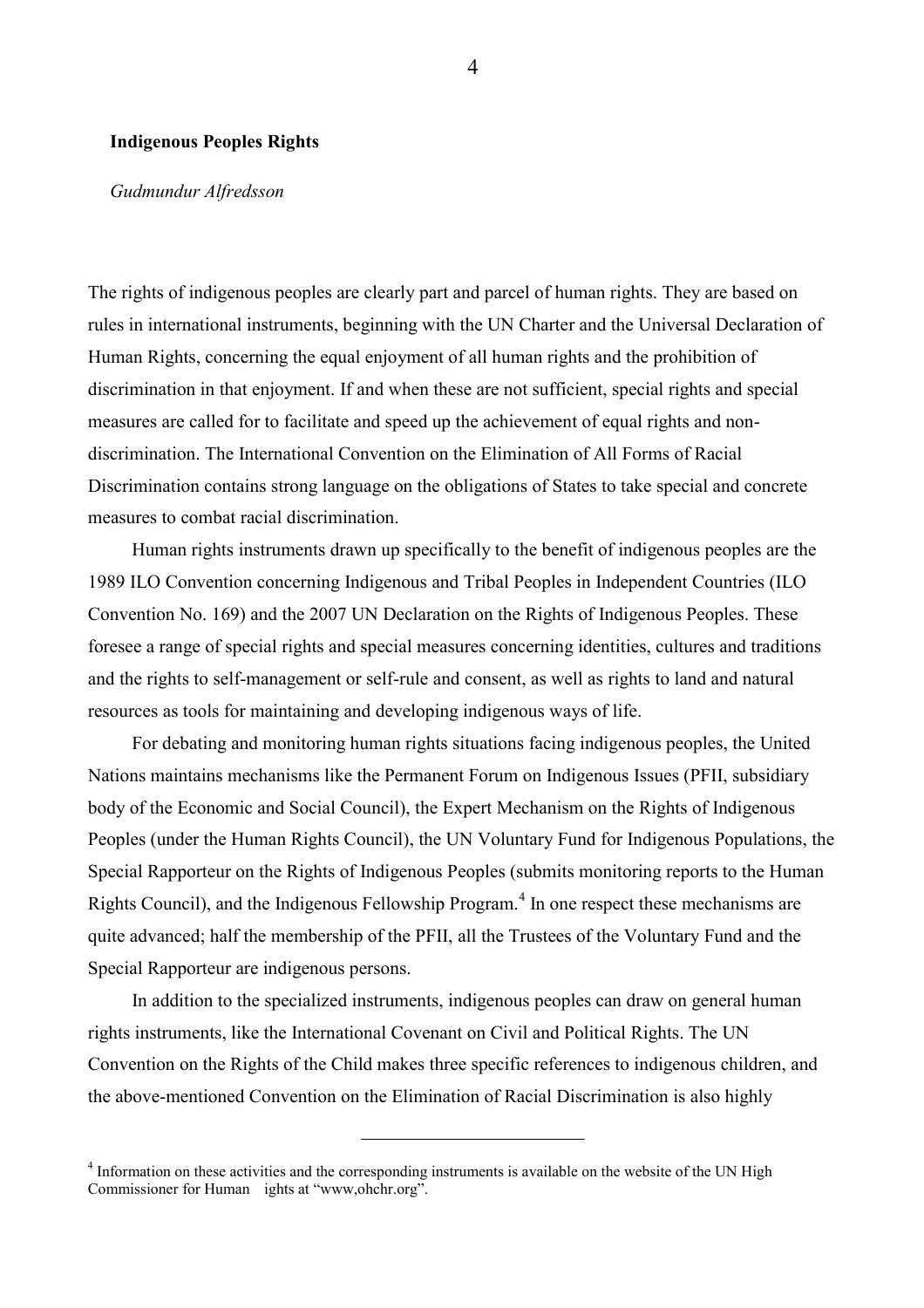relevant to indigenous rights because of its strong language on special measures. International organizations actively monitor the compliance of States with human rights standards, and many of them allow individuals, and sometimes groups, to file complaints against States. Increasingly, the human rights performance of all States is being monitored, even when treaty obligations are not in place.

 The most significant case law on indigenous rights is based on article 27 of the Covenant on Civil and Political Rights which is addressed to minorities but has been applied to indigenous peoples by the Human Rights Committee which is the monitoring body for the Covenant. In General Comment No. 23 from 1994, the Committee is explicit about this linking:

"7. With regard to the exercise of the cultural rights protected under article 27, the om mittee observes that culture manifests itself in many forms, including a particular way of life associated with the use of land resources, especially in the case of indigenous peoples. That right may include such traditional activities as fishing or hunting and the right to live in reserves protected by law. The enjoyment of those rights may require positive legal measures of protection and measures to ensure the effective participation of members of minority communities in decisions which affect them"

In this Comment, the Committee refers to two of its several cases dealing with indigenous rights, that is Communication No. 167/1984 (Bernard Ominayak, Chief of the Lubicon Lake Band v. Canada), views adopted on 26 March 1990, and Communication No. 197/1985 (Kitok v. Sweden), views adopted on 27 July 1988.

 It is important to keep in mind that the international human rights standards are also applicable to indigenous peoples when they exercise power through self-government and/or cultural institutions and when they make use of their own customary laws. In other words, if or when a clash occurs between human rights and indigenous governance or culture, like may happen with regard to the rights of women and traditional justice, the expectation is that human rights should prevail.

 When it comes to implementation at the national level, the international human rights standards should be incorporated into or inserted in constitutional law and/or legislative acts. Obviously indigenous rights should be part thereof. States carry the primary responsibility for the implementation of human rights in law and in fact. Independent and impartial courts and national human rights institutions must be available for addressing grievances and providing relief. When these fail, recourse should be available to international monitoring.

5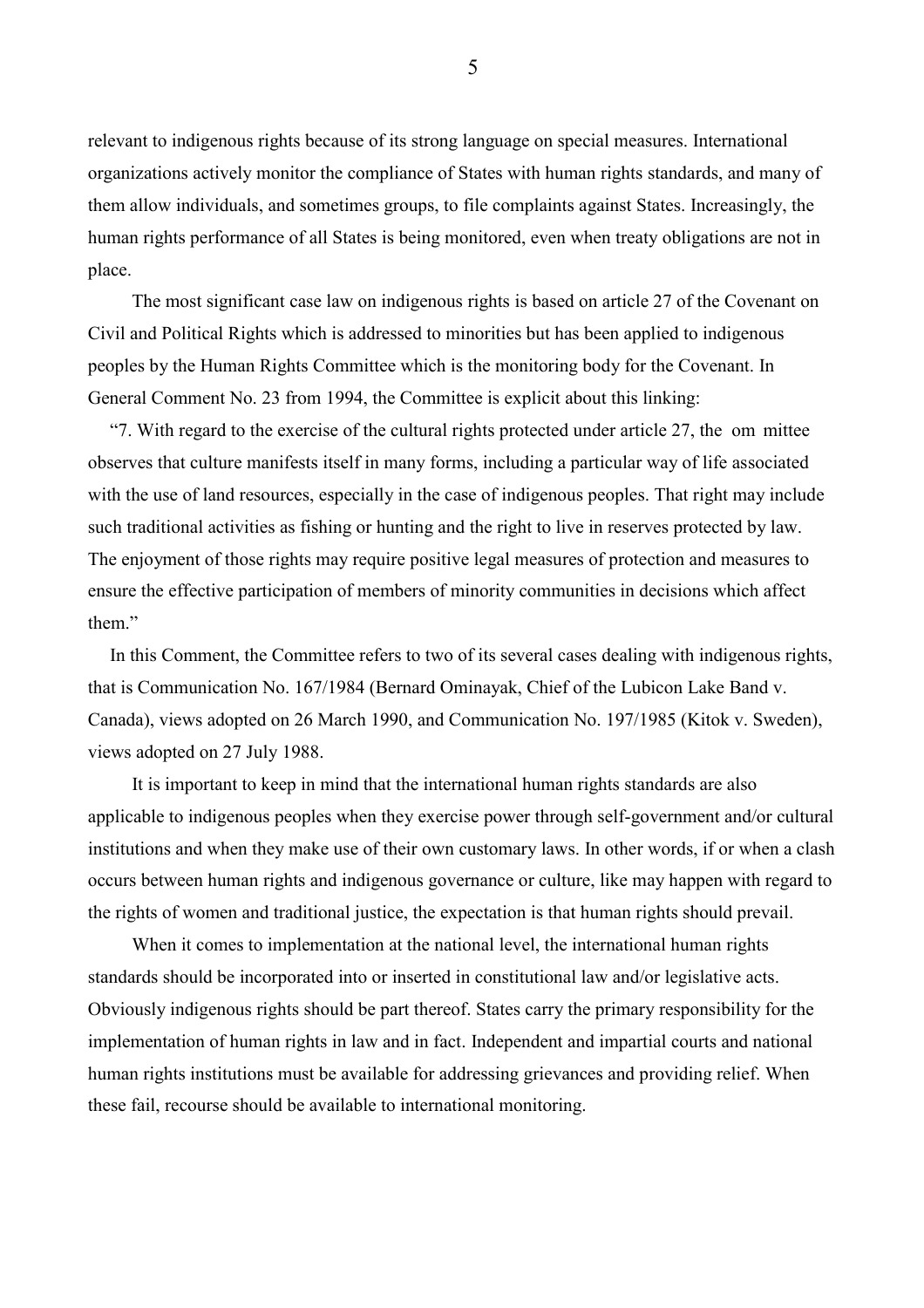#### <span id="page-10-0"></span>**The Polar Law Program at the University of Akureyri**

#### <span id="page-10-1"></span>*Gudmundur Alfredsson*

The University of Akureyri in northern Iceland is since 2008 offering master degrees in polar law (both LLM for candidates with law degrees and MA for non-lawyers). It is the first degree program of its kind in the world with a focus on polar law. Doctoral studies in polar law are now on the drawing table. The University is working closely with the Stefansson Arctic Institute and the Northern Research Forum in Akureyri, the University of the Arctic and other academic institutions in several countries. Emphasis is placed on both international and domestic law concerning the polar regions, and the studies are interdisciplinary encompassing not only law but also political science, international relations, sociology and economics. The purpose of the program is to prepare graduates for further research and/or employment in both the public and private sectors, including national and local governments, international organizations, non-governmental organizations and corporations.

 The master program addresses a wide range of global, regional, national and local legal issues that concern the Arctic and Antarctica. Courses in polar law offered at the University of Akureyri have included environmental law, climate change, biodiversity, sustainable development, human rights with an emphasis on the rights of indigenous peoples, peoples and cultures of the circumpolar north, customary laws of indigenous and other Arctic societies, land and natural resources rights, law of the sea, Arctic societies and cultures, comparative Arctic governance, self-government and good governance, economies and business in polar regions, Faroese law, sovereignty and boundary disputes on land and sea and methods of dispute settlement, international cooperation, geopolitics and security, and the roles of global, regional and sub-regional organizations in the polar regions.<sup>5</sup>

Natalia Loukacheva was in 2012 appointed the first Nansen Visiting Professor in Arctic Studies at the University of Akureyri, and under her supervision Polar Law Textbooks have been published in two volumes by the Nordic Council of Ministers.<sup>6</sup> Some of the other regular teachers in the master program have been Gudmundur Alfredsson, Agust Thor Arnason, Alyson Bailes, Nigel

 $<sup>5</sup>$  More information about the master program, including admission procedures, are available at the website of the</sup> University of Akureyri at ["www.unak.is"](http://www.unak.is/).

<sup>&</sup>lt;sup>6</sup> See ["www.norden.org/en/publications/publikationer/2013-535"](http://www.norden.org/en/publications/publikationer/2013-535).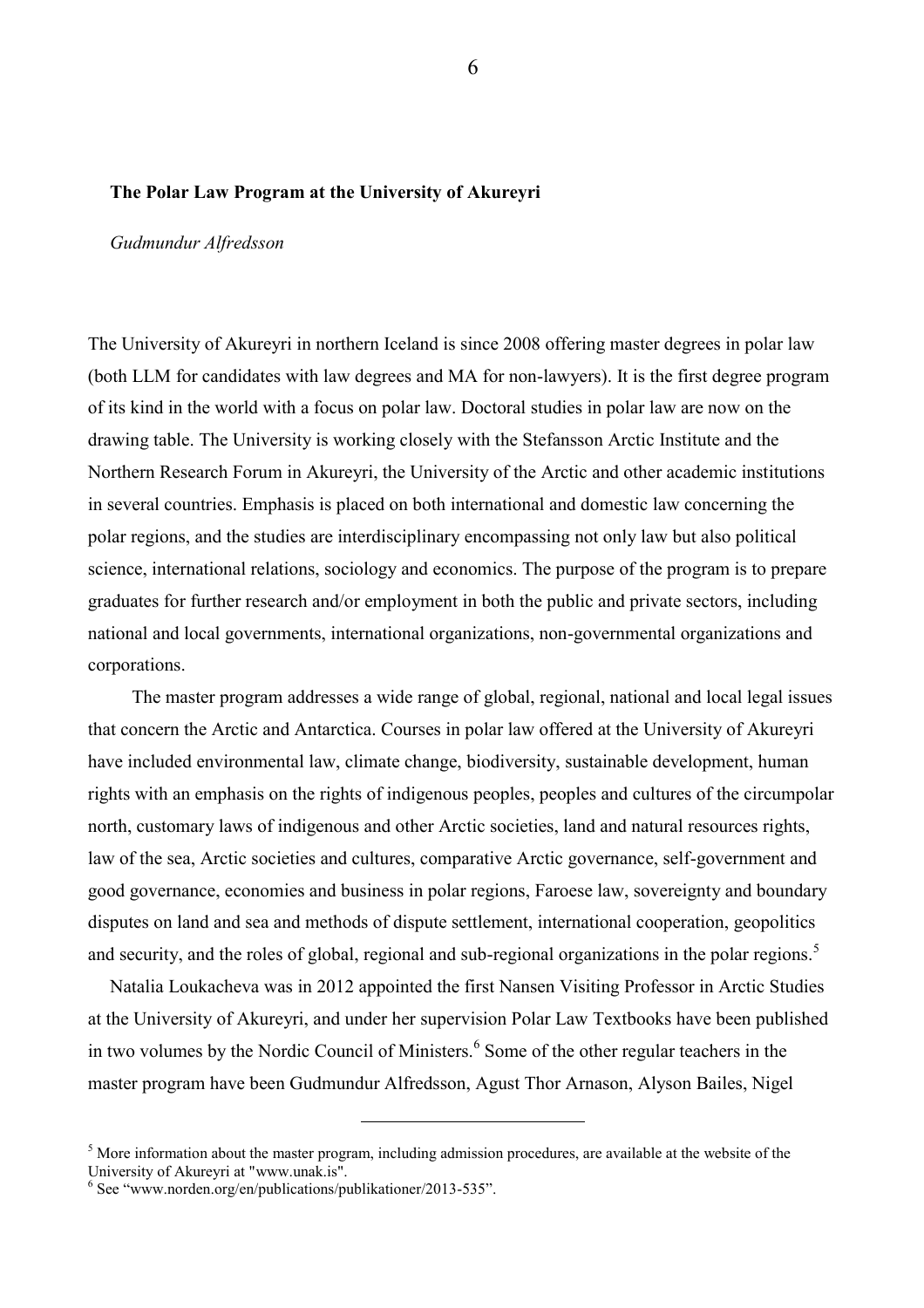Bankes, Kees Bastmeijer, Niels Einarsson, Malgosia Fitzmaurice, Lauri Hannikainen, Lassi Heininen, Jón Haukur Ingimundarson, Rachael Lorna Johnston, Mike Karlsson, Timo Koivurova, Joan Nymand Larsen, Tavis Potts, Peter Ørebech, Kari a Rogvi and David VanderZwaag. The master program has attracted students from all of the Arctic countries and beyond.

 The Polar Law Institute is a non-profit research and education institution based at the University of Akureyri and registered as a foundation under Icelandic law. It was established in June 2009, following the graduation of the first polar law students. The Institute organizes the annual Symposia on Polar Law that have so far been convened in Akureyri, Nuuk (Greenland) and Rovaniemi (Finland). Part of the 6th Symposium in 2013 was held in Reykjavik in cooperation with the Arctic Circle.<sup>7</sup> Other aims and purposes of the Institute are to carry out research projects in cooperation with other parties, enhance cooperation of academics, the public sector and the private sector in the field of polar law, and publish books and articles on polar law. Primary among the publications is the Yearbook of Polar Law, published since 2009 by Brill Academic Publishers in the Netherlands,<sup>8</sup> that carries presentations made at the above-mentioned Symposia. Gudmundur Alfredsson and Timo Koivurova are the Editors-in-Chief; Waliul Hasanat, Kamrul Hossain, David Leary, Natalia Loukacheva and Adam Stepien have served as Special Editors for one volume each

<sup>&</sup>lt;sup>7</sup> See ["www.arcticcircle.org"](http://www.arcticcircle.org/).

<sup>&</sup>lt;sup>8</sup> See "www.brill.com/publications/yearbook-polar-law".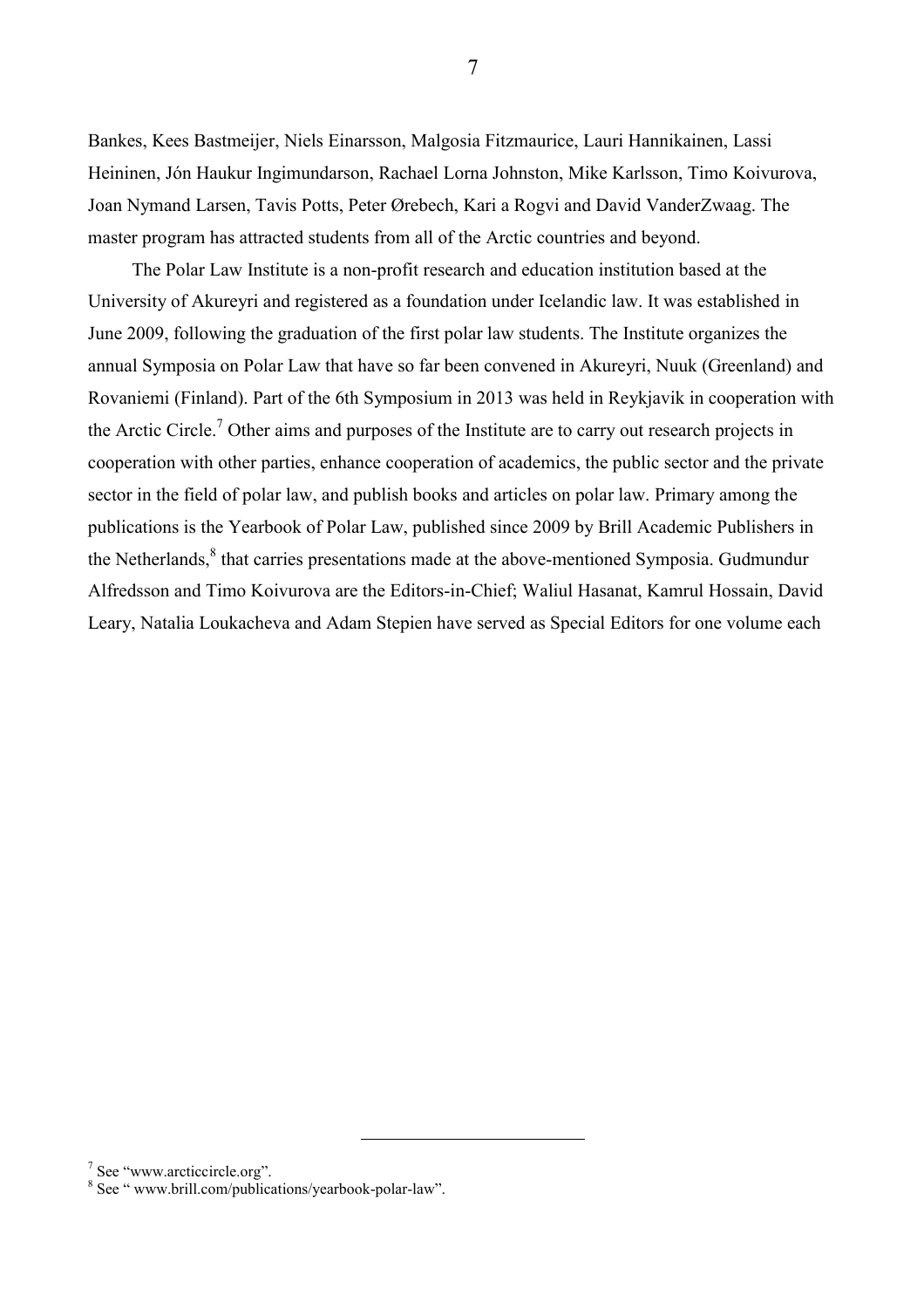#### <span id="page-12-0"></span>**Arctic Energy and Climate Coordination**

<span id="page-12-1"></span>*Elizabeth Burleson* 

A third of remaining global hydrocarbon reserves appear to be north of the Arctic Circle under less than 500 meters of water and within clear national jurisdictions.<sup>9</sup> Additional resources appear to lie in disputed territorial areas, where delineation of continental shelves is underway. Eight states have territorial claims,-- the five Arctic coastal states (Canada, Denmark, Norway, Russia, and the United States) and three others (Iceland, Finland, and Sweden). While many conflicting claims have been resolved, melting ice due to climate change is opening up areas where states seek to extend continental shelf activity.<sup>10</sup>

With millions of Russians within the Arctic Circle and a substantial Arctic military, Russia is currently the largest stakeholder in the region.<sup>11</sup> Traditional subsistence foods and the public health of Arctic communities are adversely impacted by the negative externalities of energy extraction and global persistent organic pollutants. Building on the numerous calls for scientific cooperation the United Nations Convention on the Law of the Sea  $(UNCLOS)$ ,  $^{12}$  countries are beginning to work together to expand relevant baseline data – a foundation upon which ecosystem-based, integrated management can occur. Mapping, combining information into a shared database, and deciding upon a single method of analysis can facilitate coordinated interpretations and even a boundary agreement prior to submitting information.<sup>13</sup> Entering into multilateral agreements and increasing polar inclusive governance and funding can address environment and development challenges going foreword.

While Article 193 of UNCLOS recognizes states' rights to mineral resources, Article 192 sets forth states' duties to protect marine ecosystems. Article 234 authorizes Arctic coastal states to enforce shipping environmental protection provisions for such ice-covered waters as the Northwest

<sup>&</sup>lt;sup>9</sup> Betsy Baker, Law, Science, And The Continental Shelf: The Russian Federation And The Promise Of Arctic Cooperation, 25 Am. U. Int'l L. Rev. 251, 257 (2010).

<sup>10</sup> .M. Bratspies, 'Human ights and Arctic esources', *Sw. J. Int'l L.* 15, 2009, p. 265.

 $\frac{111}{11}$  Baker, supra note 1 p. 251.

<sup>&</sup>lt;sup>12</sup> United Nations Convention on the Law of the Sea (UNCLOS), opened for signature 10 December 1982, 21 ILM 1261 (entered into force 16 November 1994) Arts. 194, 197, 200, 204, 206 and 234; P. Allott, 'Power Sharing in the Law of the Sea', *Am. J. Int'l L.* 77, 1983, pp. 18-20.

<sup>&</sup>lt;sup>13</sup> Monique Andree Allain, Canada's Claim to the Arctic: a Study in Overlapping Claims to the Outer Continental Shelf, 42 J. MAR. L. & COM. 1, 37 (2011).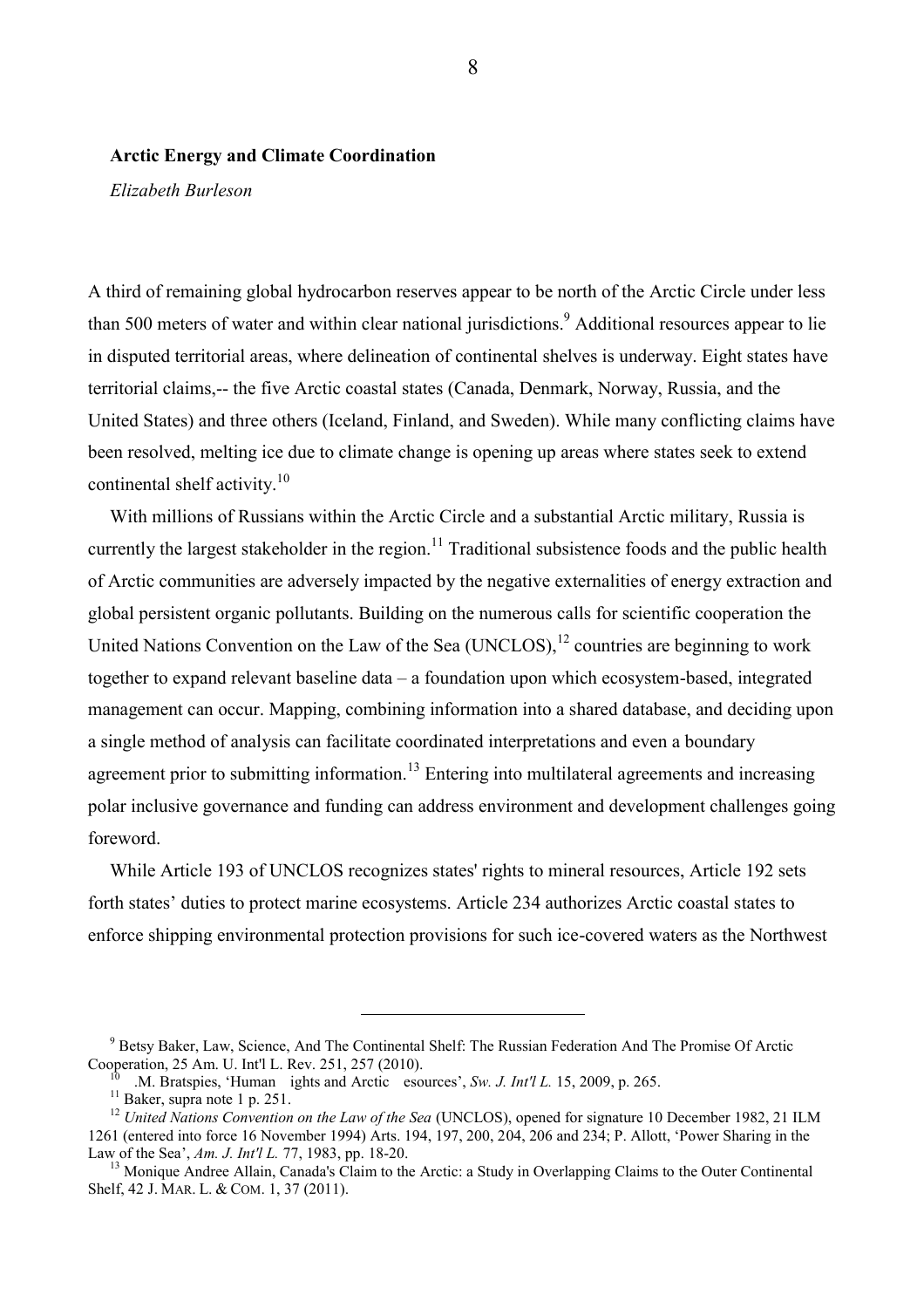Passage.<sup>14</sup> Nonetheless, there are substantial gaps in this loose Arctic legal framework including disagreement as to the status of the Northwest Passage as an international strait or historic internal waters of Canada; the absence of the United States in the UNCLOS dispute resolution procedures regarding the Northwest Passage due to its failure to ratify the Convention; and general uncertainty as to the extent to which given states can extend into newly accessible regions of the Arctic.

Climate risks to tribes are both physical and cultural as traditional livelihoods retreat with the ice. Even urban indigenous individuals face a disproportionate risk to the general population of most states given their relative lack of financial resources.<sup>15</sup> The international community has looked to indigenous communities for traditional knowledge.<sup>16</sup> Prior informed consent, acknowledging native research contributions, active participation in research as well as sharing research outcomes with indigenous communities all can go a long way to enhance understanding of the Arctic.<sup>17</sup>

The Convention for the Protection of the Marine Environment in the North-East Atlantic (OSPAR)<sup>18</sup> exemplifies ecosystem regional marine protection and can play a direct as well as indirect role in Arctic governance. It directly obligates member Arctic states to implement protection measures and indirectly provides a model with which Arctic good governance may be expanded. One option would be for OSPAR to become the umbrella framework to protect the Arctic marine environment. OSPAR states can unanimously invite new members to join the convention.<sup>19</sup> If it is politically infeasible for OSPAR membership to expand to all Arctic stakeholders, best practices can be borrowed from OSPAR and applied to the Arctic. While the Arctic Council has conducted crucial scientific studies, effectively responding to emerging environmental and natural resource use challenges can best be facilitated through a commission/council with a secretariat that can enact binding decisions in light of the polluter pays principle, precautionary principle, and best environmental practices principle.<sup>20</sup> OSPAR Annex III addresses offshore pollution and the OSPAR Commission has already adopted mandatory provisions to reduce offshore pollution*.* <sup>21</sup> OSPAR Annex V addresses the establishment of marine

 $\overline{a}$ 

9

<sup>14</sup> *UNCLOS*, Art. 234.

<sup>&</sup>lt;sup>15</sup> G. Alfredsson, 'Human ights and Indigenous ights', in Loukacheva (ed.) op. cit., p. 10333: ("the relocation of the village of e wtok is expected to cost as much as \$130 million.")

 $16$  Ibid.

 $17$  Ibid.

<sup>18</sup> *OSPAR*, pmbl.

 $19$  Ibid, Art 27(2).

 $20$  Ibid, Art 2(2).

<sup>&</sup>lt;sup>21</sup> *OSPAR Decision 9/3 on the Disposal of Disused Offshore Installations*. Online. Available HTTP:

<sup>&</sup>lt;http://www.ospar.org/documents/DBASE/DECRECS/Decisions/od98-03e.doc>; K. . asper, 'Oil and Gas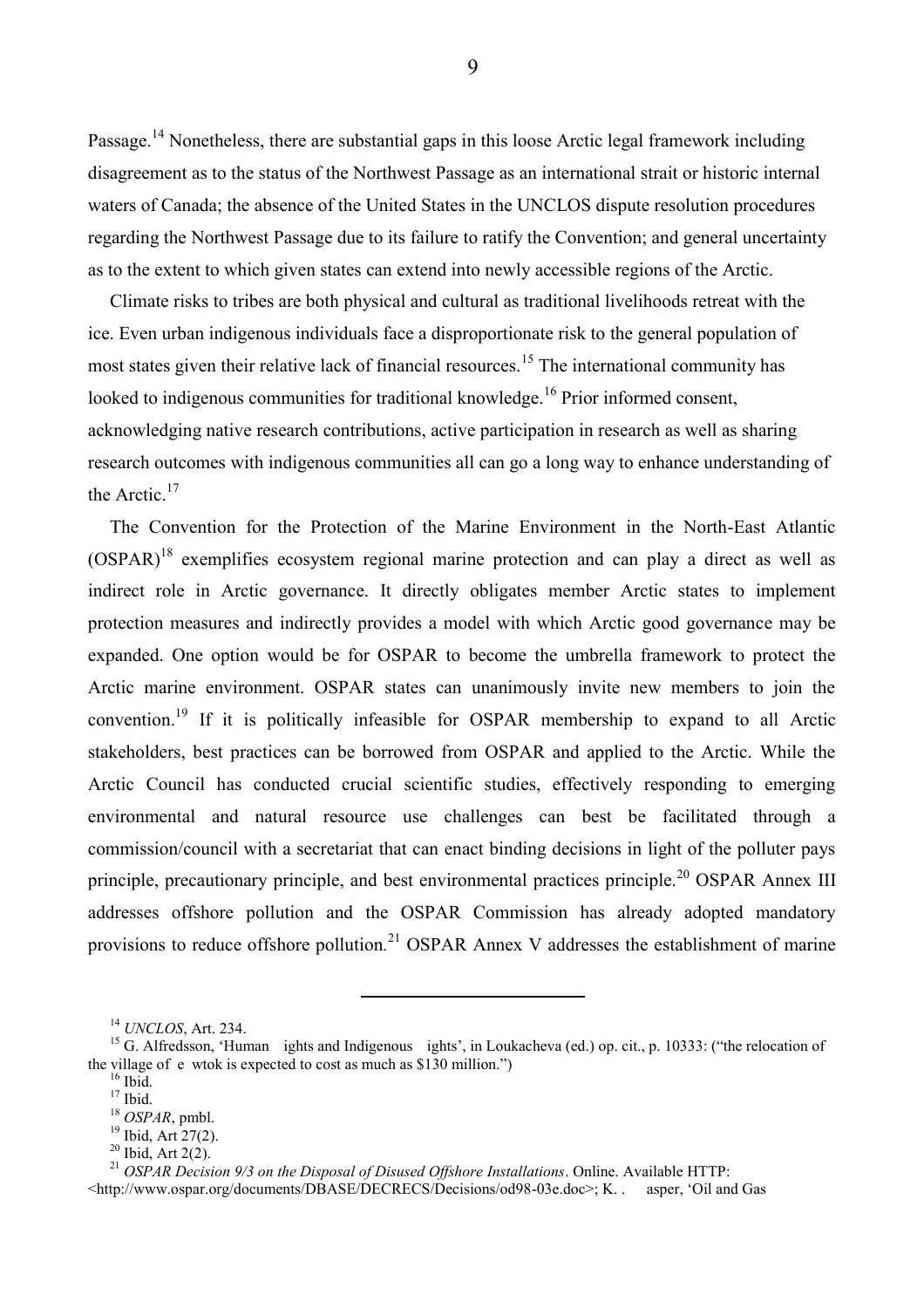protected areas.<sup>22</sup> The OSPAR Commission has integrated climate change and offshore oil and gas analysis into its overall work. The Arctic marine environment constitutes a substantial part of OSPAR jurisdiction and its expansion to the Arctic at large may provide the most effective protection of the fragile Arctic region.

All of the Arctic states have ratified the International Convention on Oil Pollution Preparedness, Response, and Co-operation (OPRC) calling for oil pollution emergency plans,<sup>23</sup> pollution event reporting to coastal authorities,  $24$  and assistance in the event of an oil pollution incident.  $25$  Taking precautionary and polluter pays principles<sup>26</sup> into account OPRC, parties<sup>27</sup> and the International Maritime Organization facilitate compliance<sup>28</sup> through adoption of regulations,<sup>29</sup> reporting,<sup>30</sup> cooperation and collaboration.<sup>31</sup>

OPRC addresses the narrow field of oil pollution, not attempting to cover fisheries, navigation, or other areas in need of Arctic coordination. While it addresses the Arctic in scope it may not be sufficiently focused upon unique polar vulnerabilities. Given the relative success of layering the 1995 United Nations Agreement on Straddling and Highly Migratory Fish Stocks<sup>32</sup> on UNCLOS, Arctic stakeholders should try to negotiate an offshore energy instrument with which the US can participate despite US non-party status with UNCLOS. This could be an UNCLOS protocol-like agreement, a free standing multilateral agreement on Arctic energy, or some hybrid. Whether to center consensus building upon a theme such as energy or a region such as the Arctic is not as important as beginning the process of trying to strengthen protection before economic activity advances beyond the ecosystem's capacity to cope.

While the nature and scope of the instrument may depend upon geopolitical constraints, there appears to be widespread recognition on the following. (1) Arctic governance strengthening constitutes a global public good. (2) Arctic stakeholders can build upon cooperation to date. (3)

 $\overline{a}$ 

<sup>30</sup> Ibid, Art. 4(2).

Development in the Arctic: Softening of Ice Demands Hardening if International Law'*, Nat. Resources J.* 49, 2009, p. 848.

<sup>22</sup> *OSPAR*, Annex V, Art. 2.

 $23$  Ibid, Art. 3(2).

 $24$  Ibid, Art.  $4(1)(a)$ .

 $25$  Ibid, Art. 7.

 $26$  Ibid, pmbl.

<sup>27</sup> Ibid, Art. 2(6).

<sup>&</sup>lt;sup>28</sup> Ibid, Art. 12(2).  $^{29}$  Ibid, Art. 3(1)(a).

 $31$  Ibid, Art. 8(1).

<sup>&</sup>lt;sup>32</sup> Agreement for the Implementation of the Provisions of the United Nations Convention of the Law of the Sea of 10 December 1982 Relating to the Conservation and Management of Straddling Fish Stocks and Highly Migratory Fish Stocks (1995), Conference on Straddling Fish Stocks and Highly Migratory Fish Stocks, 6<sup>th</sup> Sess, UN Doc A/ CONF 164/37, 34 ILM 1542.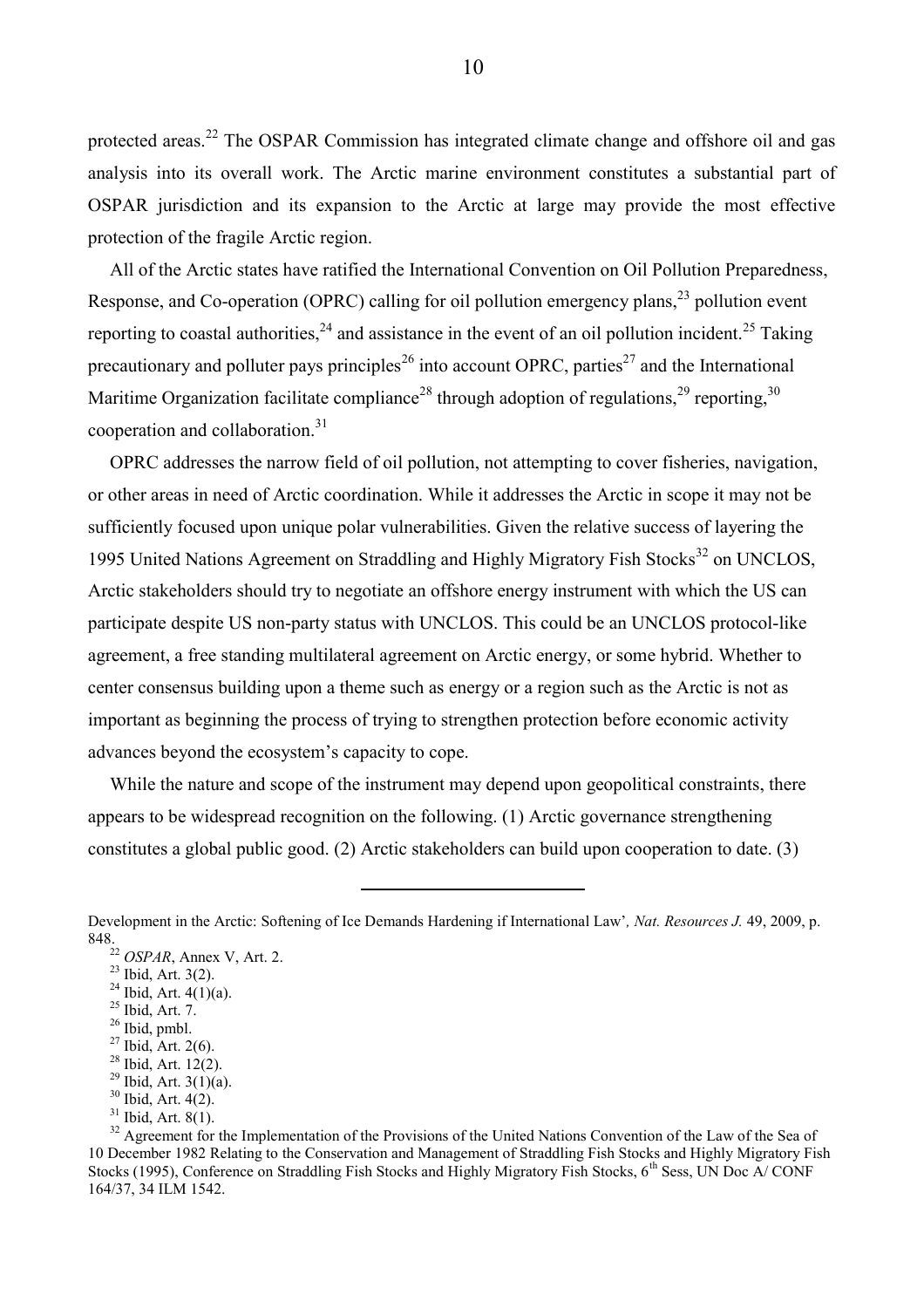Human rights, energy, natural resources and other sensitive topics can be broached through inclusive ecosystem decision-making forums.

The International Convention for the Prevention of Pollution from Ships (MARPOL 73/78) currently applies to oil and gas exploration and exploitation in the Arctic.<sup>33</sup> All five Arctic coastal states have ratified MARPOL 73/78, which addresses energy in that fixed or floating platforms are included in the definition of ships.<sup>34</sup> Nevertheless, the shallow Arctic Ocean floor is not sufficiently mapped and single hulled container ships pose a serious risk of spilling oil/hazardous chemicals. Global cooperation is needed to prevent such events given the impracticability of remediation. States lack the capacity to mitigate and respond to temperate oil and gas disasters areas, let alone chronic and catastrophic Arctic contamination. Furthermore, the Arctic Council's Arctic Offshore Oil and Gas Guidelines remain voluntary<sup>35</sup> and do not address the reality that technologies do not exist to clean up polar oil spills.

Drilling should not get out in front of fiscal and technological capacity to respond to disasters.<sup>36</sup> The design, execution, and outcome of monitoring programs should be transparent and involve active civil society participation. Legally required environmental and safety reviews should occur at the planning stage of energy development.<sup>37</sup> Existing provisions can be amended to facilitate multiscale governmental cooperative regulation. Permitting should involve adequate timeframes within which to review proposed operations as well as adequate funding with which to carry out such reviews.<sup>38</sup>

#### Conclusion

Can supplementing the existing polycentric Arctic loose framework with a new multilateral regime enhance Arctic governance? If so does it make sense to agree upon a sectoral or comprehensive approach? Given the contemporary geopolitical pulse, a starting point might be to build consensus regarding the central Arctic Ocean that is emerging as the ice cap melts. Irrespective of Arctic state efforts to expand continental claims, the centre of the Arctic still represents high seas and seabeds that are global commons.

 $\overline{a}$ 

11

 $33$  Marpol 73/78, pmbl.

 $34$  Ibid, Art. 2(4).

<sup>&</sup>lt;sup>35</sup> Arctic Council, Protection of the Arctic Marine Environment (PAME), Arctic Offshore Oil and Gas Guidelines  $\S$ 1.5 (Oct. 10, 2002).

 $\delta$  Ibid, 11071; .O. Brooks, 'The Gulf Oil Spill: The oad o t Taken', Alb. L. Rev. 74, 2010-2011, p. 489. <sup>37</sup> S. Kalen, M. Seidemann, J.G. Wilkins and M.K. Terrell, 'Lingering elevance of the oastal one

Management Act to Energy Development in our atio n's oastal Waters?', *Tul. Envtl. L.J.* 24, 2010, p. 106. <sup>38</sup> E.A. Norse and J. Amos, Ilulissat Declaration, and Policy Implications of the Deepwater Horizon Oil and Gas

Disaster, *ELR News and Analysis* 40, 2010, p. 11072 (including monitoring active and abandoned infrastructure).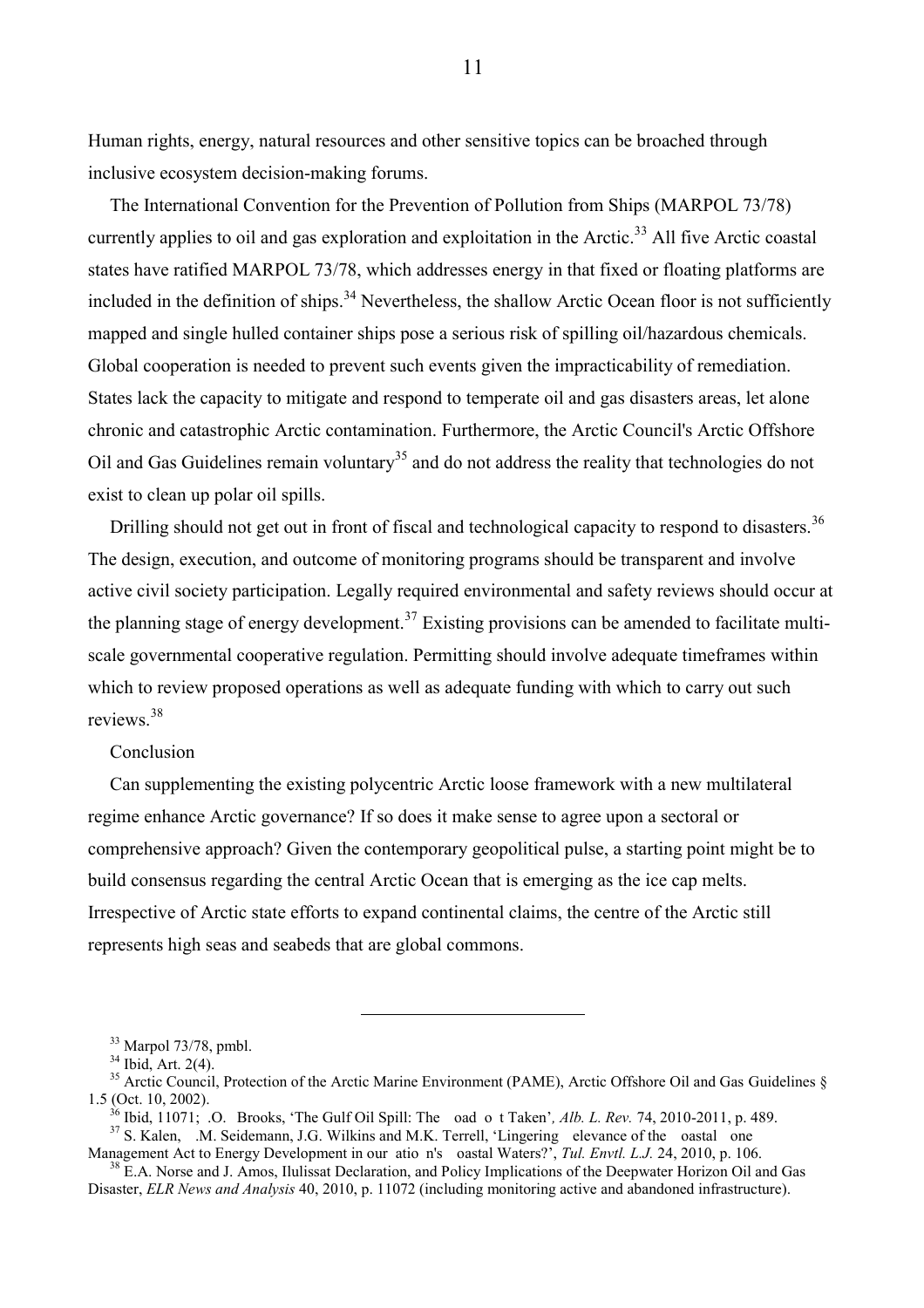Regarding substantive good governance, the first question should be whether to drill for oil and gas, given the substantial carbon dioxide, methane, and other GHG emissions that result from such industrial operations.<sup>39</sup> Answering this question requires robust life cycle analyses of the spectrum of energy sources. A broad array of assessments that include wind, wave, solar, and geothermal options both on and off shore should be part of an informed, transparent, examination of the risks and advantages of polar energy generation.

<sup>&</sup>lt;sup>39</sup> Norse and Amos, p. 11064.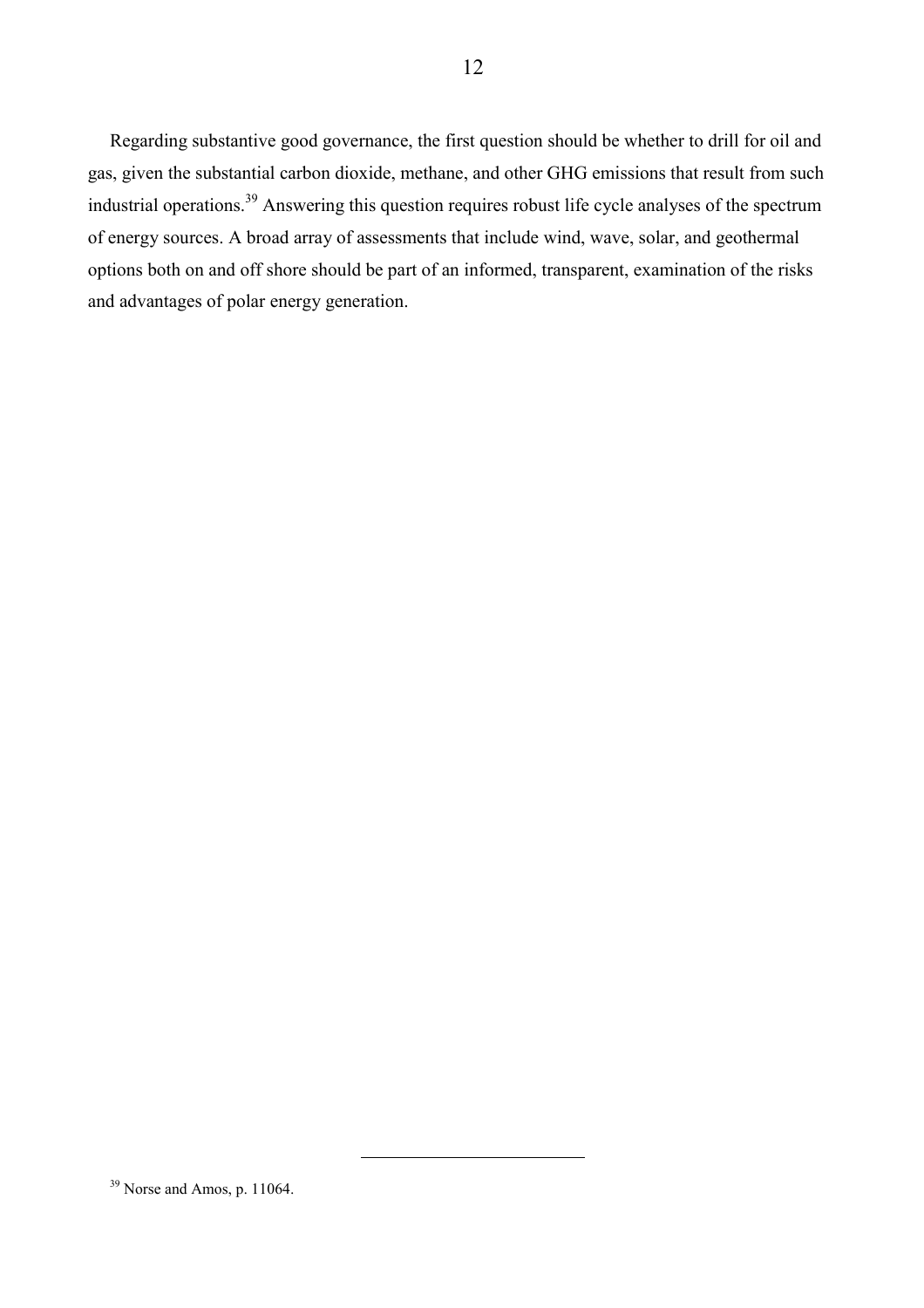#### <span id="page-17-0"></span> **Marine Mammal Regulation in the Arctic: Report for 2013**

#### <span id="page-17-1"></span> *Richard Caddell*

The regulation of marine mammals in the High North remains a controversial and delicate issue for contemporary international law. In few other regions does the debate over the conservation of charismatic species with a high anthropomorphic appeal clash with as markedly with questions over sustainable use, self-determination and the promotion and protection of the values and traditions of indigenous communities. In recent years, problems have largely centred on the complicated relationship experienced between the Arctic States and the International Whaling Commission (IWC) over the purported commercial and indigenous hunting of particular species of great whales. Issues have also arisen over the management of marine mammals by the North Atlantic Marine Mammal Commission (NAMMCO) and the inter-relationship between this body and the IWC. Moreover, the exploitation of seal resources and attempts to market seal products have encountered stern resistance within the institutions of the European Union (EU), which has adopted a strong conservationist line towards marine mammals and, conversely, is seeking to expand its influence within the Arctic region. Marine mammal regulation within the Arctic is therefore an emotive and politically-charged question involving the uneasy coexistence of a series of conflicting interests.

#### Arctic whaling and the IWC

At the 2012 Meeting of the IWC, the working practices of the Commission were reformed so that this body will meet on a two-yearly basis from 2013 onwards. Accordingly, there was no meeting of the IWC in 2013 and limited managerial consideration of Arctic whale resources. Nevertheless, this position exposed a flaw in the current issue of quotas to Greenland for the purposes of Aboriginal Subsistence Whaling. Greenland participates in NAMMCO as a formal party (see below) as well as the Canada/Greenland Joint Commission on Conservation and Management of Narwhal and Beluga, but is represented at the IWC by Denmark. In July 2013, Demark informed the IWC that, due to a failure to agree catch quotas for Greenlandic stocks in 2012, Greenland was left with no catch quotas for 2013 and beyond. The absence of an IWC meeting in 2013 meant that there was no formal opportunity to address this situation, hence Denmark would unilaterally implement a proposal tabled at the 2012 meeting in respect of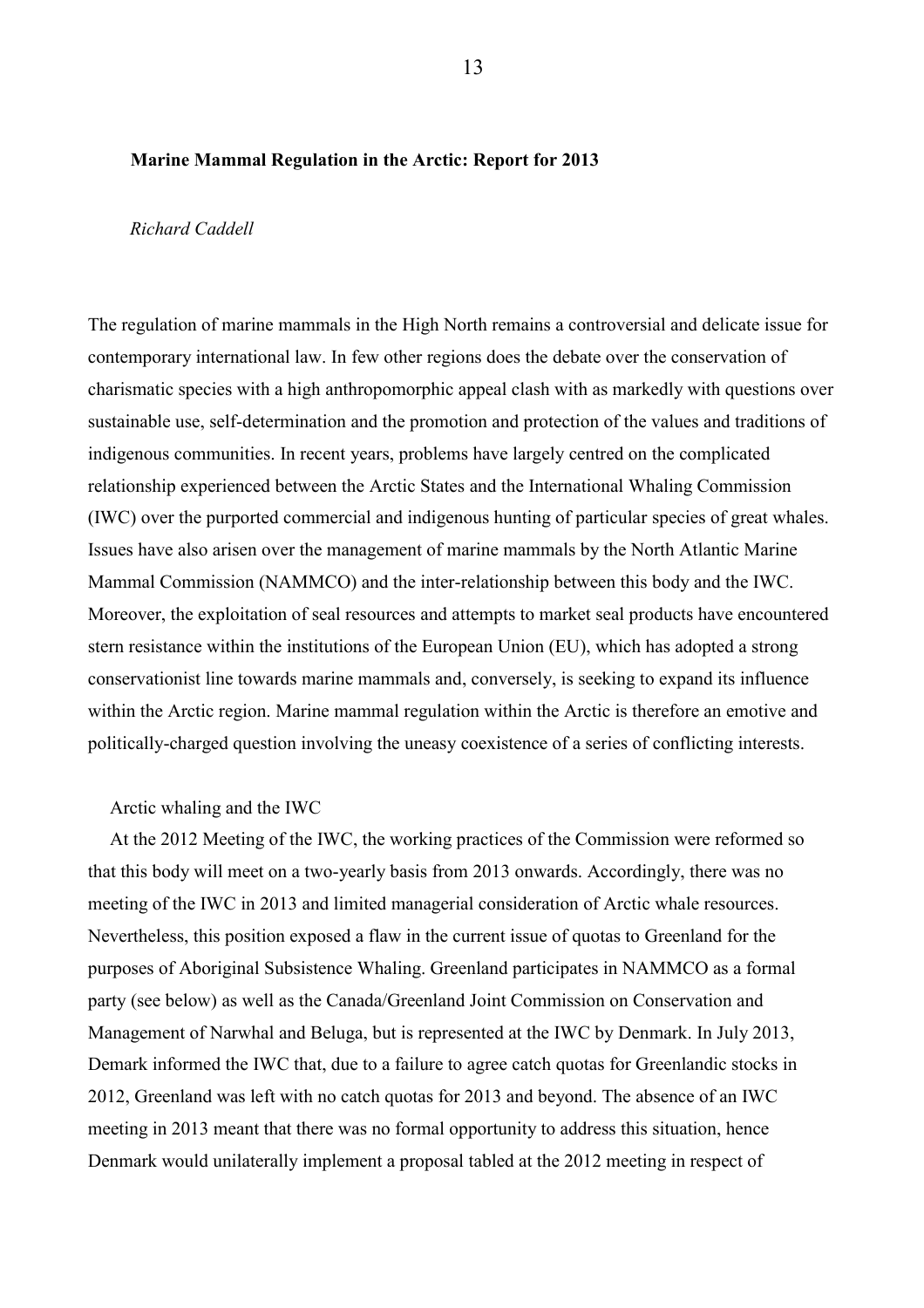Greenland, so as to ensure that there was an uninterrupted supply of meat for subsistence purposes and to prevent the prospect of unregulated whaling. Denmark further warned that, while it remained committed to multilateral dialogue on whale management through the IWC, it would nonetheless withdraw from the Commission in 2014 if an acceptable solution to the Greenlandic quota issue could not be brokered through this forum.

In the absence of a formal management meeting, the IW 's focus on Arctic whaling has been essentially confined to scientific considerations. In June 2013 the Scientific Committee of the IWC received a long-awaited report on conversion factors in Greenland to assess the precise subsistence need of the local population to better inform future catch quotas, although this was stymied by lower than expected levels of data. Discussions were held concerning the taking of bowhead whales in the Arctic, as well as minke and fin whales for subsistence purposes in Greenland.

#### NAMMCO

In September 2012, NAMMCO celebrated its Twentieth anniversary and convened its  $21<sup>st</sup>$ Council Meeting to reflect on progress made in the previous two decades and to address issues of pressing managerial and scientific concern. Consideration was given to the legal status of NAMMCO which, at the time of its establishment, raised controversial questions in respect of the UN Convention on the Law of the Sea 1982. The present author presented a legal opinion considering that A MM O could be viewed as an "appropriate organisation" through which the various parties could work through for the purposes of Article 65 of the 1982 Convention. The parties further discussed work on hunting methods, scientific research projects and cooperation with other bodies.

With 2012 being a busy and highly symbolic year for NAMMCO, 2013 has been somewhat quieter with the primary events scheduled for later in the year. At the time of writing, NAMMCO was poised to convene a series of meetings in November 2013, including the twentieth meeting of its Scientific Committee and meetings of its Working Groups on Harbour Porpoises and Walrus.

#### EC-Seal Products Dispute

The present – and on-going – dispute stems from legislation adopted by the EU in 2009 to regulate the trade in seal products. Regulation 1007/2009 was introduced due to concerns within the EU institutions over animal welfare issues associated with seal hunting, whereby several Member States had been considering national legislation to prohibit national markets in seal products. Regulation 1007/2009, which entered into effect in August 2010, prohibits the trade in seals and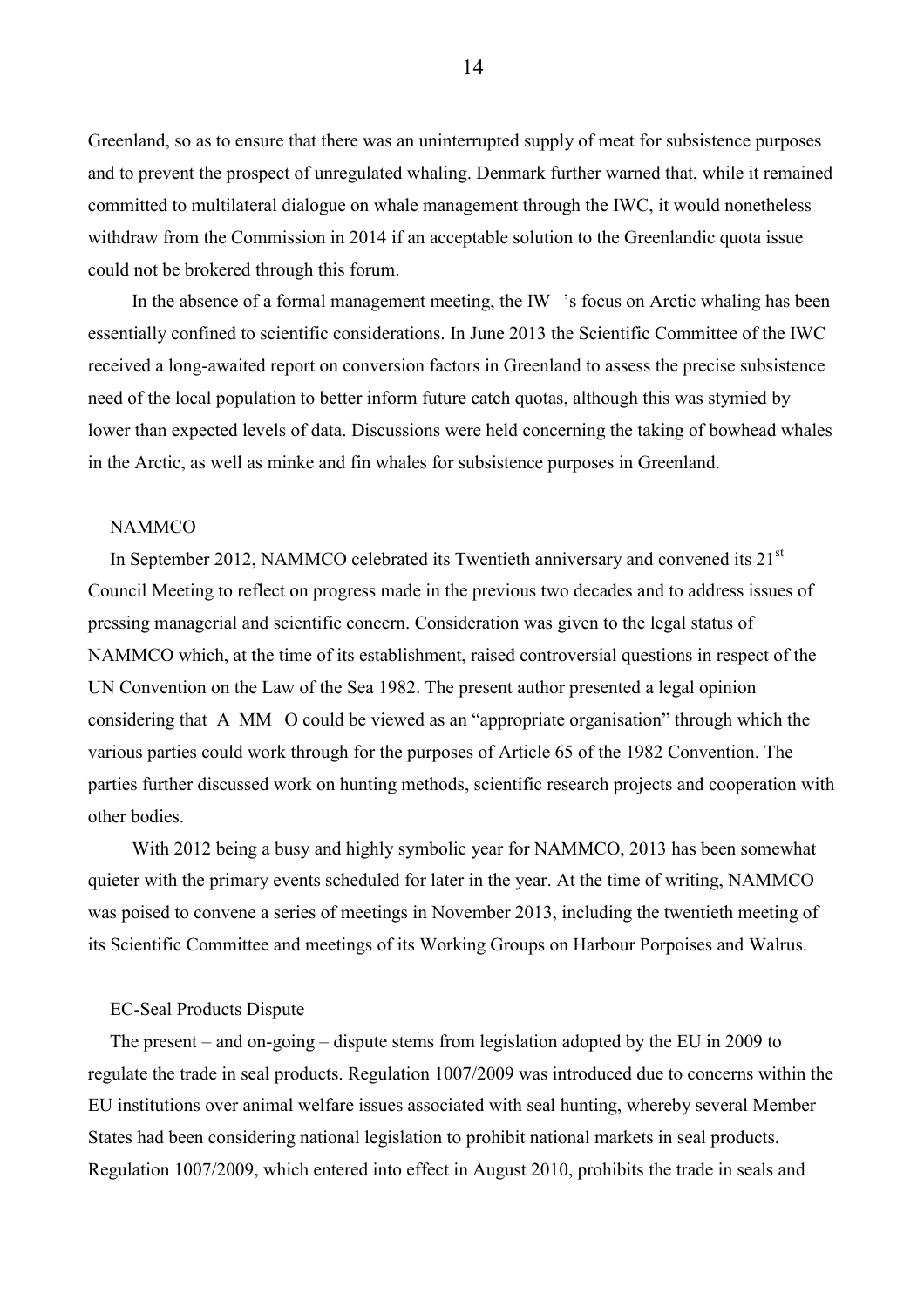seal-derived products, from both within and beyond the EU. The ban is subject to narrow exceptions for hunts conducted by the Inuit and other indigenous communities for subsistence purposes. It allows for non-commercial trade for personal use and only in circumstances in which such hunting is undertaken pursuant to national law and for the sole purpose of sustainable management, and provided that transactions occur on a non-profit basis. The legislation has been strongly condemned by indigenous groups fearful of a loss of vital revenue and a dilution of cultural traditions. It has also generated considerable political and legal discord between the EU and non-party Arctic states, especially Canada.

On 25 April 2013, the Court of Justice of the European Union (CJEU) delivered its verdict in response to a challenge to the legislation by a series of applicants, drawn from indigenous communities within the EU and Canada and various other groups connected with the facilitation of the seal trade. In September 2011, a group representing the interests of the sealing industry unsuccessfully challenged Regulation 1007/2009, in which the CJEU ruled that they lacked the requisite legal standing to bring such an action. The latest judgment was preceded by an Opinion issued in January 2013 by Advocate-General Kokott, which had advised that the decision to dismiss the applicants' initial case in September 2011 as inadmissible had been correct. In the present action, Case T-526/10 *Inuit Tapariit Kanatami* v. *European Commission* saw the legality of Regulation 1007/2009 and its implementing measures challenged on three main grounds:

The legislation had been adopted on an erroneous legal basis.

 The restrictions on trade offended against the core principles of subsidiarity and proportionality.

The legislation represented a breach of fundamental rights.

In respect of the first ground for appeal, the applicants contended that the legislation had been incorrectly founded upon Article 95 of the EC Treaty, which permits law-making for the purpose of ensuring the integrity of the EU common market. The applicants argued that the primary objective of Regulation 1007/2009 was clearly the promotion of animal welfare considerations and not the effective functioning of the common market, for which there is long-established case-law that a provision may not be introduced ostensibly under Article 95 where in fact the harmonisation of market conditions is merely an incidental effect of the legislation. The CJEU rejected this line of argument on the basis that a number of Member States, independently of the EU institutions, had sought to restrict or prohibit the importation and transit of seal products within their territories. These developments had therefore threatened to distort market conditions across the Union.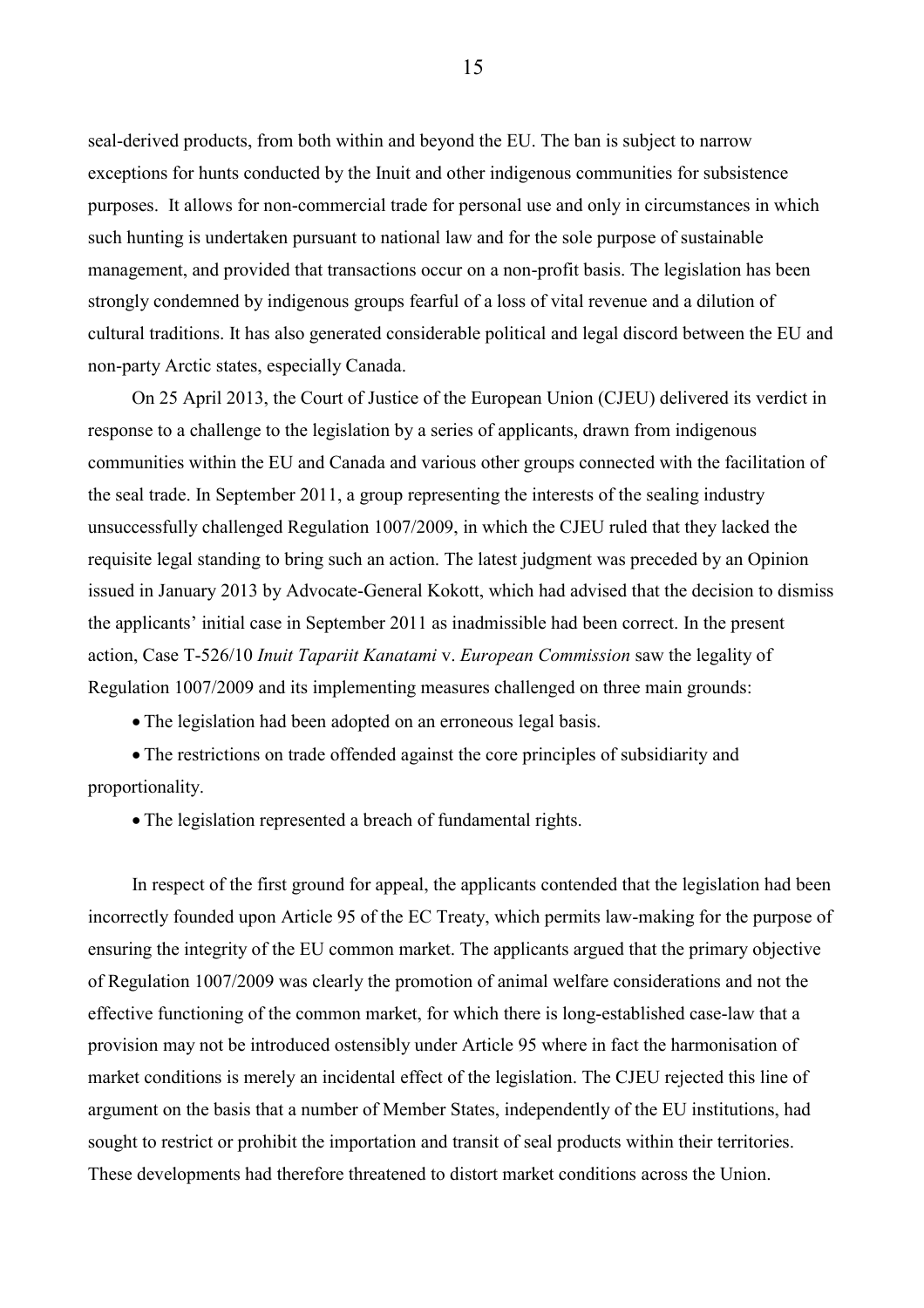Notwithstanding copious references to animal welfare concerns, the Regulation was therefore fundamentally designed to promote uniform trade conditions and was therefore appropriately founded upon the legal bedrock of Article 95.

Concerning the second basis, the J EU swiftly rejected the applicants' argument concerning subsidiarity due to a failure to adduce any meaningful evidence to this effect. The applicants further contended that Regulation 1007/2009 was manifestly inappropriate, went beyond what was necessary to achieve its objectives and that a labelling measure would have been less restrictive and more effective. This line of argumentation was also rejected due to a lack of evidence and a failure to establish that alternative legislation would have been more appropriate. Finally, the CJEU rejected the contention that the legislation breached fundamental human rights. Indeed, the Court noted that the affected groups had been consulted during the legislative process and that the Regulation itself maintained a legal right to sustainable hunting and the trade in seal products, while no meaningful evidence had been presented as to a serious impact upon the living conditions of the affected constituencies. The action in its entirety was accordingly dismissed forthwith.

Despite the strong judgment of the CJEU, the dispute remains live. At the time of writing (September 2013), the case remained before the dispute resolution organs of the World Trade Organisation, having been initiated by Canada in 2009. Shortly before the CJEU verdict was delivered, the WTO Panel indicated that it expected to deliver its final report to the parties in October 2013; further commentary on these outcomes will be forthcoming in the next edition of this Report.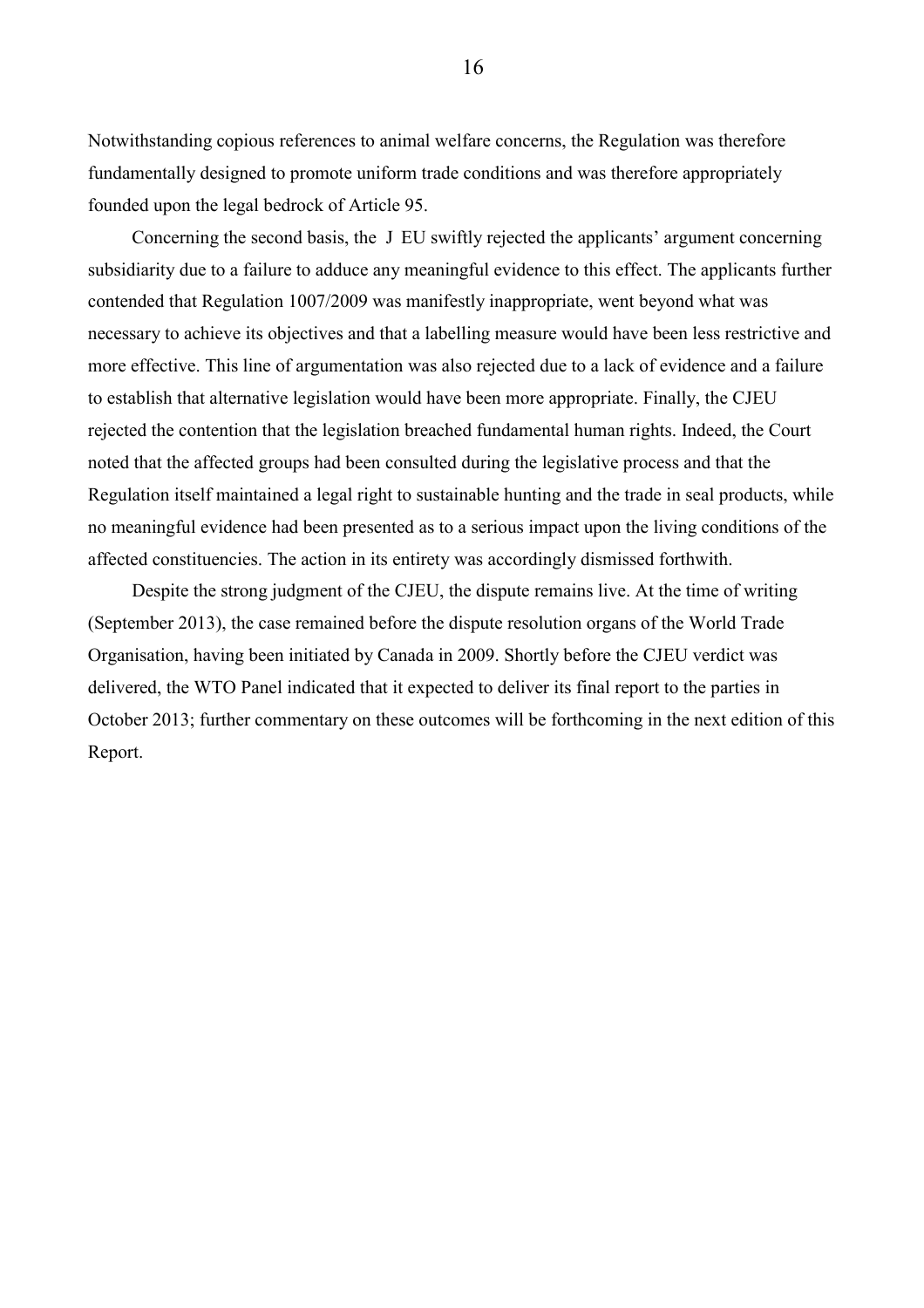## <span id="page-21-0"></span>**Invoking the Human Rights of Indigenous Peoples to Combat Climate Change in the Circumpolar Arctic**

<span id="page-21-1"></span>*Terry Fenge and Elanor Fenge* 

It has long been known that the scope and speed of environmental change in the Arctic as a result of climate warming is approximately twice the global norm. The implications of this for Arctic residents, particularly the region's Indigenous peoples, was canvassed in detail in the Arctic Climate Impact Assessment (ACIA) approved by Ministers to the eight-nation Arctic Council in 2004 and published in 2005. Pulling no punches, the ACIA projected extensive ablation of sea ice in the Arctic Ocean with cascading environmental impacts including significant reduction and even possible extinction of certain ice-dependent marine species, including polar bears and walrus. As a result, the hunting and food sharing culture of Inuit was projected to decline, perhaps disappear.

In response to these almost apocalyptic projections, Inuit of the Arctic and Athabaskan peoples of the sub-Arctic have petitioned the Inter-American Commission on Human Rights for relief. The Inuit petition submitted in 2005 targeted the United States of America for alleged unregulated emissions of greenhouse gases (GHGs)—up to 25 percent of global emissions—which, it was alleged, were contributing significantly to environmental change in the Arctic. The petition asked the commission to declare the USA in contravention of the collective human rights of Inuit pursuant to the 1948 American Declaration on the Human Rights of Man, and to work with Inuit to develop and implement a plan to respond to the unavoidable impacts of climate change. Spurred by the petition, the commission held a hearing on the connection between climate change and human rights, but did not pursue the matter further.

The Athabaskan petition, submitted in 2013, targeted Canada for its poor regulation of emissions of Black Carbon, a Short-Lived Climate Pollutant that is thought to cause up to 50 percent of observed environmental change in the Arctic and sub-Arctic. The commission has yet to announce whether it will consider the petition and whether, as requested by the petitioner, it will hold public hearings in the region.

The Inuit and Athabaskan petitions deal with global warming in the circumpolar world and invoke human rights as a political and legal lever to require national governments to take a far stronger position on mitigating climate change. While highly innovative, the Inuit petition was unable to satisfy the basic rule of causation linking specific emissions of GHGs from within the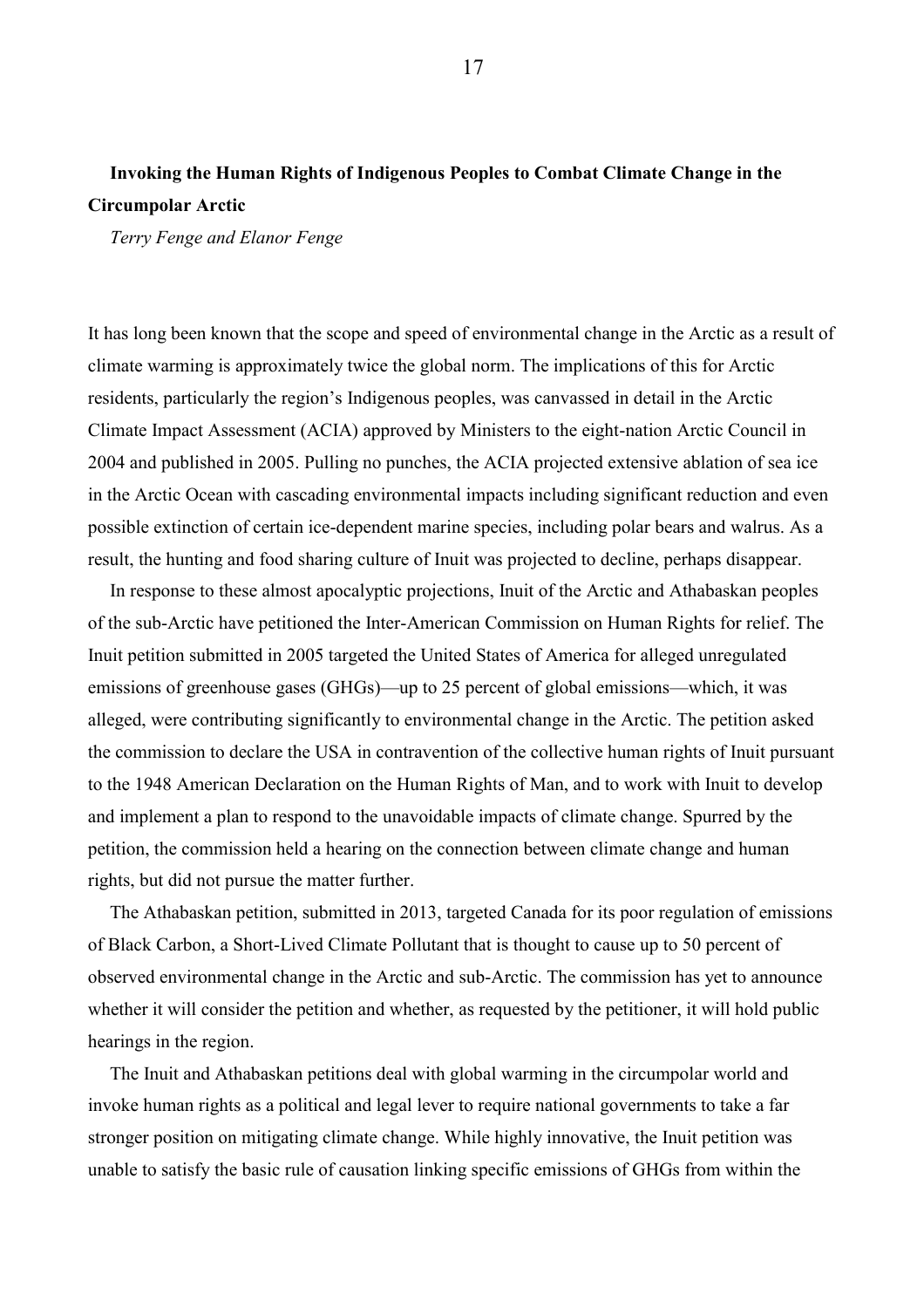United States of America to specific environmental changes with resulting human rights violations of Inuit. GHGs remain in the atmosphere for years and are transported across international borders making it impossible to pinpoint the location where specific GHGs originate. The transboundary nature of the problem makes it hugely difficult to substantiate legal claims in regard to widely emitted GHGs.

The Athabaskan petition, however, may satisfy the causation rule. Black Carbon resides in the atmosphere for days, not years, meaning that environmental change is primarily the result of emissions in or close to the circumpolar world. The short lived nature of Black Carbon enables a more substantial link between the cause of environmental change—Black Carbon—and the consequences—the human rights violations of Athabaskan peoples. This means that measures to reduce emissions in or near the Arctic would likely slow warming and mitigate the impacts of climate change.

Indigenous peoples and perhaps other sectors of civil society in various portions of the globe may follow the example set by Inuit and Athabaskan peoples, and invoke human rights to persuade national governments to mitigate climate change. Both legal scholars and practitioners should examine regional human rights regimes with this prospect in mind.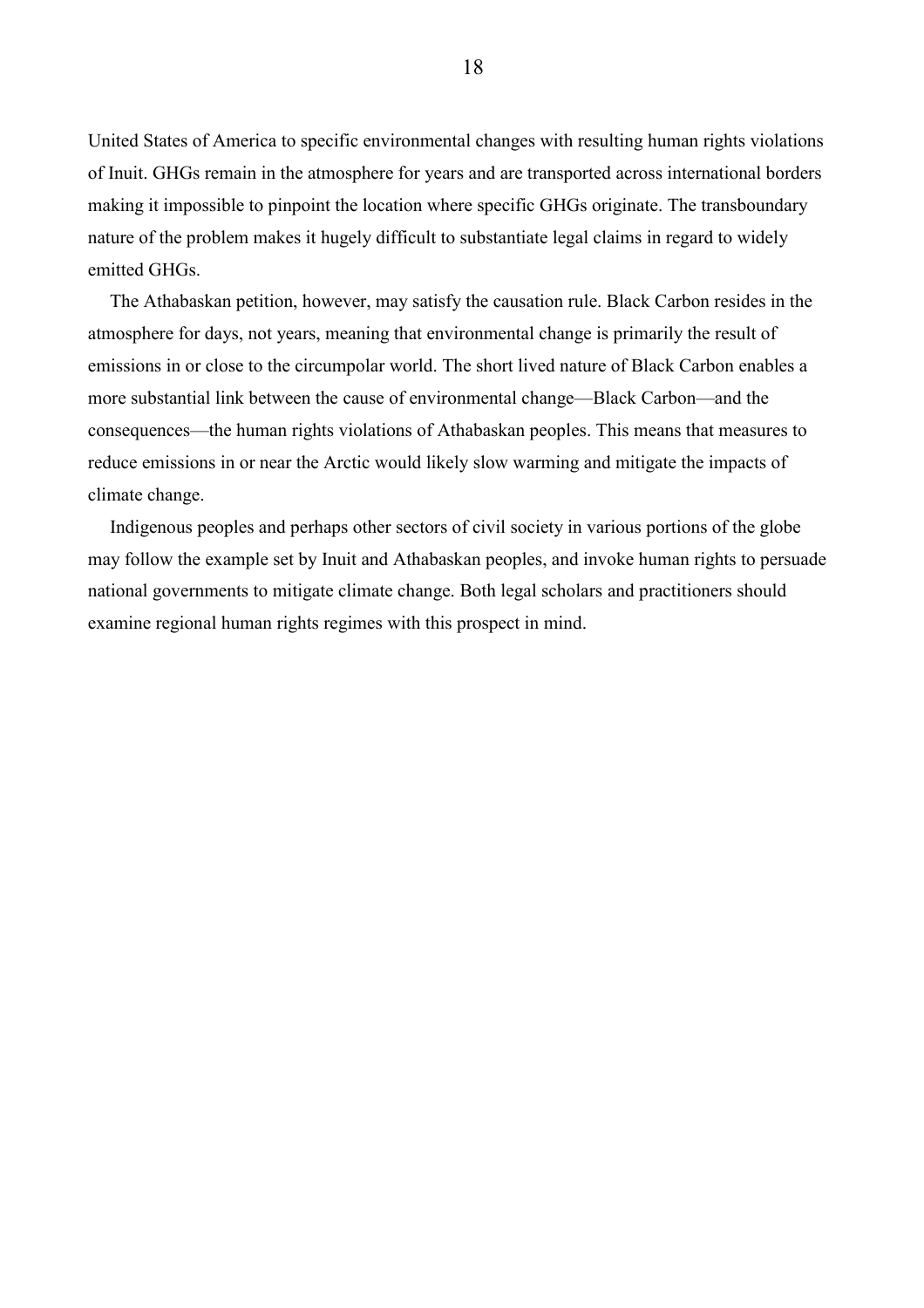## <span id="page-23-0"></span>**Integration of Arctic Sub-national Governments within the Arctic Council**

<span id="page-23-1"></span>*Waliul Hasanat* 

The Arctic Council is the only international cooperative forum whew all Arctic states have membership established in 1996 aiming to environmental protection and sustainable development in the Arctic. In fact, the Arctic Council replaced Arctic Environment Protection Strategy that the Arctic states created in 1991. The Council functions as soft-law form of cooperation that may create political commitments rather than legally binding obligation. However, the Council has not seen entirely successful achieving its goals or meeting the needs of Arctic residents.

There are plentiful number of reformation proposal for the Council prepared by interested scholars and organisations which include:

- 1. Transforming the Council to formal international organisation by concluding an international treaty.
- 2. Concluding a framework treaty considering to acting faster against the rapid changes occurring in the region due to climate change.
- 3. Limiting the number of the working groups, setting up permanent secretariat and stronger coordination mechanism along with granting formal access to Arctic regional government, retaining its soft-law character unchanged.

In fact, the Council considered mostly none of those proposals although made significant reformations during the course of time. It has introduced regular budgetary system and yearly deputy ministers' meeting, has set up permanent secretariat in Tromsø, determined the role of observers, as well as updated its rules of procedure. The Council has formed a Task Force for Institutional Issues in order to implement the ouncil's decision to strengthen the Council. The Council has demonstrated its competence in negotiating international treaties which create legally binding obligations to its member states under public international law. Thus, it seems that the Council is moving towards right direction.

Yet, the local inhabitants in the region do not find the Council as reactive as they desire to many local issues mainly caused from climate change and development activities – mainly they expect that their national governments would pay deeper attention to regional issues and bring to the Council for wider cooperation. A regional council, say the Arctic Regional Council (ARC), including Arctic sub-national governments (e.g., county and provincial governments) may function better to put forward regional issues within the Council. The proposed ARC could play effective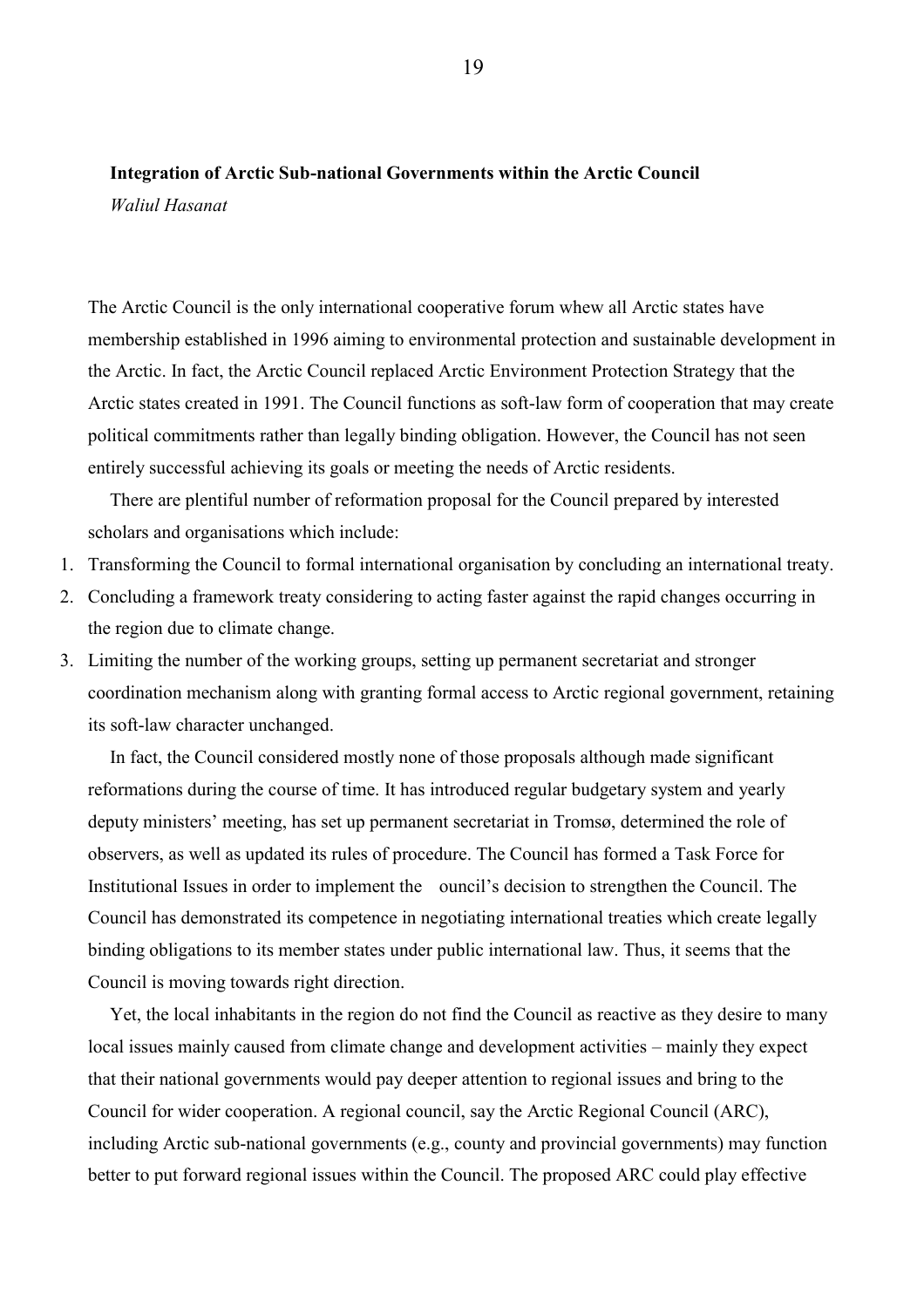advocacy role to develop closer contacts of national governments with residents of the Arctic, as well as send reports to the Arctic Council on on-going challenges, needs and expectations of Arctic residents.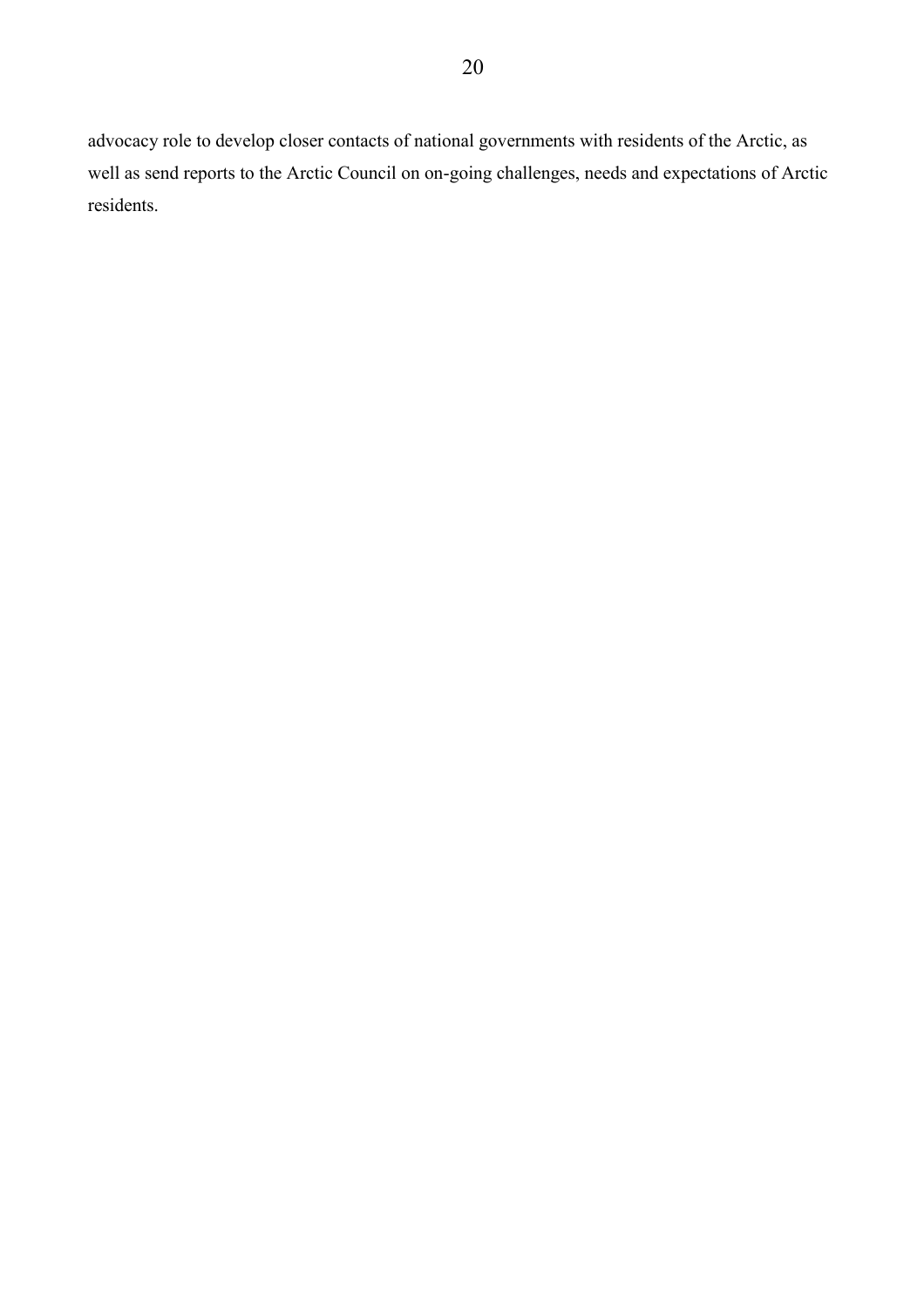## <span id="page-25-0"></span>**Global Conference about Indigenous Sacred Sites in the Arctic held in Rovaniemi Produced the First International Declaration on the Protection of Sacred Sites in the Arctic**

#### <span id="page-25-1"></span>*Leena Heinämäki and Thora Herrmann*

For the first time, nearly 80 sacred sites guardians of indigenous communities, indigenous people's organizations, scientists, policy makers and members of civil society gathered in Finland to sign a joint declaration that states recommendations and guidelines for policy-making related to sacred sites in the Arctic and that calls for better recognize, legally protect and manage the sacred sites and sanctuaries of indigenous peoples in the Arctic region!

This worldwide first Arctic sacred sites declaration is the outcome of the international, multidisciplinary conference "Protecting the sacred: ecognition of Sacred Sites of Indigenous Peoples for Sustaining ature and u lture in o rthern and Arctic egions" that brought together around 80 participants from six Arctic countries in Rovaniemi and Pyhätunturi, Finland, on September 11–13, 2013. Participants came from as far away as Yakutia, Eastern Siberia, Canada and Alaska to attend the event. For many indigenous delegations it was the very first time ever in Finland.

The conference was co-organized by the Northern Institute for Environmental and Minority Law (NIEM) at the Arctic Centre of the University of Lapland together with the Université de Montreal (Canada), and the University of the Arctic /Thematic Network on Arctic Law.

Among the key speakers were Birgitta Fossum from South Sami Museum and Cultural Centre Snåsa, Norway; Piers Vitebsky from the Scott Polar Research Institute at the University of Cambridge; Alexandra Xanthaki from Brunel Law School; René Kuppe from the University of Vienna; Pekka Kauppala from Saami Parliament; Eija Ojanlatva from the SIIDA Museum; Liisa Holmberg from the Sámi Educational Institute; the e nets Indigenous Association ' a rian Mar'; the Nenets Indigenous Association, Yamal; the Innu and Naskapi First Nations from Canada.

Over three days, participants came and speak related to the entire circumpolar area. Many speakers underlined that the safeguarding of sacred sites requires universal involvement. Sacred sites are areas of special spiritual significance to peoples and communities. A large number of sacred sites in the Arctic are areas of great importance for the conservation of fragile and unique biodiversity. In fact, they are the world's oldest conservation areas. Sacred sites play also a key role in traditional cultures and lifestyles across the Arctic. They thus contribute to universal values that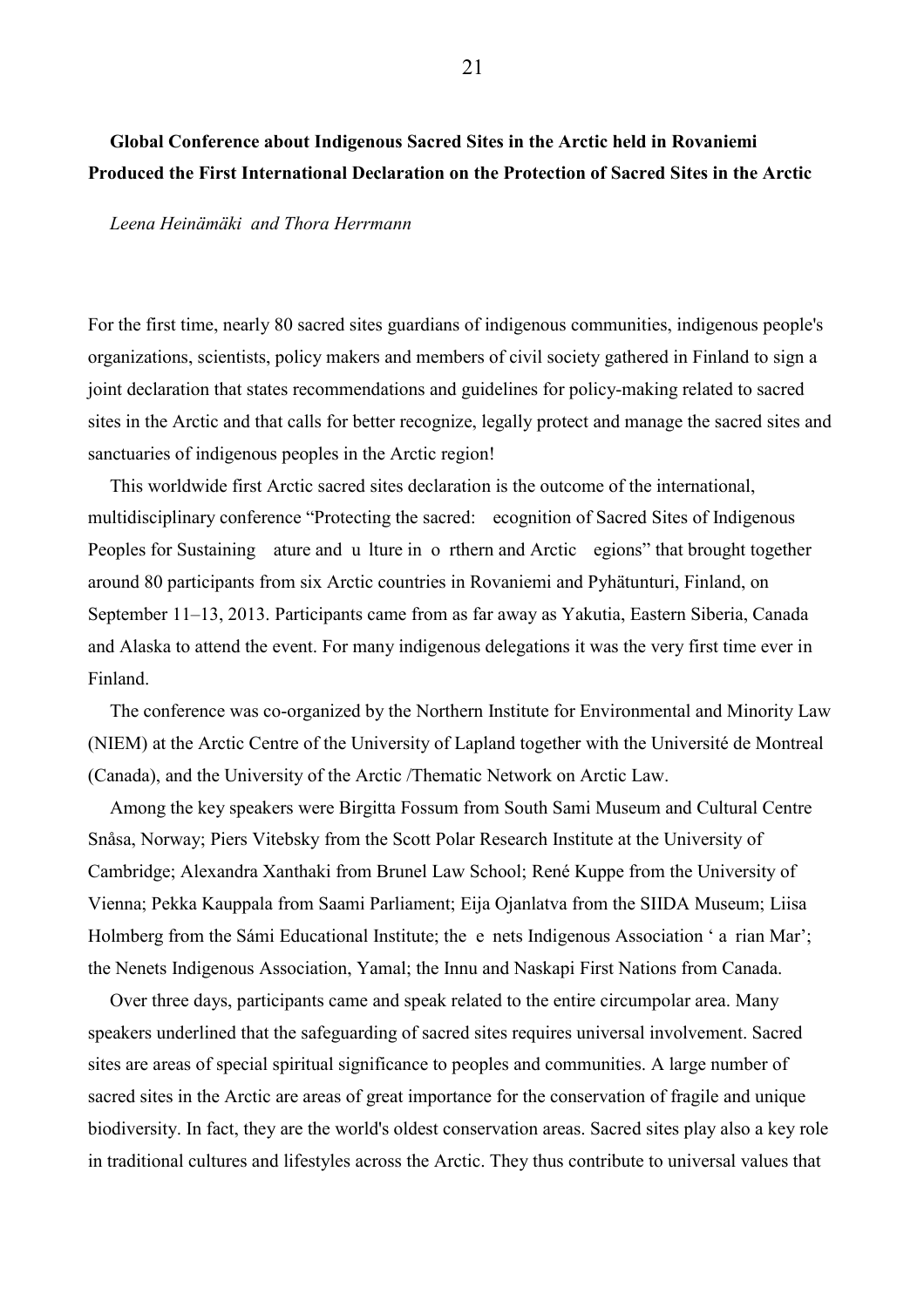maintain mankind's relationships with the earth. They can be in the mountains or springs, rocks or places where reindeers have been slaughtered. But today these sites are not sufficiently understood or recognized. Legal protection of these ancient sites and related policies are still often insufficient or absent. Many but not necessary all indigenous communities have expressed a strong interest to protect these sacred sites as an important component of their traditional culture. It becomes, however, increasingly difficult for indigenous communities to protect these ancient sites from outside interference, due for example to economic developments (tourism, mining, forestry) or infrastructural development (roads, dams, etc.). At the same time the need for protection may be challenged by some protection measures (identifying of location, mapping) and may raise the question of keeping intimacy and sensitivity of these places. Many of these sites are only known by the community members and it is very important to respect this privacy. Many of these sites are, however, publicly known. Some of them are legally recognized as a world heritage. At international level, sacred sites have been receiving increasing legal attention; they are now mentioned in several international legal instruments (e.g., CBD, UNDRIP). Yet, effective and culturally appropriate implementation is often still lacking. In all cases, it is crucial that all discussion and planning concerning these sites involve local indigenous peoples. Recognition of these sacred sites can be also used as a cultural revitalization and educational process. This conference has put a lot of emphasis to invite representatives of many Arctic indigenous communities to have a fruitful and open dialogue.

Due to lack of legal and political recognition of these places, a concerted action is needed!

The event succeeded in fulfilling four ambitious aims: first, to develop strategies towards more effective protection and management of sacred sites in Arctic regions, taking into account indigenous peoples' own practices and customary laws; second to critically analyze current legal / political standards relevant to sacred sites, highlight best practices and identify gaps; and third, to network and contribute to efforts of oral historical and practical intangible cultural heritage preservation together with indigenous communities in ways that they themselves find appropriate and case-sensitive; and fourth to increase the voice of sacred sites guardians of indigenous communities in Arctic regions.

Besides academic and practitioner discussions, the conference also produced recommendations for policy-making related to Sacred Sites and Sanctuaries in the Arctic as well as started a participatory, interdisciplinary, circumpolar research project to advance the transmission of spiritually relevant culturally embedded knowledge and practices related to sacred sites to younger generations.

22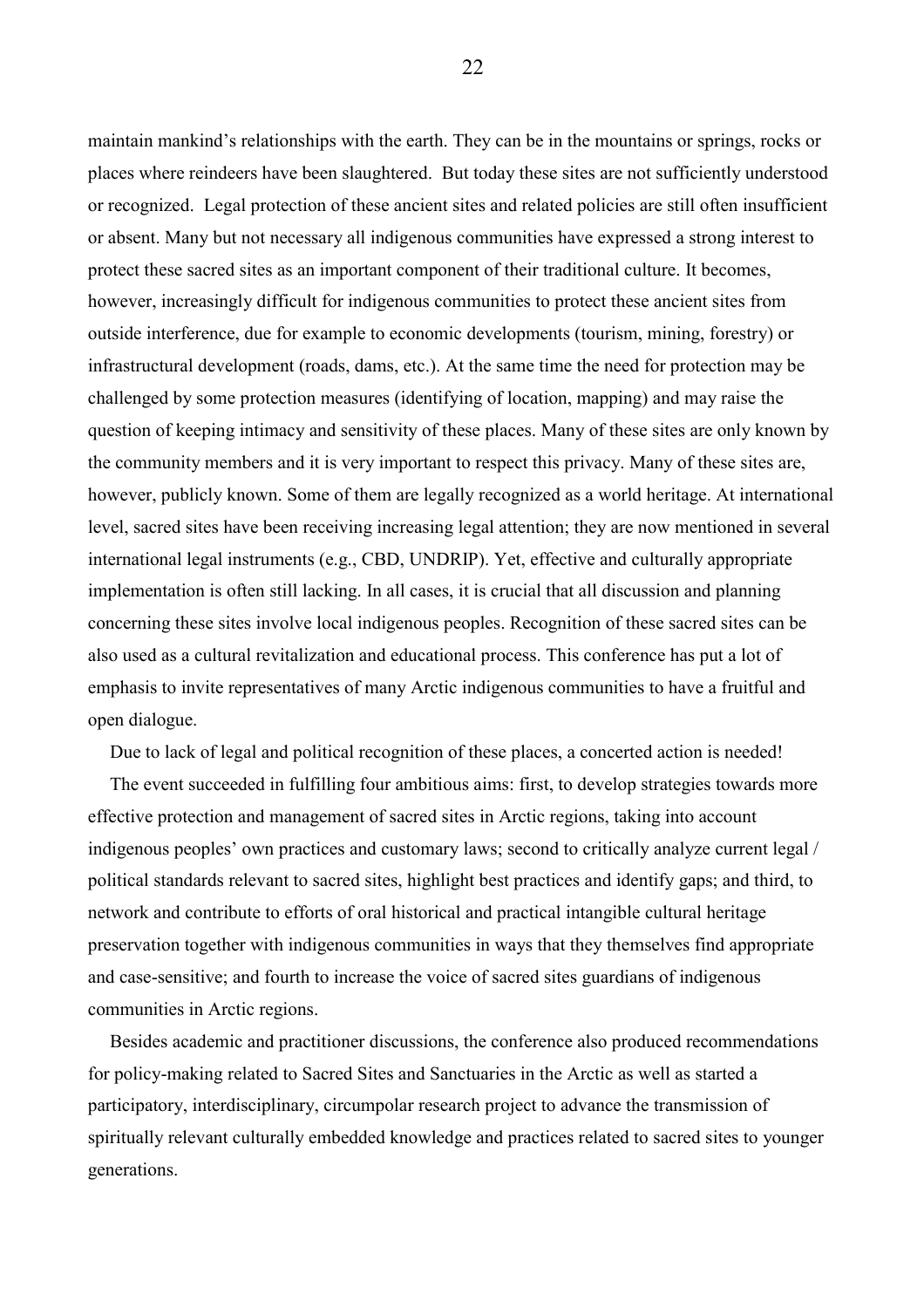The joint declaration signed at the conference represents an important move that demonstrate the need for action and highlights how important the safeguarding of sacred sites is for the conservation of fragile biological and cultural diversity in the Arctic regions, the transmission of culture and identity across the Arctic, and upholding the sustainable development in the North.

Another major outcome of the conference was also to start the process of editing the first comprehensive book on the protection of the sacred sites in Arctic regions.

This conference was unquestionably a memorable, highly educational and "not-to-be-missed" event: it advanced learning and legal / policy advocacy in support of sacred sites in the North, and it succeeded to create the first Arctic platform to develop innovative political ideas and sent a very clear signal to establish a holistic, multidisciplinary approach to effectively tackle the multiple issues of sacred sites in the North!

More information can be found on the conference website: www.arcticcentre.org/sacredsites2013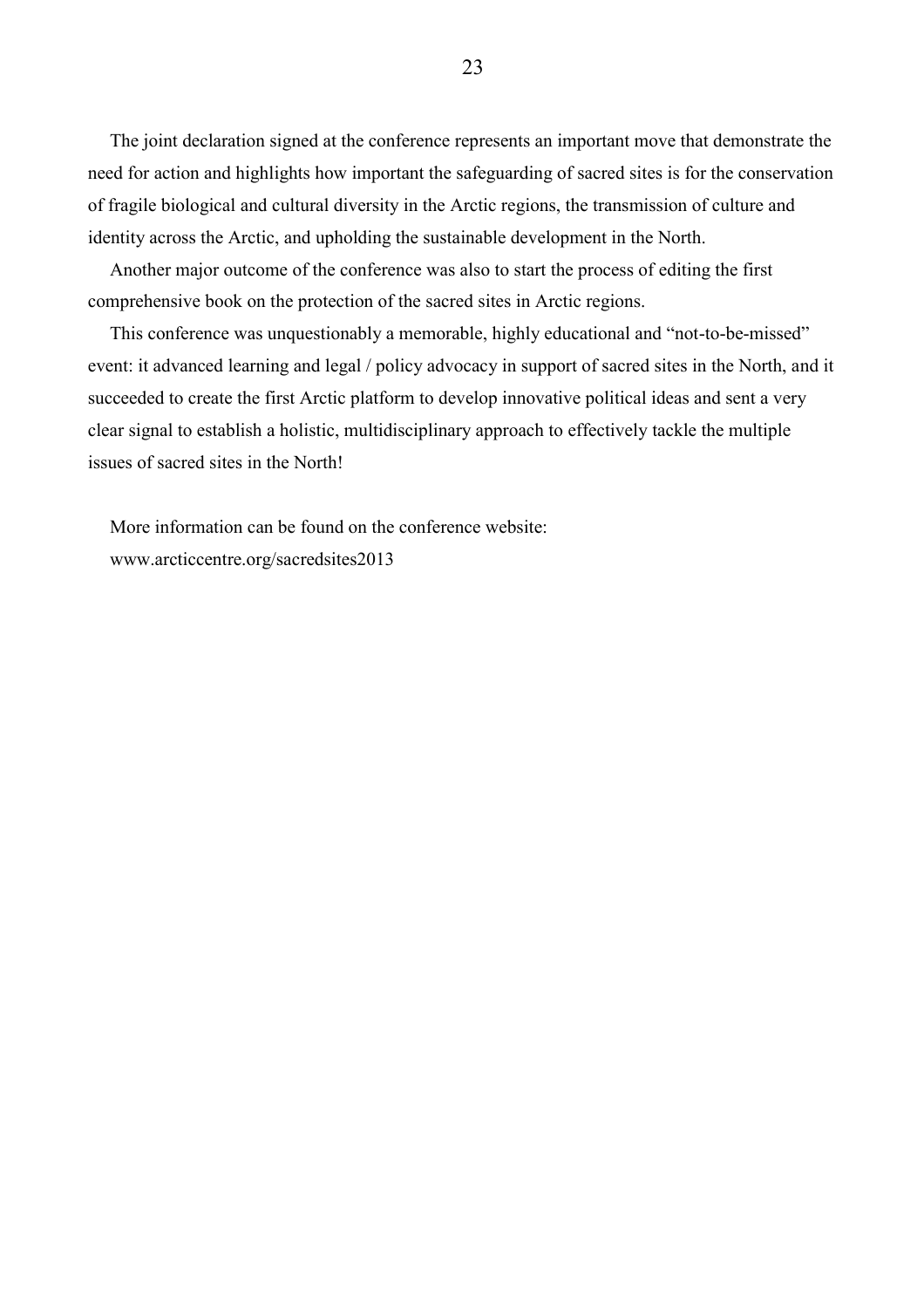## <span id="page-28-0"></span>**A project on Sustainable Mining, Local Communities and Environmental Regulation in the Kolarctic Area (SUMILCERE)**

#### <span id="page-28-1"></span>*Kamrul Hossain and Anna Gremsperger*

The growing importance of mining within the Euro-Arctic Barents Region is now well-recognized. The increasing number of new mines is being constantly opened and the old ones are being relaunched. This development suggests that such a flow will continue during the next decades. As a result, mining industries, as they are growingly becoming one of the major driving forces for regional economic progress, will become an important factor in the region. However, prevailing regional characteristics, such as the unique and sensitive natural environment, which play an important role as a source of living for the population inhabiting the region, will interact with the industrial development processes. An apparent, and usual, conflict pertaining to environmental sustainability is therefore expected be the most robust deterrence in the mining activities.

Bearing in mind of this tension, in the beginning of 2013 a project entitled "Sustainable Mining, Local ommunities and Environmental egulation in the Kolarctic Area" in short "SUMIL E E" has been commenced. This is a two-year long project funded within the Kolarctic ENPI CBC initiative of the European Union (EU). Four countries of the Euro-Arctic region – Finland, Norway, Russia and Sweden – are involved in the project; participants respectively included are the University of Lapland, the Northern Research Institute, the Institute of the Northern Industrial Ecology Problems and Luleå University of Technology, the University of Lapland (its Faculty of Law and the Northern Institute for Environmental and Minority Law) being the lead partner.

While it is rational to have a coherent environmental regulation for identical environmental circumstances in the regional perspectives, it seems that the national regulations available in the region are very often different from each other. Taking into consideration of this difference the study thus will focus common concerns by way of having two important assessment procedures – the environmental impact assessment (EIA) and the social impact assessment (SIA). The former aims at predicting risks and impacts on the nature and physical environment while the latter is an assessment based on effects on health, living condition and general wellbeing of the local inhabitants. While EIA can be exercised based on national and international (in a trans-boundary context) regulations and standard available, the SIA is however a complex as it at the ends up producing social licensing – an approval from societal perspective granting legitimacy, credibility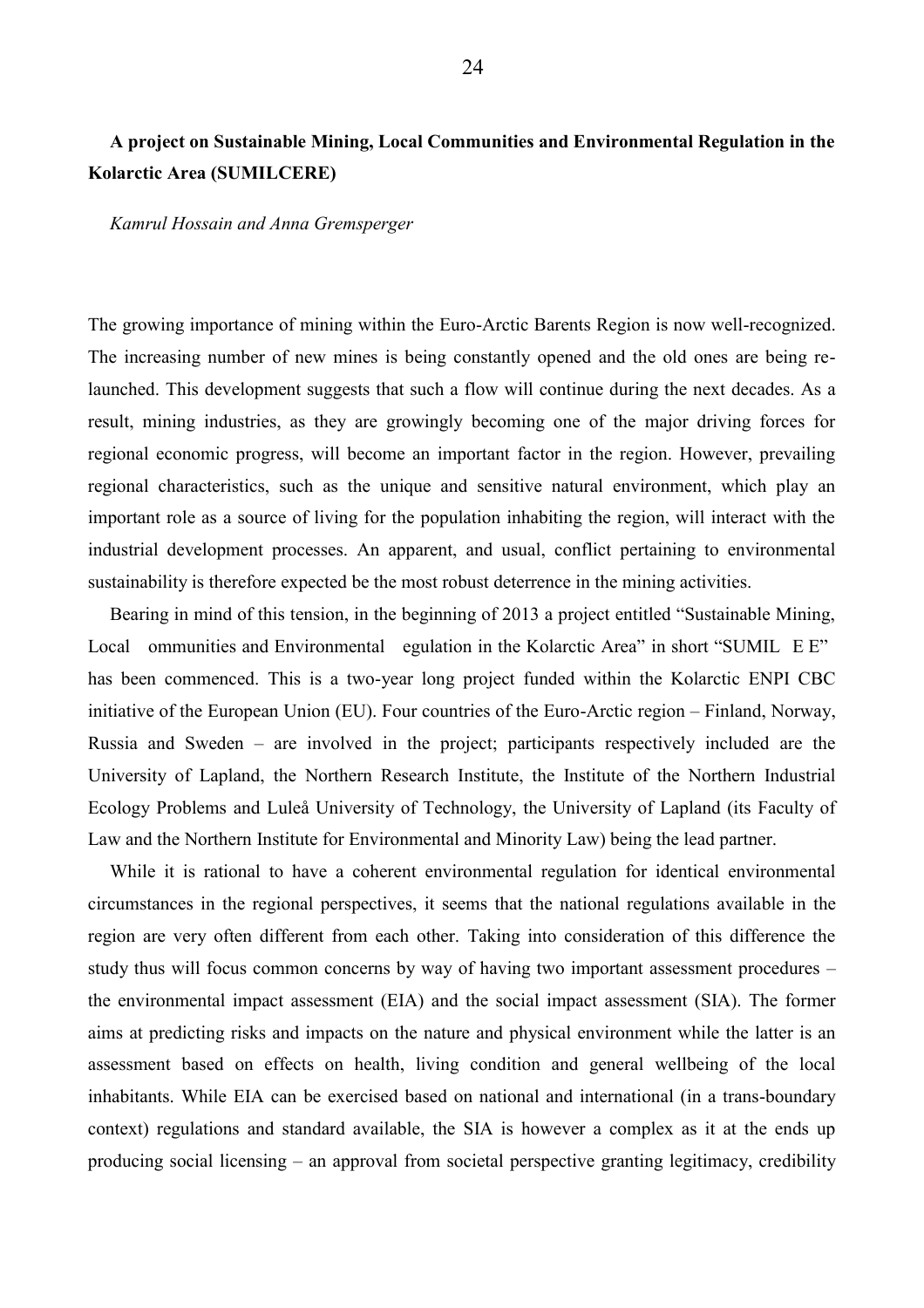and trust in the operation of industrial activities. This project, for the sustainable exercise of mining, argues that obtaining a social license is a must – the mining companies must know and understand the norms of the community, and be able to work with them as they represent to local 'rules of the game'. Obtaining social license nevertheless is not always an easy task though. It is maintained thus that the outcomes of research concerning SIA will be of great practical significance for obtaining social license.

Therefore the main goal of the project is to offer social and legal scientific set of tools and recommendations for sustainable mining projects, which are expected to be used by the industries and decision making authorities in the different level. With a view to obtaining this goal this project establishes a transnational and multidisciplinary research networks in order to develop best practices, and to come up with recommendations for sustainable mining, within the program area, albeit with a focus on mining industries. The project thus aims at supporting public-private collaboration; enhancing the use of already developed practices; and contributing to diminish risks in the mining sector.

At a practical level SUMILCERE involves several sub-projects. Researchers work in different working groups in order to comply with the expectations of each of the working groups. Separate sub-projects focus on current practices on the participation at a local level, and the relationships between mining projects and local mining communities. The sub-groups analyze the relevant legal structure in order to improve policy instruments and environmental regulations, which will also take into account of Sámi people and their special rights under international law. The possible outcome of the project leads to produce a common report with recommendations for mining industry to implement social issues in a better way in order for them to earn social licensing. In addition, a number of scientific articles are expected to be published with a view to promoting the idea of socio-economic development of the region, and of the communities, in the exercise of mining industry activities.

#### Disclaimer

 This publication has been produced with the assistance of the European Union. The contents of this publication are the sole responsibility of the authors and can in no way be taken to reflect the views of the European Union.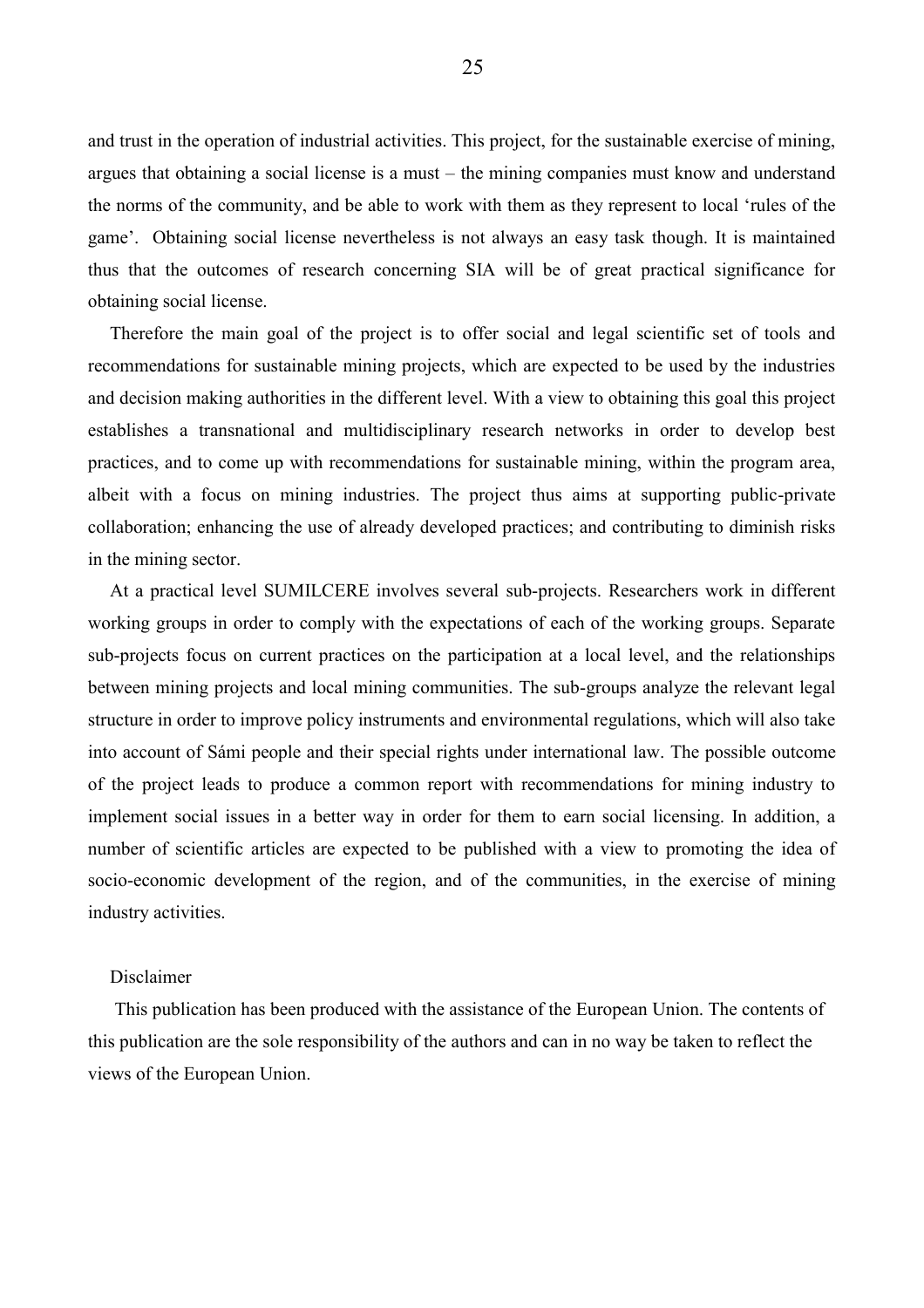#### <span id="page-30-0"></span>**Protection of the Arctic Ocean: Who Can Invoke Responsibility?**

#### <span id="page-30-1"></span>*Rachael Lorna Johnstone*

'States have the obligation to protect and preserve the marine environment'<sup>40</sup> within and beyond their own national jurisdictions but what rights do other States have if this obligation is not upheld?

International law has historically rested on bilateral relationships (or at least 'bilateralisable' primary rules<sup>41</sup>) but many norms of marine environmental protection do not have a State beneficiary; they may not even have an identifiable human beneficiary. Obligations for which violation does not necessarily create a victim State, such as the duty to prevent pollution in the Arctic Ocean,<sup>42</sup> are sometimes called 'absolute' obligations.

<span id="page-30-2"></span>In the final year of the IL 's State e sponsibility project, the proposition that all States have an interest in the observance by other States of shared legal obligations (the legal interest) was ultimately rejected from the second reading of the Articles<sup>43</sup> and instead, the ILC concluded that '[c]entral to the invocation of responsibility is the concept of the injured State.' <sup>44</sup> Article 42 describes three classes of 'injured States': those to whom the duty is owed directly (i.e. a bilateral or bilateralisable duty); those 'specially affected' by a duty owed to a group of States; and all States with a shared obligation in circumstances where its breach 'radically changes the position' of the other States (an 'interdependent' obligation).<sup>45</sup> Yet, in the event of gross pollution of the Arctic Ocean, extensive damage to the seabed, or elimination of a vulnerable species, it is quite possible that none of these would apply. Article 48 of the IL Articles permits 'a State other than an injured State' to invoke responsibility (only) for breaches of *erga omnes* obligations<sup>46</sup> or *erga omnes partes* 

<sup>40</sup> United Nations Convention on the Law of the Sea 1982, 1833 UNTS 397 [UNCLOS] article 192.

<sup>&</sup>lt;sup>41</sup> A bilateral relationship exists between two States; a multilateral relationship exists between more than two States but in many cases, creates a collection of bilateral relationships. An example of the latter is a multilateral free trade agreement.

<sup>42</sup> UNCLOS article 194.

<sup>&</sup>lt;sup>43</sup> The International Law Commission [ILC] Articles on Responsibility of States for Internationally Wrongful Acts 2001 in Report of the International Law Commission on the Work of its Fifty-third Session, UN GAOR, UN Doc. A/56/10 (2001). See Bruno Simma, 'I diritti umani nel Progetto della ommissione del diritto internazionale sulla responsabilitá internazionale' in Marina Spinedi, Alessandra Gianelli and Maria Luisa Alaimo (eds), *La Codificazione della Responsibilitá Internazionale degli Stati alla Prova dei Fatti* (Giuffré 2006) 407, 410-411 (on significant support for the rights of non-injured States to invoke responsibility, including resort to countermeasures and the change in 2000).

<sup>&</sup>lt;sup>44</sup> ILC Articles on State Responsibility (n [43\)](#page-30-2) commentary to Part Three, Chapter 1, Introduction, para 2.

<sup>&</sup>lt;sup>45</sup> For example, the anti-nuclear dumping provisions in the Antarctic Treaty 1959, 402 UNTS 71, article 5, extensive breach of which by one party renders the compliance of the others redundant.

<sup>46</sup> Duties owed under customary law to all other States.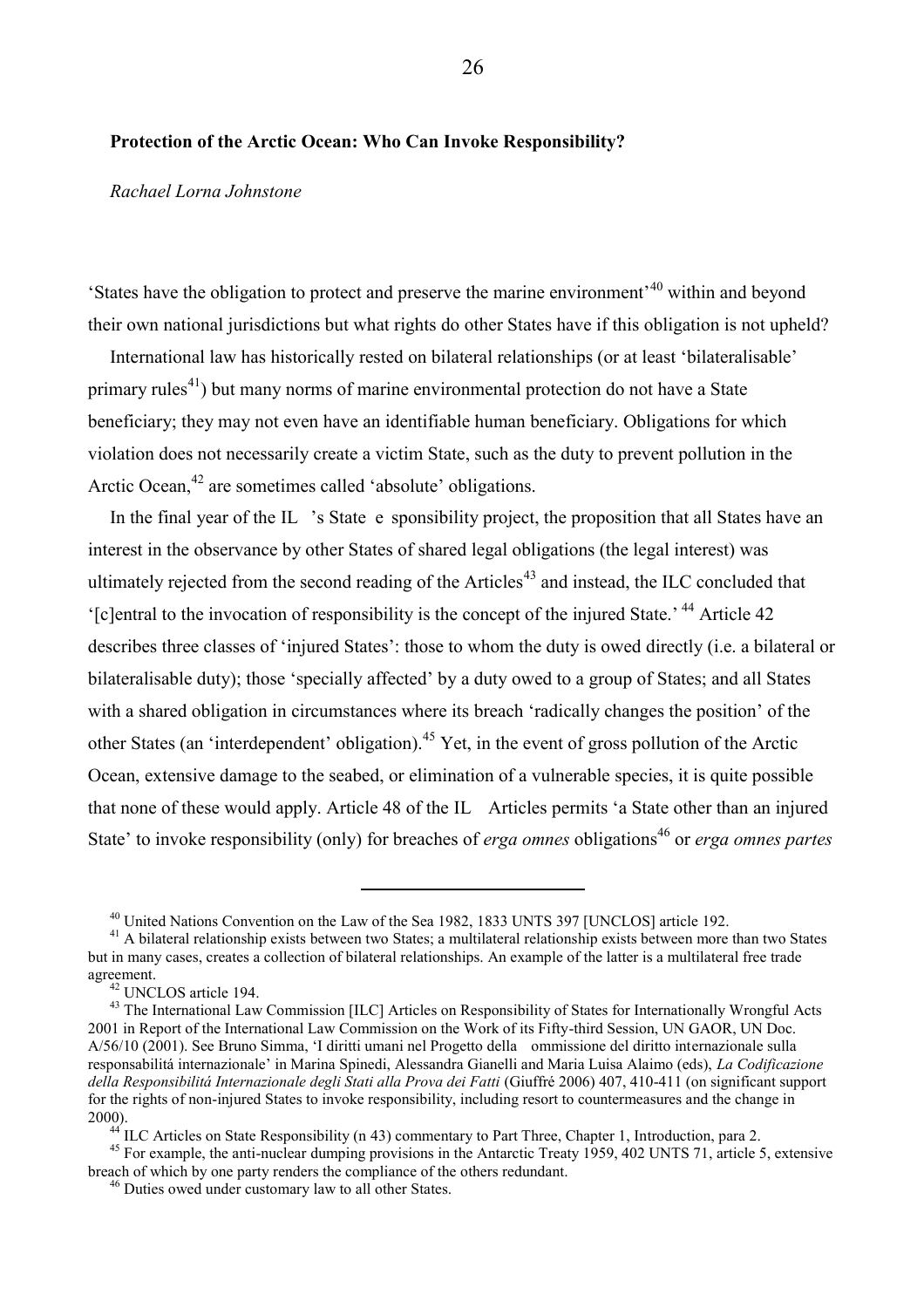obligations.<sup>47</sup> We will now examine whether the duty to preserve and protect the marine environment has either character.

UNCLOS Part XV provides a compulsory but residual option for judicial settlement of any dispute regarding interpretation or application of the convention with only limited exceptions.<sup>48</sup> Therefore, should negotiation and other efforts fail to conclude the matter, disputes pertaining to Part XII of UNCLOS (on protection of the marine environment) can be brought by and against all UNCLOS parties by any other State party (i.e. Part XII contains obligations erga omnes partes).<sup>49</sup> This is a matter of treaty interpretation and this reading is heartily supported by the ourt' s recent jurisprudence. $50$ 

Aside from litigation, the right to invoke responsibility includes the right to take countermeasures. Countermeasures are acts that would be unlawful but for continuing wrongful conduct of the responsible State at whom they are directed. Part XV of UNCLOS expressly encourages non-judicial methods of dispute settlement, these being: 'negotiation, enquiry, mediation, conciliation, arbitration,… resort to regional agencies or arrangements, or other peaceful means of their own choice<sup>51</sup> which indicates that countermeasures are not precluded.<sup>52</sup> However, while the right of injured States to take them is widely accepted.<sup>53</sup> their availability to other States remains contested. UNCLOS does not refer to countermeasures therefore we must look beyond it, to customary law, to determine whether they are available for breaches of absolute obligations for protection of the marine environment: it would have to be shown that such obligations are erga omnes (not just erga omnes partes). While there is considerable State practice on unilateral countermeasures by non-injured States from different regions of the World – indeed, a 'settled practice<sup>34</sup> – all of it to date has been in response to gross human rights abuses or humanitarian crises.

 $47$  Duties owed under conventional law to other States parties to the treaty in question or under customary law to a select group of States, e.g. regional customary law.

<sup>48</sup> UNCLOS Part XV, Section 2; none of the limitations included in Section 3 pertain to Part XII.

<sup>&</sup>lt;sup>49</sup> See also International Tribunal for the Law of the Sea: Seabed Disputes Chamber Case No. 17: Responsibilities and Obligations of States Sponsoring Persons and Entities with Respect to Activities in the Area (Advisory Opinion) 1 February 2011, para 180.

<sup>&</sup>lt;sup>50</sup> Questions Relating to the Obligation to Prosecute or Extradite (Belgium v Senegal) [2012] ICJ, paras 68-69.

<sup>51</sup> UNCLOS article 379, cross-referring to the UN Charter 1945, article 33(1) (emphasis added).

<sup>&</sup>lt;sup>52</sup> Countermeasures are by definition peaceful means, see ILC Artciles on State Responsibility (n [43\)](#page-30-2), article  $50(1)(a)$ .

<sup>&</sup>lt;sup>53</sup> ibid article 49; see also ase oncerning the Gabčíkovo-Nagymaros Project (Hungary v Slovakia) (Merits) [1997] ICJ 7) para 83.

 $54$  ibid chapter 6.2.1.d at note 162.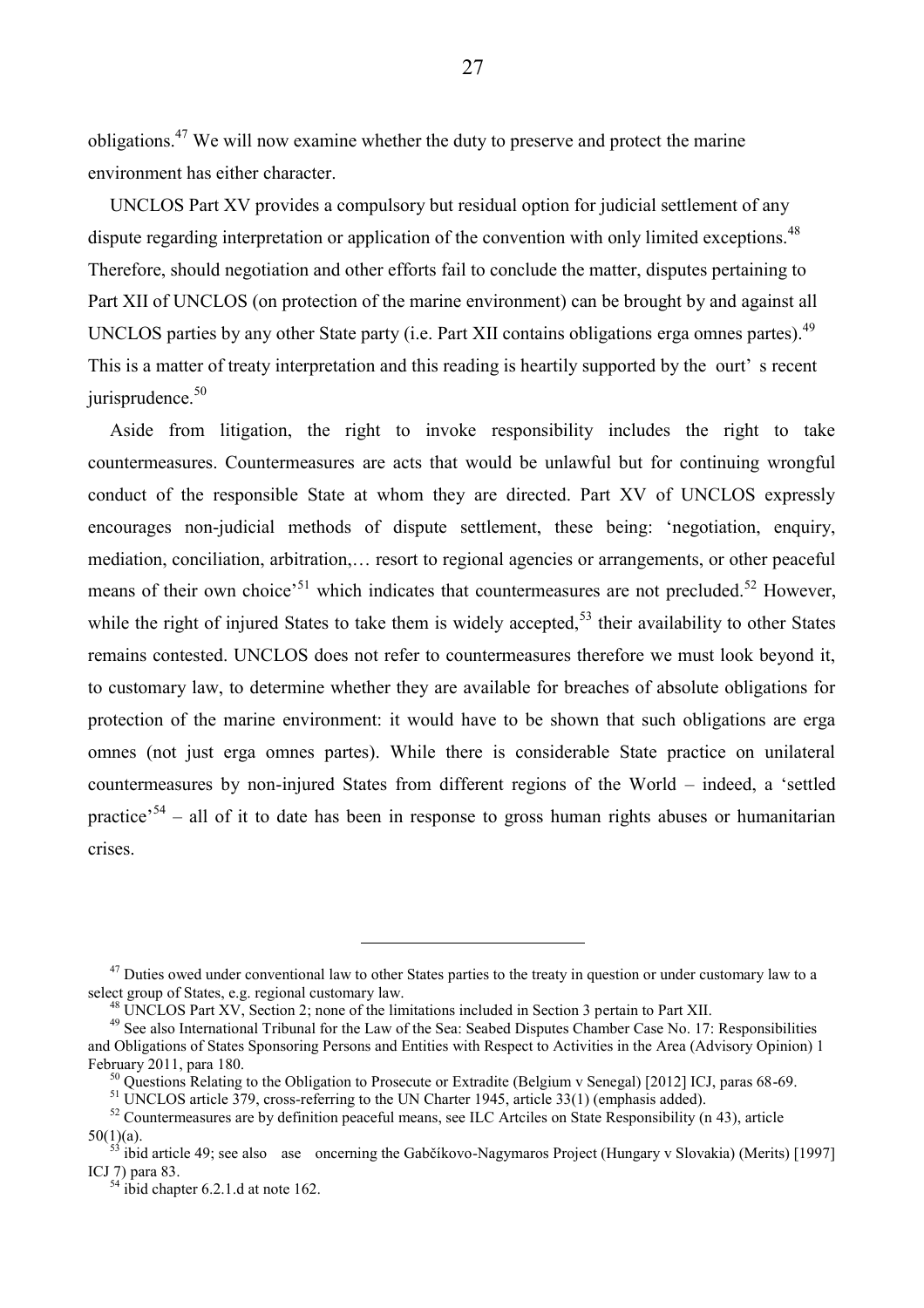In Barcelona Traction, the Court indicated that recognition of norms as erga omnes pivoted on perceptions of the norms' importance.<sup>55</sup> The examples it has proffered in dicta include acts of aggression, genocide, 'basic rights of the human person, including protection from slavery and racial discrimination,' some obligations of humanitarian law, and the right of self-determination of Peoples<sup>56</sup> but have not so far extended to environmental protection. However, in a 2012 judgment, the Court implied that all absolute obligations are obligations erga omnes, arguing, a contrario, that:

If a special interest were required [to invoke responsibility], in many cases no State would be in the position to make such a claim. It follows that any State party to the Convention [Against Torture] may invoke the responsibility of another State party with a view to ascertaining the alleged failure to comply with its obligations. $57$ 

The potential repercussions of this for environmental law are vast but have yet to be tested. The Court may yet find there to be a distinction between the right to invoke responsibility for the purposes of litigation (i.e. standing), especially litigation under a treaty, and for the purposes of countermeasures.

In conclusion, there is now little doubt that all States parties to UNCLOS can bring judicial proceedings against one another for damage to the Arctic Ocean beyond national jurisdiction and a strong case to be made that countermeasures are similarly available. Watch this space!

<sup>&</sup>lt;sup>55</sup> Barcelona Traction, Light and Power Company Limited (Belgium v Spain) [1970] ICJ Rep 3: para 33, stating that: 'In view of the importance of the rights involved, all States can be held to have a legal interest in their protection; they are obligations *erga omnes.*' See also, hristian Tams, *Enforcing Obligations Erga Omnes in International Law*  (Kindle edn, Cambridge University Press 2010) Chapter 4.2.1.

<sup>&</sup>lt;sup>56</sup> Barcelona Traction para 33; East Timor (Portugal v Australia) [1995] ICJ Rep 90, para 29; Application of the Convention on the Prevention and Punishment of the Crime of Genocide (Bosnia and Herzegovina v. Yugoslavia) (Preliminary Objections) [1996] ICJ 595, para 31; Legal Consequences of the Construction of a Wall in the Occupied Palestinian Territory (Advisory Opinion) [2004] ICJ 136, paras 155-157; and Armed Activities on the Territory of the Congo (New Application: 2002) (Democratic Republic of the Congo v. Rwanda) (Jurisdiction and Admissibility) [2006] ICJ 6, para 64.

<sup>&</sup>lt;sup>7</sup> Questions Relating to the Obligation to Prosecute or Extradite, para 69; see also Giorgio Gaja (now on the Court and writing with the majority in this case), 'States having an Interest in ompliance with the Obligation Breached' in James Crawford, Alain Pellet and Simon Olleson (eds); Kate Parlett (asst ed), *The Law of International Responsibility*  (Oxford University Press 2010), 961; see also *Nuclear Tests (Australia v France)* (Separate Opinion of Judge Petrén) [1974] ICJ Rep 298, 303 (noting the 'self-contradiction' of unenforceable norms).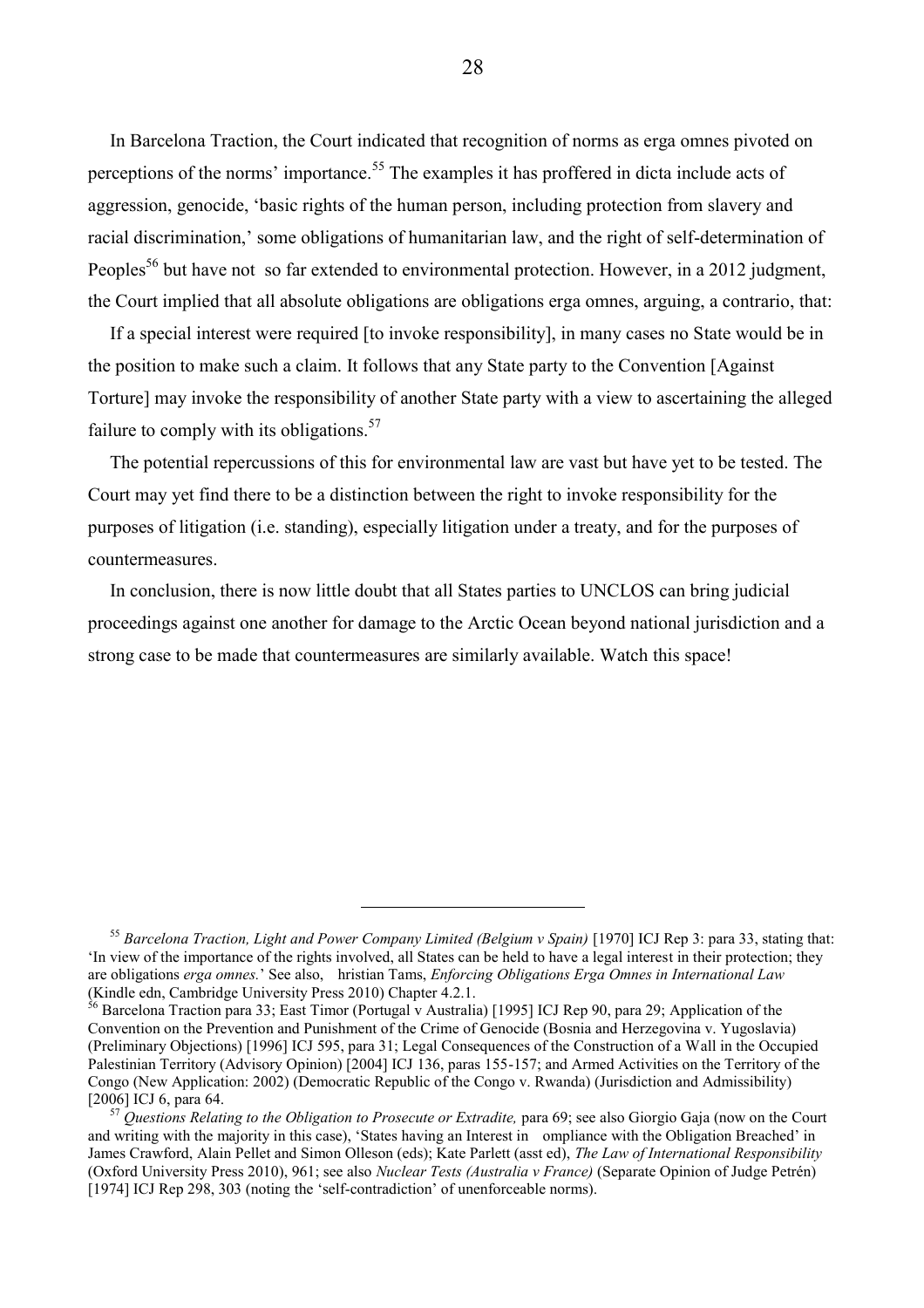## <span id="page-33-0"></span>**Legal Responses to the Impact of Climate Change on Indigenous Peoples in the Arctic: Why Arctic Shipping Is a Human Rights Concern**

#### <span id="page-33-1"></span>*Stefan Kirchner*

Few regions of the world are as affected by climate change as the Arctic. The massive increase in temperature already has an impact on life in the north and will change the living conditions of the indigenous peoples of the Arctic even more in the coming decades.

In recent years there has been significant research on the impact of climate change on indigenous peoples, for the time being, though, international law is only sparingly used as a tool to fight climate change for the express purpose of protecting the indigenous peoples of the Arctic. One reason may be that climate change is a problem of global proportions and thus requires a global solution. A number of efforts are directed against climate change, including the use of international legal tools. The question then is how to deal with the effects of climate change.

Indigenous communities will often face local problems which might have non-local origins. Climate change is such an issue. The next step in protecting the rights of indigenous communities is then not only to act against climate change as such but how to protect local communities against the effects of climate change. These effects will look different in different locations. Coastal communities may be threatened by rising sea levels, communities which depend on hunting or other uses of natural resources may be threatened by the strain put on such natural resources by climate change.

The use of land and other natural resources has long been in the focus of those who are interested in the rights of indigenous peoples. This has contributed to the emergence of a perception that rights of indigenous peoples are apart from human rights in general. This is not the case. As an academic discipline, the rights of indigenous peoples are part and parcel of human rights law. If indigenous peoples' rights are to be defended effectively, they have to be treated as regular human rights. Like the rights of other groups which find themselves in vulnerable situations, such as children or the handicapped, indigenous peoples rights are human rights which are at risk of being overlooked and will often be difficult to enforce. While the latter issue can be dealt with through the creation of effective legal systems, it will remain important to adequately identify indigenous rights issues in the first place.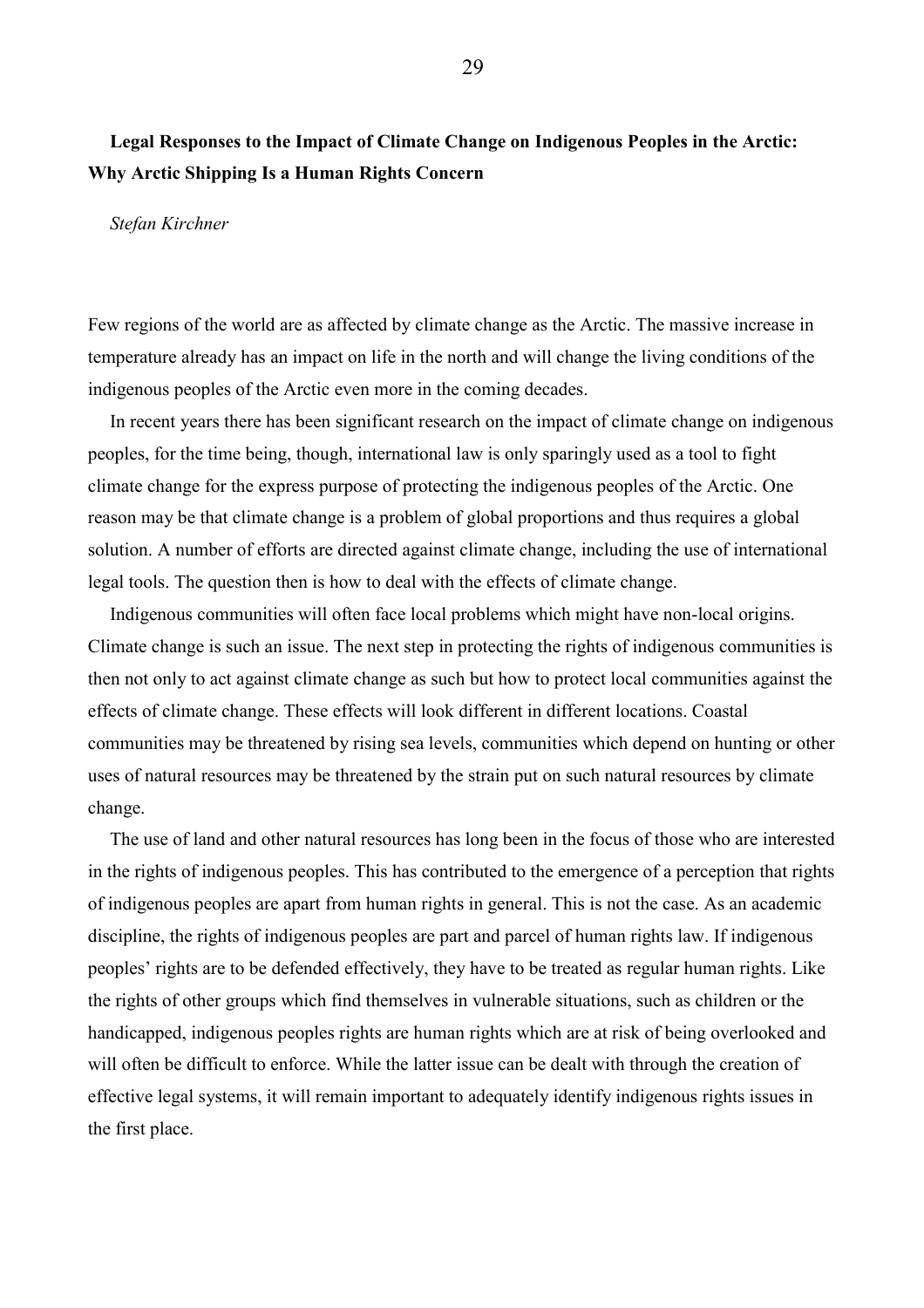Climate change makes the Arctic more accessible. This provides a challenge to indigenous communities in the Arctic beyond the use of natural resources. Two noteworthy issues in this context are a possible increase in Arctic tourism as well as the effects of increased shipping in the Arctic. In particular the latter will have implications which remain difficult to address at this time. The International Maritime Organization is currently in the process of drafting a Polar Code on Navigation in Arctic and Antarctic Waters. From the perspective of human rights it is important to deal with the impact increased Arctic shipping will have on the local communities. Both issues, tourism and Arctic Shipping, will be dealt with in the context of research projects at the University of Lapland in the academic year 2013-2014.

As an academic discipline indigenous peoples' rights has to transcend (albeit not abandon) the focus on natural resources and to widen the scope of the discipline. This requires a better understanding of the challenges faced by indigenous communities. At the same time can such an approach help to close existing gaps between indigenous and non-indigenous local communities. Climate change is a global problem and has to be dealt with globally. Its effects may not distributed evenly, the local effects of climate change, though, affect both indigenous and non-indigenous groups. The protection of indigenous groups against the effects of climate change therefore highlights the need to understand indigenous peoples' rights as an integral part of human rights law.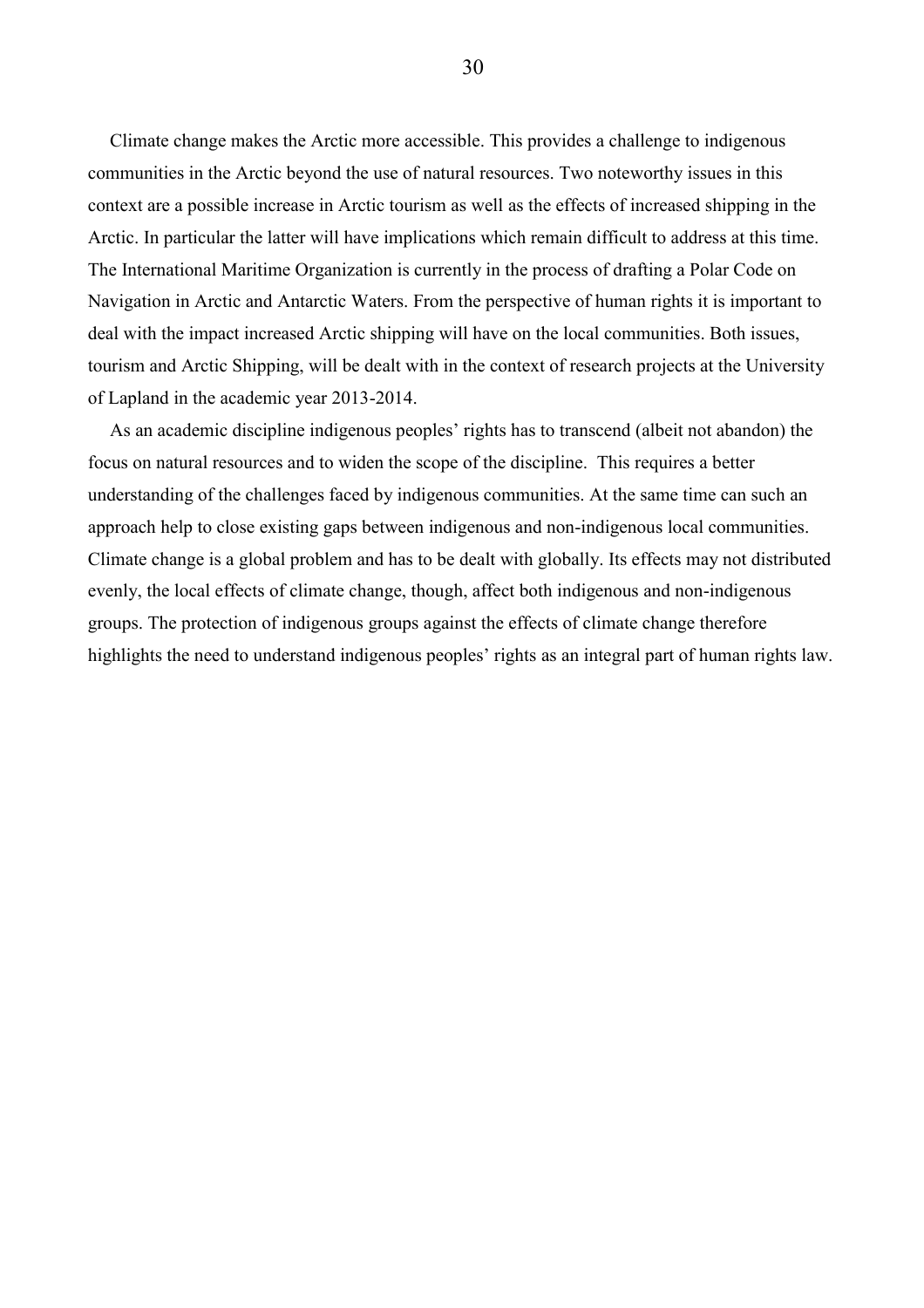#### <span id="page-35-0"></span>**The Scope for Indigenous Language Rights in Russia**

#### <span id="page-35-1"></span>*Elena Knyazeva*

The Russian Federation is one of the most multinational countries in the world with more than 160 different nationalities. There are 46 officially recognized small numbered indigenous peoples, each possessing its own language.<sup>58</sup> The National Census 2010 demonstrated that there are 316,011 small numbered indigenous persons in Russia.<sup>59</sup> The languages spoken by indigenous peoples belong to several language families that have no known genetic relations, and none of them is related to Russian in any way. Almost all indigenous languages of the Russian Federation are listed as endangered by UNESCO.<sup>60</sup> This statistics shows that there is an urgent need to develop and revitalise indigenous languages in Russia in general and education in indigenous mother tongue in particular.

The current body of law on language rights in Russia is partly adopted from the Gorbachev period; therefore, the legislation on indigenous language rights is fragmented and not systematized. The Constitution and federal laws contain provision of the Article 69 which does not establish an official definition of indigenous peoples: "[t]he ussian Federation shall guarantee the rights of the indigenous small numbered peoples according to the universally recognized principles and norms of international law and international treaties and agreements of the ussian Federation." According to the Constitution and the federal legislation, special status is given not to indigenous peoples in general, but to "small numbered indigenous peoples". By establishing underconstitutional definition, Russian domestic law does not recognize certain indigenous peoples as subjects of international law. According to the 1999 Federal Law on Guaranteeing the Rights of Numerically Small Indigenous Peoples, only those groups that are smaller than 50,000 persons can enjoy the status of numerically small indigenous peoples. That leads to the situations when certain indigenous groups that number slightly above this threshold are arbitrarily excluded from the scope of the law and related positive measures regarding linguistic protection.

<sup>&</sup>lt;sup>58</sup> Indigenous people Alyutors has disappeared during last several years and they were not registered in the current national census.

<sup>&</sup>lt;sup>9</sup> Federal State Statistics Service. Official Results of the National Census 2010, http://www.perepis-2010.ru/ (accessed March 14, 2013).

<sup>60</sup> Moseley, Christopher, editor. *Atlas of the World's Languages in Danger.* Paris: UNESCO Publishing, 2010. http://www.unesco.org/culture/en/endangeredlanguages/atlas (accessed March 12, 2013).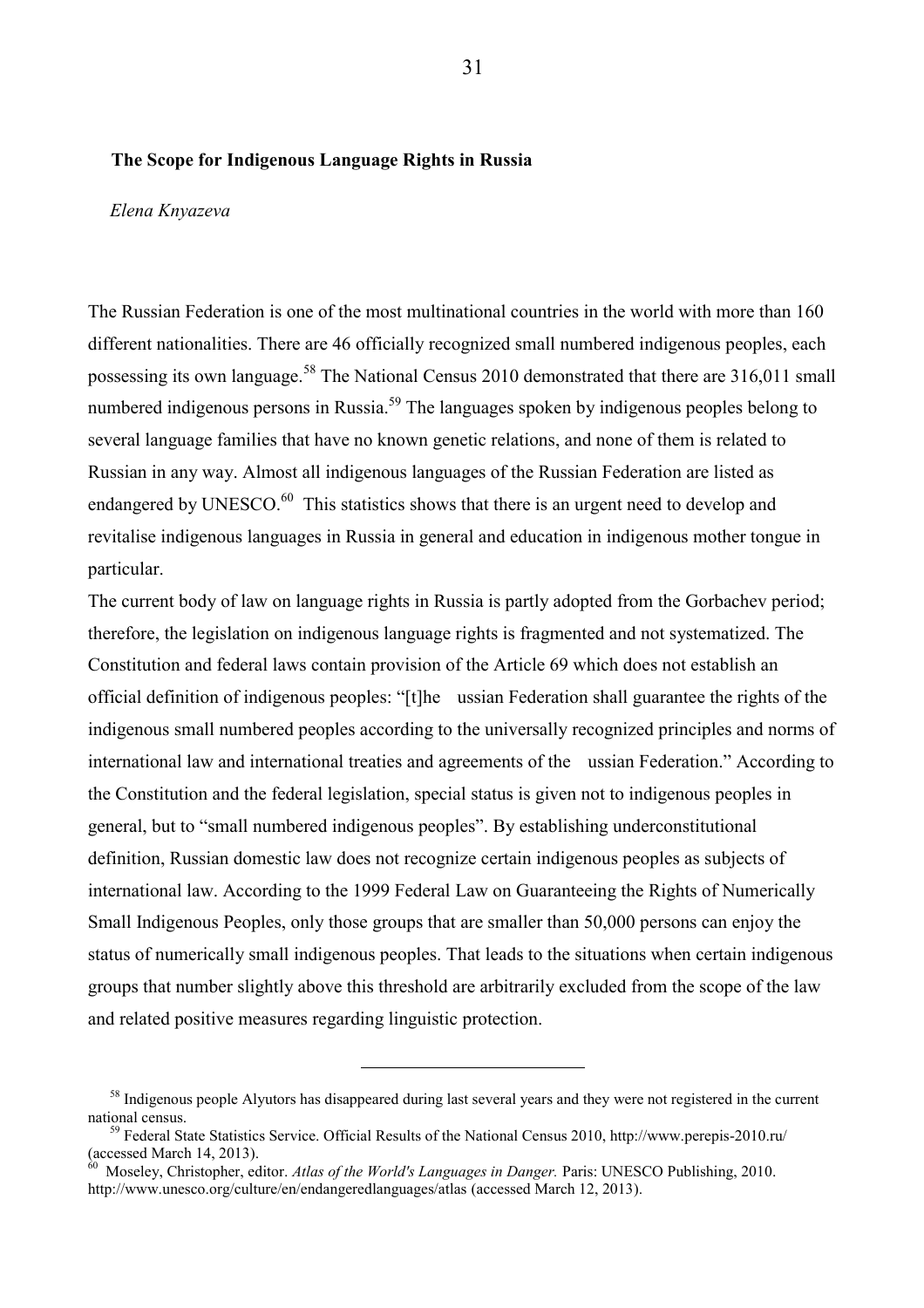As special language rights guarantees are not regulated by constitutional provision of the Article 69, the constitutional status of indigenous languages is based upon the general language rights provisions of the Articles 68(3), 19(2), 26(2) of the Russian Constitution. The legislation regulating indigenous peoples' language rights is more than ten years old and requires revision and consolidation. The only norm connecting the concept of indigenousness and language rights is to be found in the Article 10(1) of the 1999 Law on Guarantees: "[p]ersons belonging to indigenous small numbered peoples, associations of indigenous small numbered peoples in order to maintain and develop their cultural identity, and in accordance with the laws of the Russian Federation have the right: 1) to maintain and develop their mother tongue languages." The government does not have clear mechanisms responsible for realization of language rights of indigenous peoples established at the domestic level. Two recent documents represent positive attempts to create mechanism for the protection of indigenous rights: 2009 Concept Paper on the Sustainable Development of Indigenous Peoples of the North, Siberia and the Far East and 2012 Сoncept Paper on the State National Policy till 2025. However, neither of them deals with the problem of indigenous language rights substantively. There is an urgent need for the development of a clearly defined indigenous language policy and its' accurate implementation.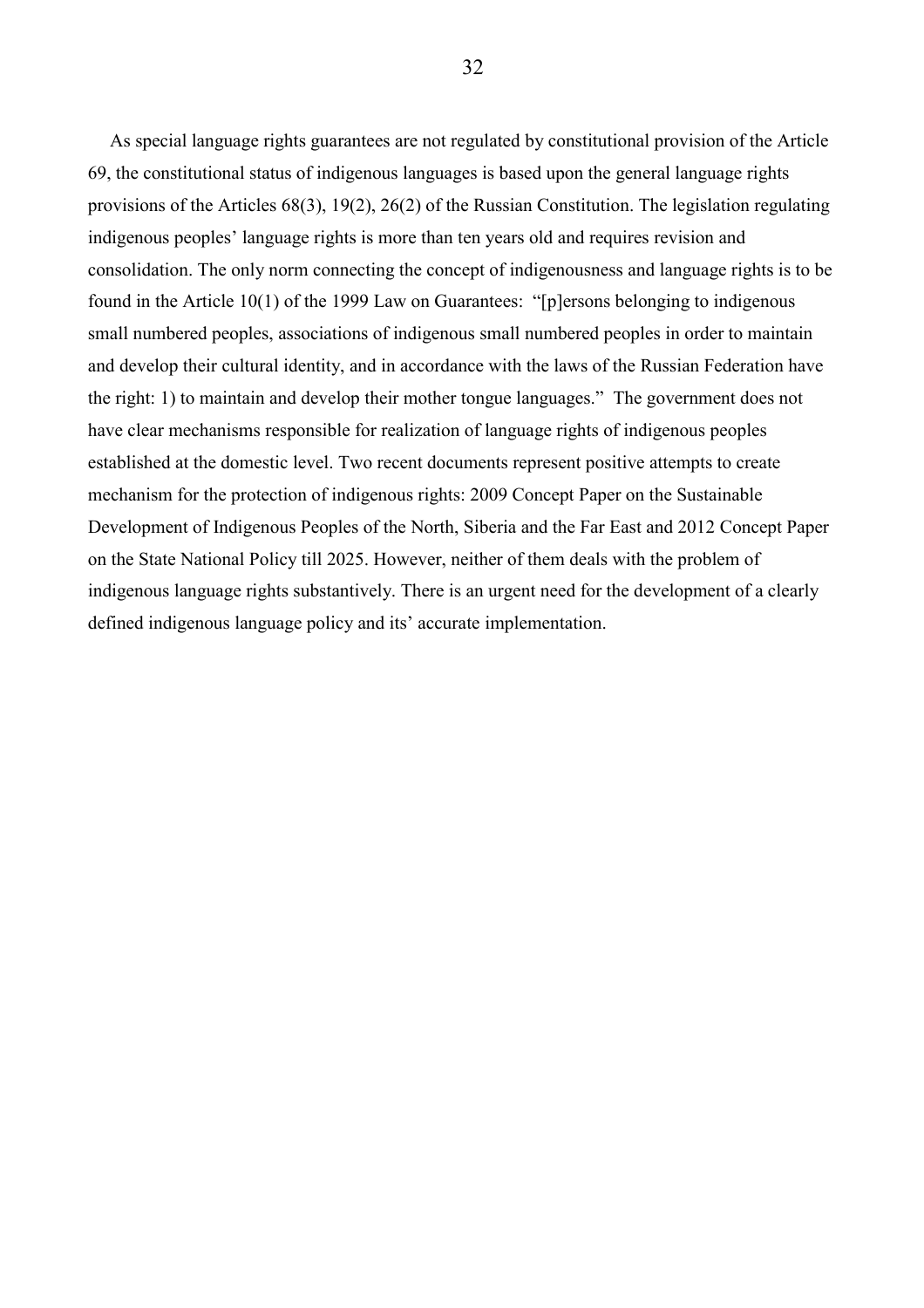## <span id="page-37-0"></span>**Arctic EIA Systems in Research and Practice First in - Finland and Russia Arctic Environmental Impact Assessment**

<span id="page-37-1"></span>*Pamela Lesser and Sonja Bickford* 

#### Background

As the economic interest in and the pursuit of resources in the Arctic region intensify, so do the concerns as to how business development can occur without detriment to the natural and human environment. Given the synergistic effects of climate change, population increase and globalization, the demand for the orth's natural resources will only increase.

Most of the development in these northern regions centers on natural resources, and more specifically, on the extraction or harnessing of natural resources. Given the large scale of these projects, the requirement to conduct an Environmental Impact Assessment (EIA) is usually triggered. However, with more and more new projects coming on-line as well as in the pipeline, the question arises whether the extant EIA systems adequately address the unique conditions in the arctic and, in terms of business opportunities, whether there are similarities across the systems or not.

Timo Koivurova, a research professor at the University of Lapland's Arctic entre, with a grant from Tekes, has undertaken a project specifically focused on the nexus between the private sector and environmental impact assessment in arctic regions. This article is written by the project's researcher, Pamela Lesser and by the program manager, Sonja Bickford.

The aim of the project is to identify how the system actually works in practice from the viewpoint of the private sector, where there is room for improvement, how northern regions are unique, and to clarify what constitutes EIA best practices in the arctic.

#### Focus

#### Finnish EIA System

In order to answer these larger questions, the project will initially focus on how the Finnish EIA system operates in practice. Different companies operating in the Lapland region are in the process of being interviewed to better understand how the system can be improved through the integration of best practices voluntarily employed by the companies. As there is no existing list of EIA best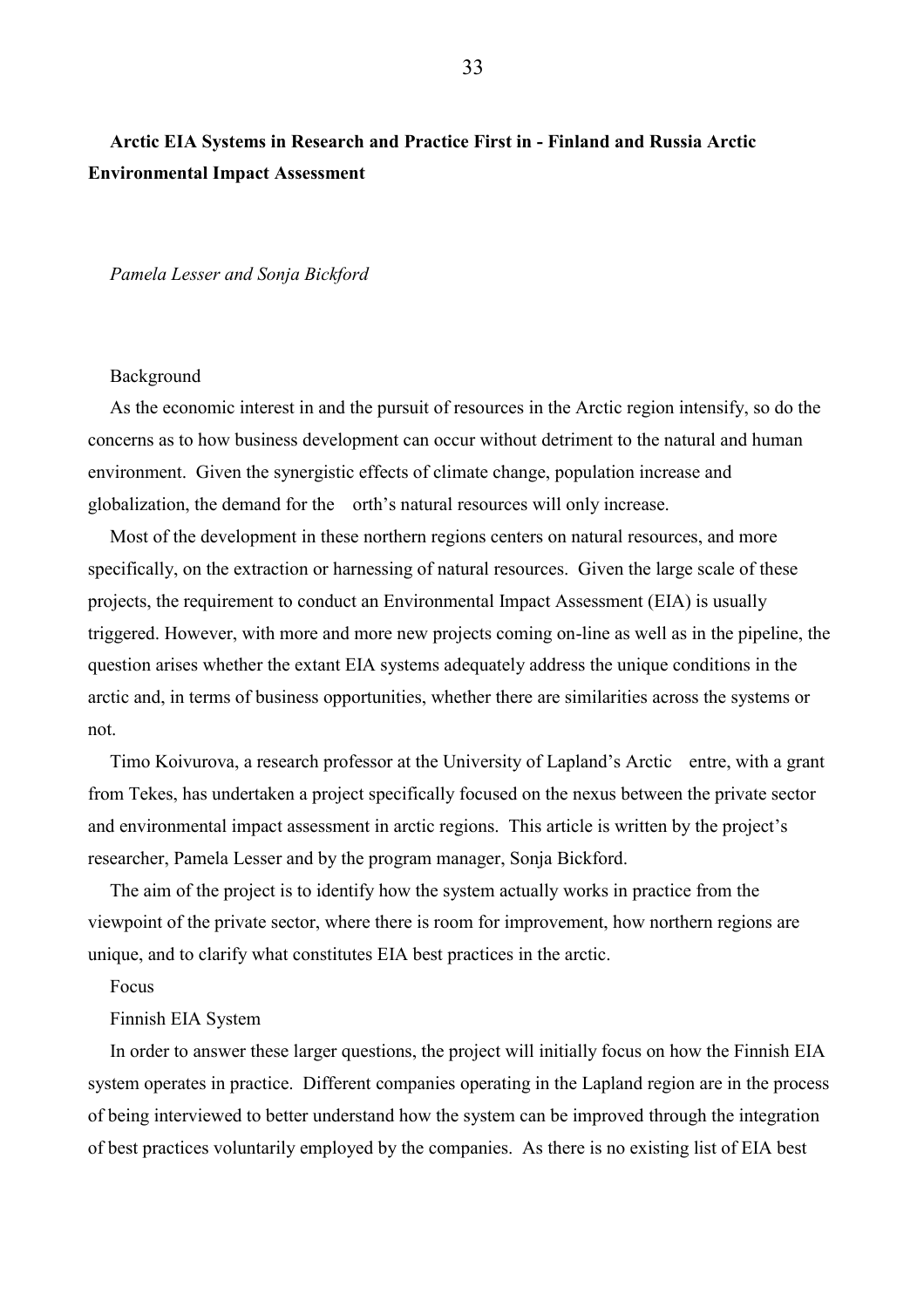practices the Finnish companies currently follow, compiling this list and developing a methodology for compiling these best practices for EIA will be the first task of the project.

In addition to Finland, six other Arctic countries will be visited during the project in order to collect benchmarking information of not only the EIA systems, but also how private industries perceive and operate within those systems. This information will then be presented to the Finnish companies for informational and comparative purposes of how similar industries are complying, operating, and perceive their own EIA regulations and what environmental assessment practices work best.

Arctic EIA Best Practices

Ultimately a larger goal of the project will be to compile EIA best practices for all of the arctic countries. Again, this list will be derived from the private sector for use by the private sector and creating a so called roadmap of the process itself.

Russian EIA System and Information Service

With Russia as a neighbor coupled with new infrastructure development and trade opportunities emerging, Finnish companies have expressed a desire to explore business opportunities in northwest Russia. Better understanding Russian environmental legislation and their EIA system goes hand-inhand with both producing responsible EIAs and furthering potential business opportunities by providing information to help Finnish companies better navigate the Russian environmental process.

Russia thus acts as a bridge between research, i.e. developing new best practices with the help of the private sector resulting in more responsible EIAs, and business practice, i.e. assisting Finnish companies with the Russian EIA process via a database (Information Service) containing relevant environmental legislation and personal contacts.

Companies and authorities in northwest Russia will be interviewed using the same template of questions used for the companies in the other arctic countries with the hope of ultimately ascertaining how integrating best practices can result in more responsible EIAs. With this information being accessible to companies interested in moving into northwestern Russia their market entry barriers to the region will be lowered.

The Information Service will be a year-long process involving the compilation of information from government officials, research organizations and the private sector on the legislative requirements of the Russian EIA system and also how it functions in practice. Both of these components are essential in order to ensure that Finnish companies can successfully navigate the system.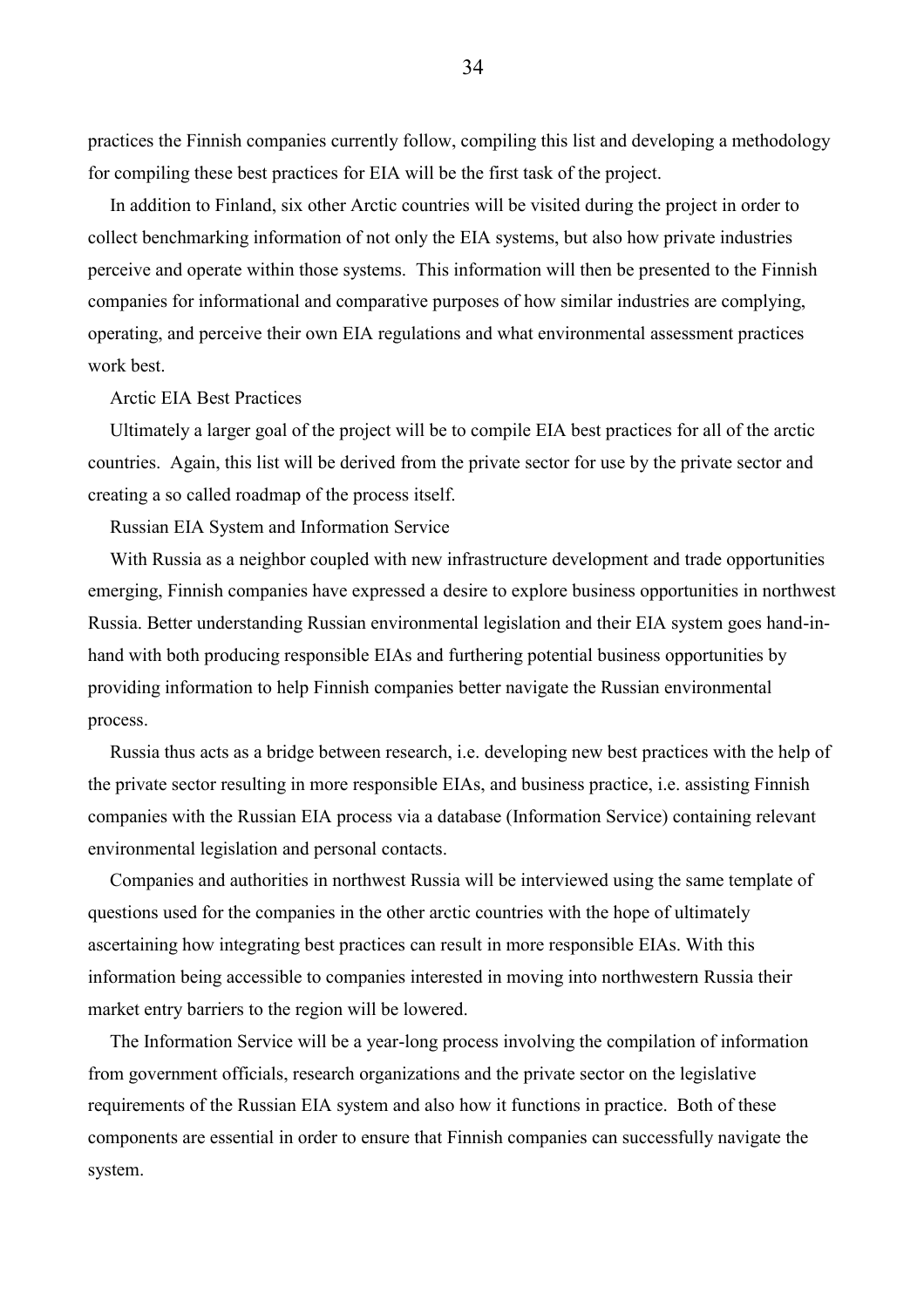#### Expected Outcomes

Given the multi-faceted nature of the project, there are a number of expected outcomes. These include:

- A better understanding of the private sector's experience with the Finnish EIA system and where and how they would like to see it improved.
- A better understanding of the private sector's experience with the Russian EIA system and the information needed in order to help Finnish companies with emerging business opportunities.
- Identifying what makes northern regions unique in terms of EIA and identifying best practices to address those unique characteristics.
- Tailoring best practices for the private sector to the national EIA systems of arctic countries.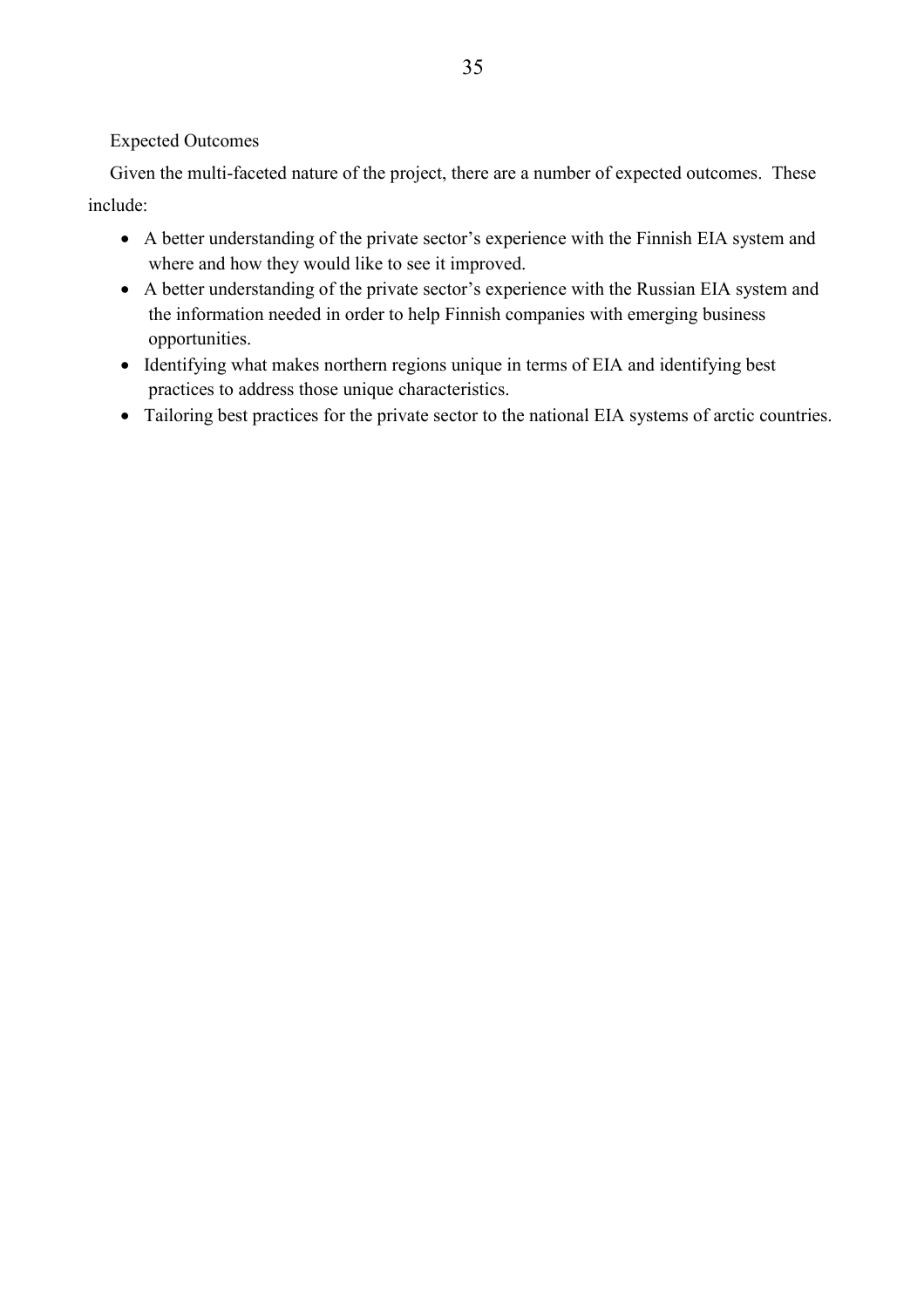#### <span id="page-40-0"></span>**The European Union and the Governance of Arctic Shipping**

<span id="page-40-1"></span>*Nengye Liu* 

The European Union (EU) is inextricably linked to the Arctic region by a unique combination of history, geography, economics and scientific achievements.<sup>61</sup> In the wake of the "Erika (1999)" and "Prestige (2002)" oil tanker spill disasters, the EU has been successful in playing a lead role in the development of European and international law for preventing vessel-source pollution in the past decade.<sup>62</sup> It is therefore hoped that the EU can make substantial contribution to the changing governance of Arctic shipping as well.

The EU has concrete competences to make substantial contributions to the governance of Arctic shipping. As a non-member of the International Maritime Organization (IMO), the EU has flexibility to take initiatives at European level to remedy gaps of current international law applicable to Arctic shipping. Internally, the EU could impose its legislation to any ships flying a flag of an EU Member States in the Arctic. It is suggested that the EU could implement the BWM Convention before its entry into force for EU flagged vessels in the Arctic. This will not only set a model in the international community, but also create incentives for the development of regional and international law. As an economic power and potential destination for trans-Arctic shipping, the EU could strengthen its port state control on the carriage and/or use of heavy grade fuels by trans-Arctic shipping. This may have a strong external influence for adoption of a mandatory Polar Shipping Code. Externally, the EU should reinforce its non-legally binding IMO coordination process and better engage/incorporate with Norway and Iceland. With an enhanced coordination process, the EU could pursue its policy objectives within the IMO more effectively. For example, the EU might consider proposing the establishment of a PSSA around Svalbard. Finally, if the EU could learn from its successful practice within the IMO to set up a coordination process within the Arctic Council, it is foreseeable that the EU will play a much more important role in the Arctic governance, including shipping issues.

<sup>61</sup> COM (2008) 763 final, 20 November 2008, 2.

<sup>62</sup> *Nengye Liu / Frank Maes*, The European Union's ole in the Prevention of e ssel-Source Pollution and its Internal Influence, Journal of International Maritime Law 15 (5) (2009), 411-422.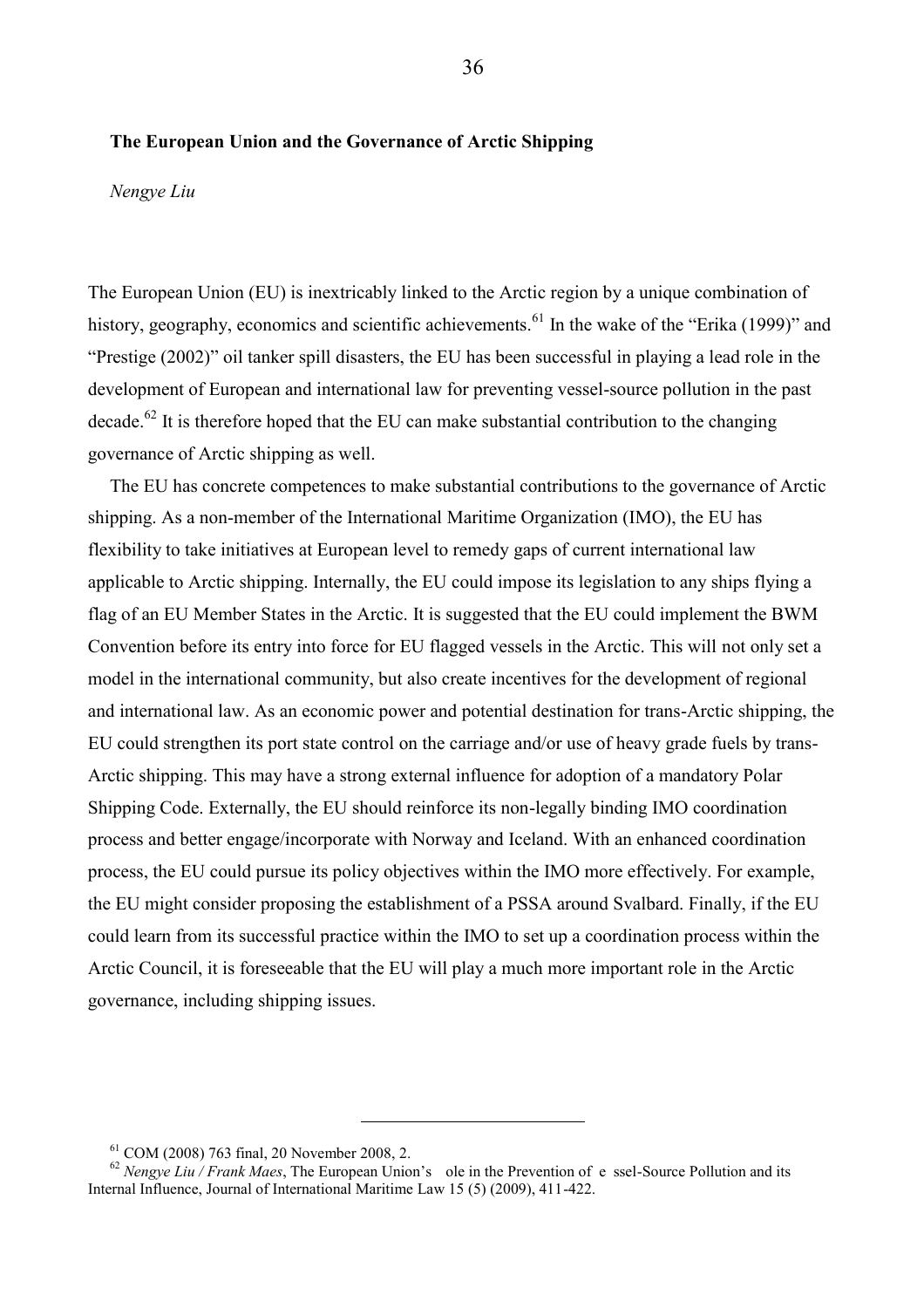#### <span id="page-41-0"></span>**Arctic Governance Developments**

#### <span id="page-41-1"></span>*Natalia Loukacheva*

Although the term "Arctic governance" has been used in international relations and political discourse for some time, no precise legal definition of this term presently exists. Thus, "as such, "Arctic governance" is per se not a legal term or concept. Broadly speaking, "governance" can be understood as a process in which political power is exercised by different players with due consideration to the principles of legitimacy, accountability and transparency."<sup>63</sup> This evolving concept has been given various interpretations by the many stakeholders interested in the topic. For example, the legal scholarship often links the concept of "governance" to the right to autonomy (self-government) that is housed in the concept of self-determination. Furthermore, within existing legal frameworks, it is possible to identify several areas that are relevant to particular issues of governance in the Arctic. Thus, one can explore: "Arctic marine governance which may include the legal regime for Arctic shipping, Arctic fisheries or Arctic living marine resources governance; Arctic resource governance embracing Arctic energy governance or Arctic wildlife governance; governance of the High Seas; Arctic environmental governance; climate governance in the Arctic; sustainable development governance in the Arctic; and indigenous governance in the Arctic, etc." *<sup>64</sup>* De facto, a number of elements pre-defined by the existing legal and political settings, socioeconomic and environmental preconditions and the activities of the numerous actors involved in Circumpolar agenda, shape Arctic governance.

The growing global importance of the Arctic especially with regards to environmental change and its geo-political significance; the growing number of stakeholders wishing for a say in decisionmaking processes affecting the region, including questions of resources, have prompted a further inquiry in the scope of Arctic governance. In an attempt to define the framework for governance in the Arctic, research can be focused on various approaches and evaluate: the status and future of Arctic cooperation; the role of existing and potential institutions in addressing pan-Arctic and global issues; the scope, interests and capacities of the stakeholders engaged in the development of the Arctic agendas and their capacity to deal with the present and forthcoming challenges of

<sup>63</sup> . Loukacheva, "Arctic Governance" in . Loukacheva ed., Polar Law Textbook, ( openhagen: ordic ouncil of Ministers, TemaNord 538:2010):125, [www.norden.org](http://www.norden.org/)  <sup>64</sup> *Ibid*., at 129.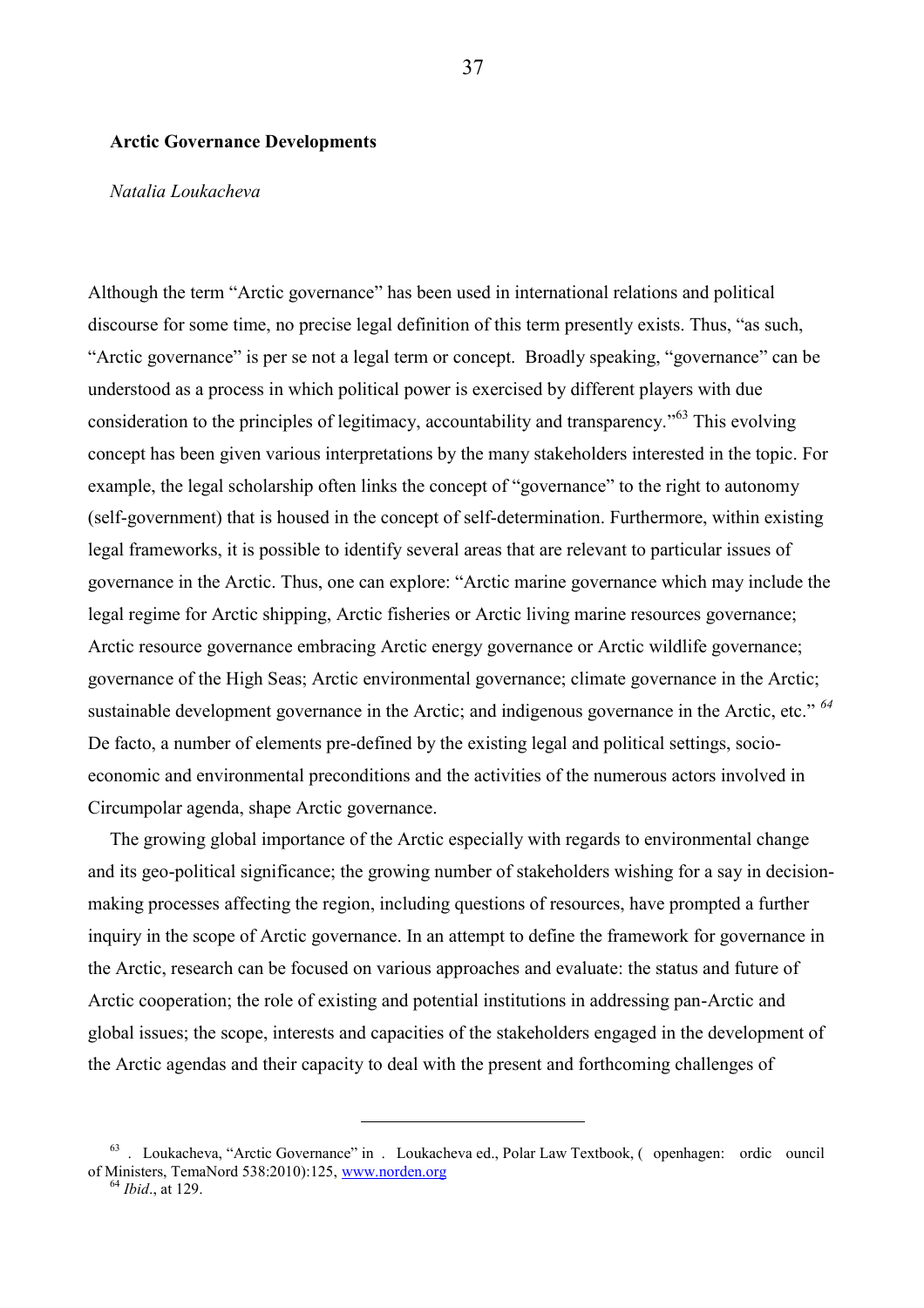governance in the region; the adequacy of legal and political (both formal and informal) arrangements relevant to questions of governance in the Arctic, etc.

The current Arctic governance framework is evolving, it is marked by complexity and its development often requires innovative responses and approaches that can be elaborated by researchers. The Arctic governance institutional complex is shaped by increasing cooperation and interests of a number of actors trying to bring their voices on how Arctic issues should unfold; it is also influenced by innovation in governance arrangements, and the growing strength of regional networks in the Arctic and multilateral regimes. However, the growing number of initiatives undertaken by those actors, pose a challenge to the efficacy of this institutional complex, so as competing individual or ambitious political groups' agendas, challenge the functionality of Arctic governance. Tasks and solutions relating to questions of Arctic governance will vary depending on the actors involved, their agendas and their jurisdictional capacity to deal with different levels of governance in the region. The number of actors engaged in Arctic governance questions ranges from the eight Arctic states, sub-national Arctic entities and their governments and many institutions of Arctic and global ordering to Indigenous peoples and their organizations, environmental and other NGOs, private and public business entities, as well as interested in the Arctic region members of the civil society (e.g., Northerners, academics, scientists, etc.).

 Furthermore, the EU and a number of non-Arctic states such as China, India, Singapore, Japan, (etc.), have recently also expressed clear interests in becoming more fully involved in how Arctic issues should develop. The tasks, structures and needs of Arctic governance are changing so as the form and scope of the regional and trans-national cooperation. One important recent development that enhances the Arctic governance framework has to do with the reform of one of its key institutions – the Arctic Council which since the 2009 Tromsø Declaration has introduced several reforms that have changed its architecture and jurisdiction. The Arctic Council, undoubtedly now has a greater prominence in the regional and global discourse on the Arctic.<sup>65</sup>

Current developments in the area of Arctic governance suggest that its structure will continue to be shaped by agendas of many multi-level governance actors operating within the context of numerous areas of cooperation within and beyond the Arctic rim. Thus, the ongoing re-evaluation of the existing arrangements that determine the Arctic governance framework and the search for innovative approaches and forms of governance is a work in progress that poses further questions to

 $\overline{a}$ 

38

<sup>65</sup> About those reforms see: .Loukacheva, "Polar Law and Major Developments," in . Loukacheva ed., Polar Law Textbook II (Copenhagen: Nordic Council of Ministers, TemaNord 535:2013):28-30[, www.norden.org](http://www.norden.org/)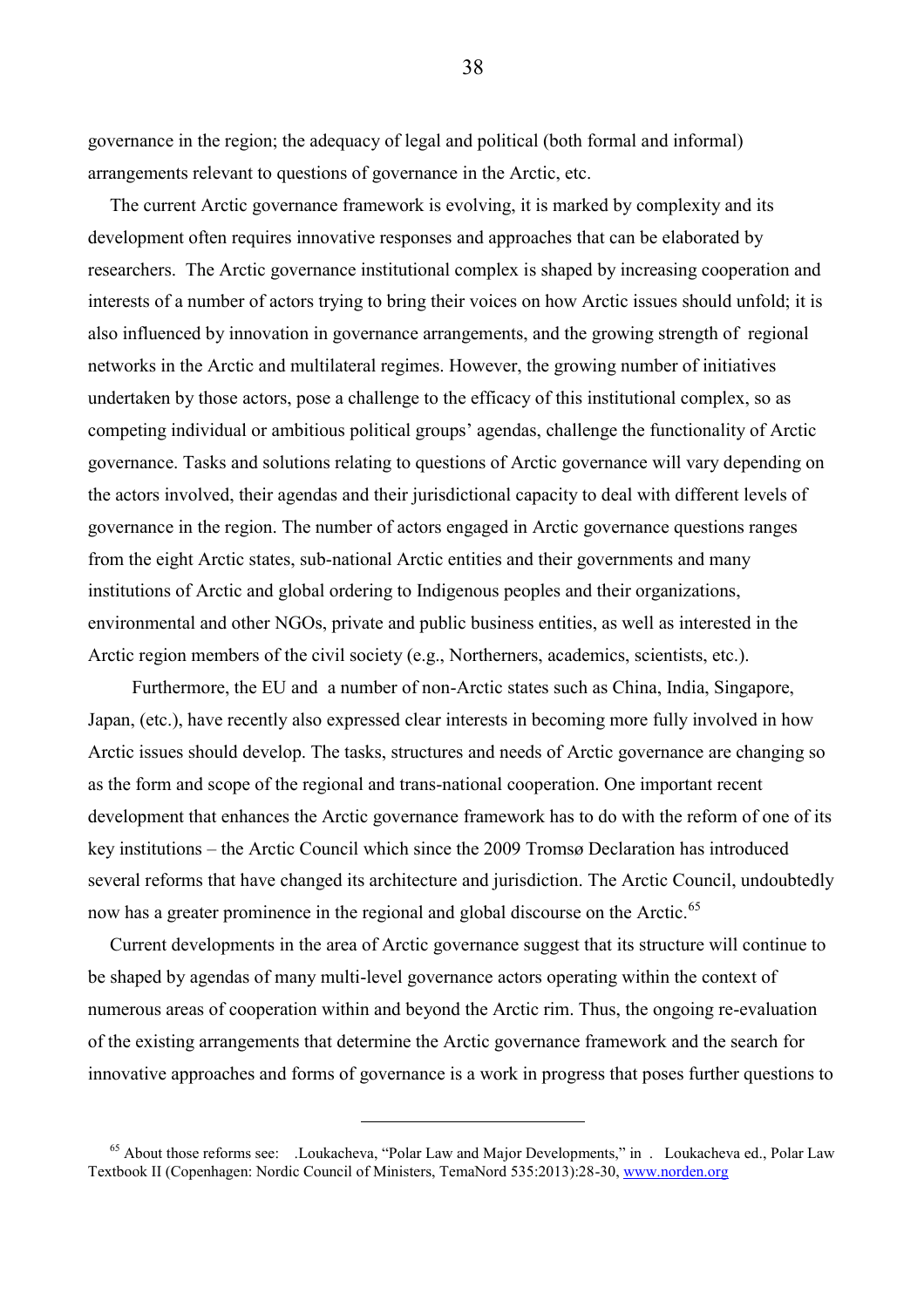the research agenda. For example, what are the emerging issues in Arctic governance? Are existing institutional structures sufficient to deal with the many issues relevant to Arctic governance? How Arctic governance will/should evolve in its nexus with legal developments and other transformations in the region?

Topics in Arctic governance form an important part of Polar law developments. For further information pls. see specialized publications on Polar law (e.g., The Yearbook of Polar Law, the Arctic Review on Law and Politics, and the Polar law textbooks 2010 and 2013).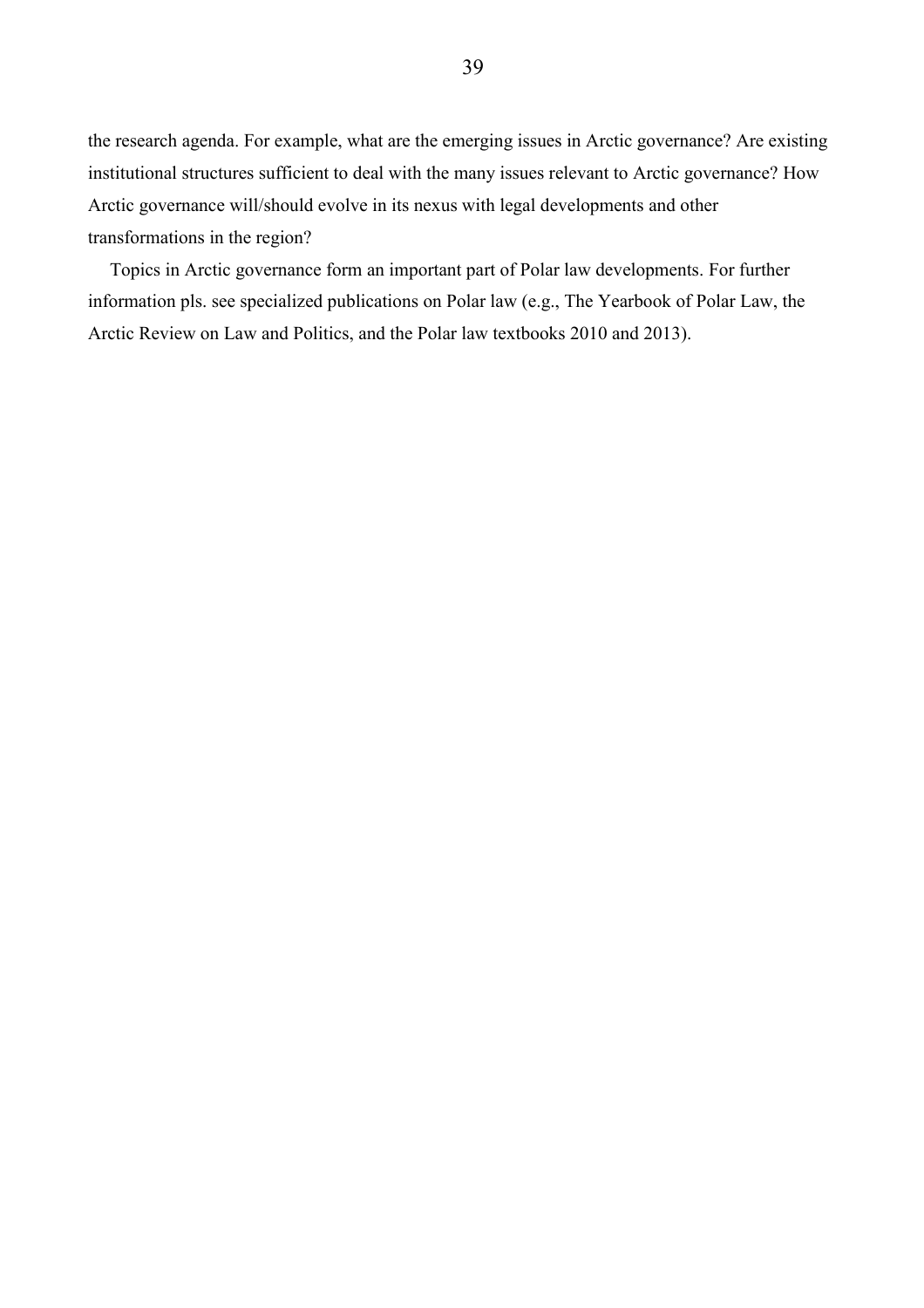#### <span id="page-44-0"></span>**Actual Topics of Research in Indigenous Law**

#### <span id="page-44-1"></span>*Øyvind Ravna*

Most of the circumpolar areas are homelands for Indigenous people. Step by step Indigenous Issues have got a significant place when political questions related to the Arctic and sub-Arctic areas are put on the agenda. This is for instance shown by the indigenous Permanent Participants in Arctic Council, where important issues for the future Arctic development not are to be discussed without consulting and considering the interests of the indigenous peoples.

 However, questions remain as to what extend the commitments to indigenous people are upheld among the Arctic states, while there is a need for an in-depth, empirical and scientifically based information among politicians and other decision makers. This calls for future research. Here are some topics we will like to emphasize:

- Indigenous people's participation in the decision making processes is a part of the rights to self-determination. Both in relation to legislation processes, but particularly in relation to land planning and industrial intervention in traditional indigenous lands, there is a need for research on how this is implemented in national legislation.
- Benefit sharing and participation in outcome of extractive industries is a hot topic many places where the indigenous societies is confronted by the industrial intervention on their traditional lands. To what extent is this commitment upheld according to international norms and obligations, and how does the national legislation comply with those standards?
- The concept "indigenous" / "indigenous people" is interpreted in several ways, and is to some extent disputed. The concept may have great significance for the possibilities for indigenous people to enjoy their culture, livelihood and access to traditional lands and is thus an important object for research.
- The rights to free speech and organizing are basic human rights that are challenged, particularly in some indigenous societies. To what extent indigenous peoples and indigenous organizations are free to express their voices and organize politically, is thus a topic for research, including elaboration on what to do to improve the situation.
- The recognition of the indigenous property rights in relation to extraction of oil, gas, and mineral resources on indigenous people traditional lands, arise many question, including interpretation of the concept of property in the ECHR protocol 1 article 1.
- The recognition of coastal fishing rights has been researched, identified and debated in many indigenous societies, among them Norway. These questions have not come to an end, which requires more research.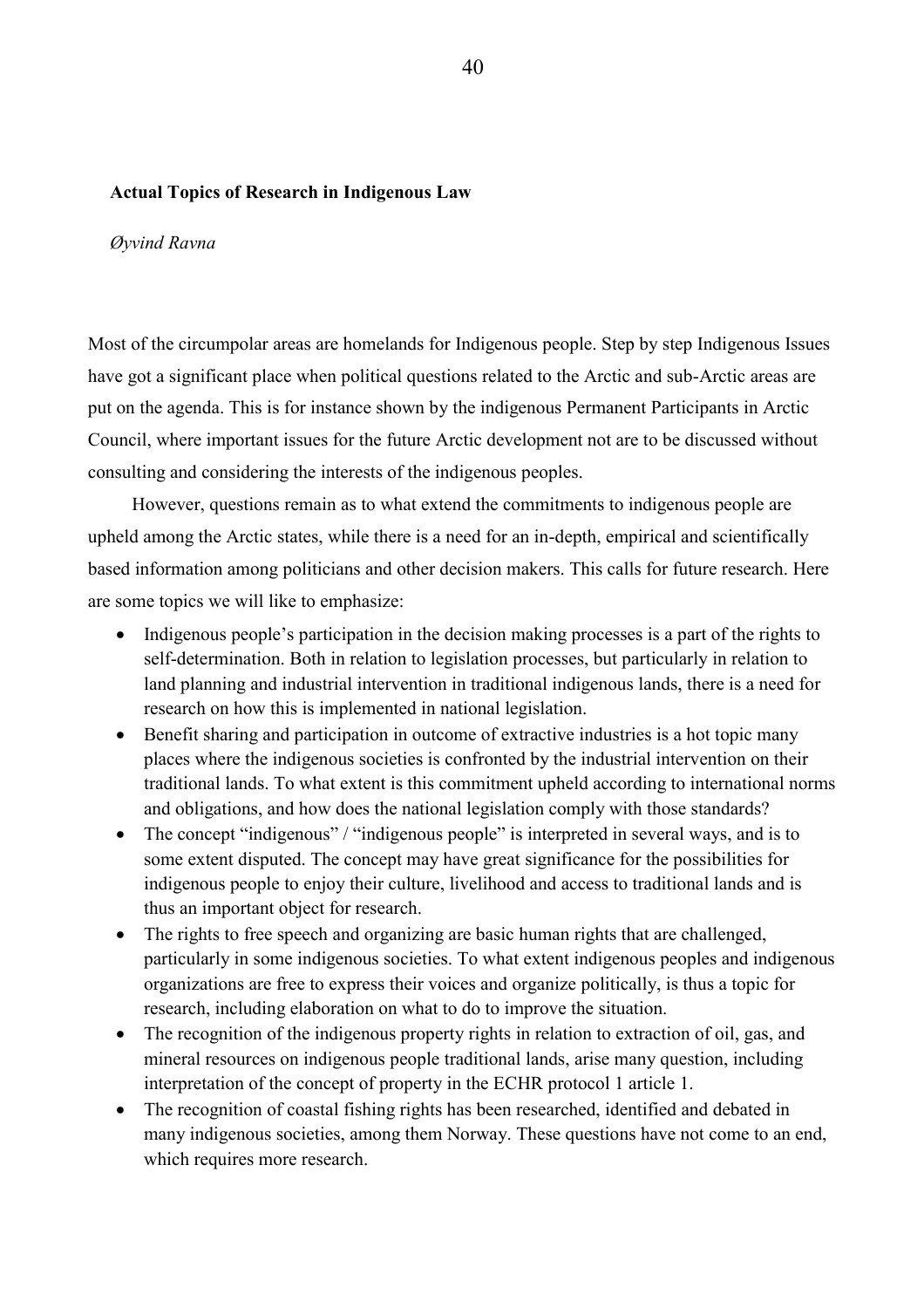- The Nordic Sami Convention is not completed nearly 10 years after the expert group filed their draft. The Convention was supposed to be a best practice example on protection of the cultural, social and livelihood rights of the indigenous people. The process itself is thus object for research, including what to be done to complete the process.
- Recognition of indigenous lands has for centuries been a hot topic, where the ILO Convention no. 169 to day sets up a standard and an international norm for that recognition. In Norway, the 2005 Finnmark Act and the Finnmark Commission is internal legal instruments aimed to complete the commitments of recognizing indigenous lands. Since the Finnmark Act internationally is upheld as kind of best practice, it is a need to inquire how that commitment is maintained.
- The ILO Convention no. 169 puts up particular requirements for assessing areas claimed to be indigenous lands. Based on the ILO bodies interpreting, particular emphasis is to be put on thoroughly processing and availability for indigenous peoples. To what extent this is the case in countries that have, or plan to ratify the Convention, should be analyzed.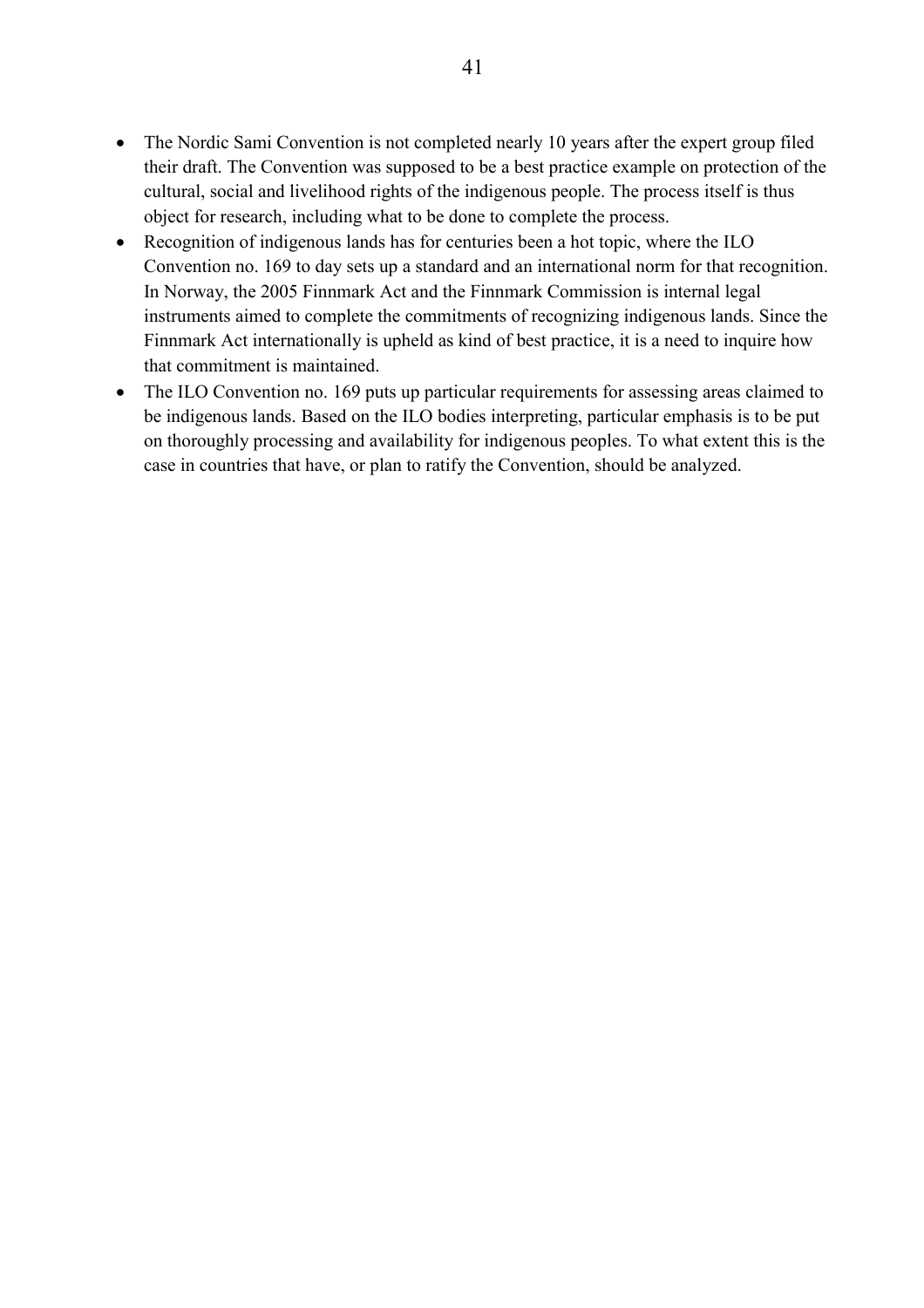## <span id="page-46-1"></span><span id="page-46-0"></span>**Regulation of Fisheries in the Arctic High Seas – Going Forward with a Sidestep?**  *Arne Riedel*

Arctic fisheries can contribute a relevant part to Northern economies, but do not make up a large part on a global scale yet.<sup>66</sup> The continuing recession of Arctic sea ice extent and volume opens up previously ice covered areas longer (some for the first time) for economic activities. The question is not anymore if but when the high seas of the Arctic Ocean will become even more readily available. Straddling and highly migratory fish stocks require bilateral and multilateral agreements to promote a more sustainable management.<sup>67</sup> Albeit it is not sufficiently clear yet to which extent fisheries in the Arctic Ocean will be affected by ocean warming, the influence of fresh water from glacier melts and ocean acidification through the increased intake of  $CO<sub>2</sub>$ , precautionary regulation should be in place to prevent illegal, unreported and unregulated (IUU) fisheries.

The United ations' Law of the Sea onvention (U LOS) provides the overarching framework and sets the differentiated rules for distinct zones of usage.<sup>68</sup> Regarding the water column (the convention takes a different approach for the seabed), states are allowed to regulate and control the use of living resources to up to 200 nautical miles (nm) from their coastal baselines (Art. 56f. and 61ff. of UNCLOS). As long as there is no legal opportunity to expand that reach, the area in the central Arctic Ocean will remain "high seas".

For fisheries in the high seas, UNCLOS has only limited rules in place for the management of such resources (Art. 63 (2), 64 and 66 (3) of UNCLOS), assigning regional cooperation outside of national waters and for migratory and straddling stocks to Regional Fisheries Management Organizations (RFMOs). An additional, more specific piece in the international framework is provided by the UN Fish Stocks Agreement (UNFSA, in force since 2001), to which all Arctic states are parties to, particularly in Articles 7 and 8 UNFSA. While some organizations with large geographical coverage focus on single species (tuna, for instance), others take a more regional approach. As of now, only a very small part of the Arctic Ocean is governed by RFMOs' area of

<sup>66</sup> Rudloff (2010), The EU as fishing actor in the Arctic – Stocktaking of institutional involvement and existing conflicts, SWP Working Paper 2010/02, p. 12, http://www.swp-berlin.org/en/publications/swp-research-paperdetail/article/the\_eu\_as\_a\_shipping\_actor\_in\_the\_arctic.html.

See for example the Norwegian-Russian Fisheries Commission, a bilateral cooperation taking place between since 1976, http://www.jointfish.com/eng.

Although the USA have not ratified UNCLOS (yet), the treaty's rules on zones of influence – having the status of customary international law – are valid for all Arctic states.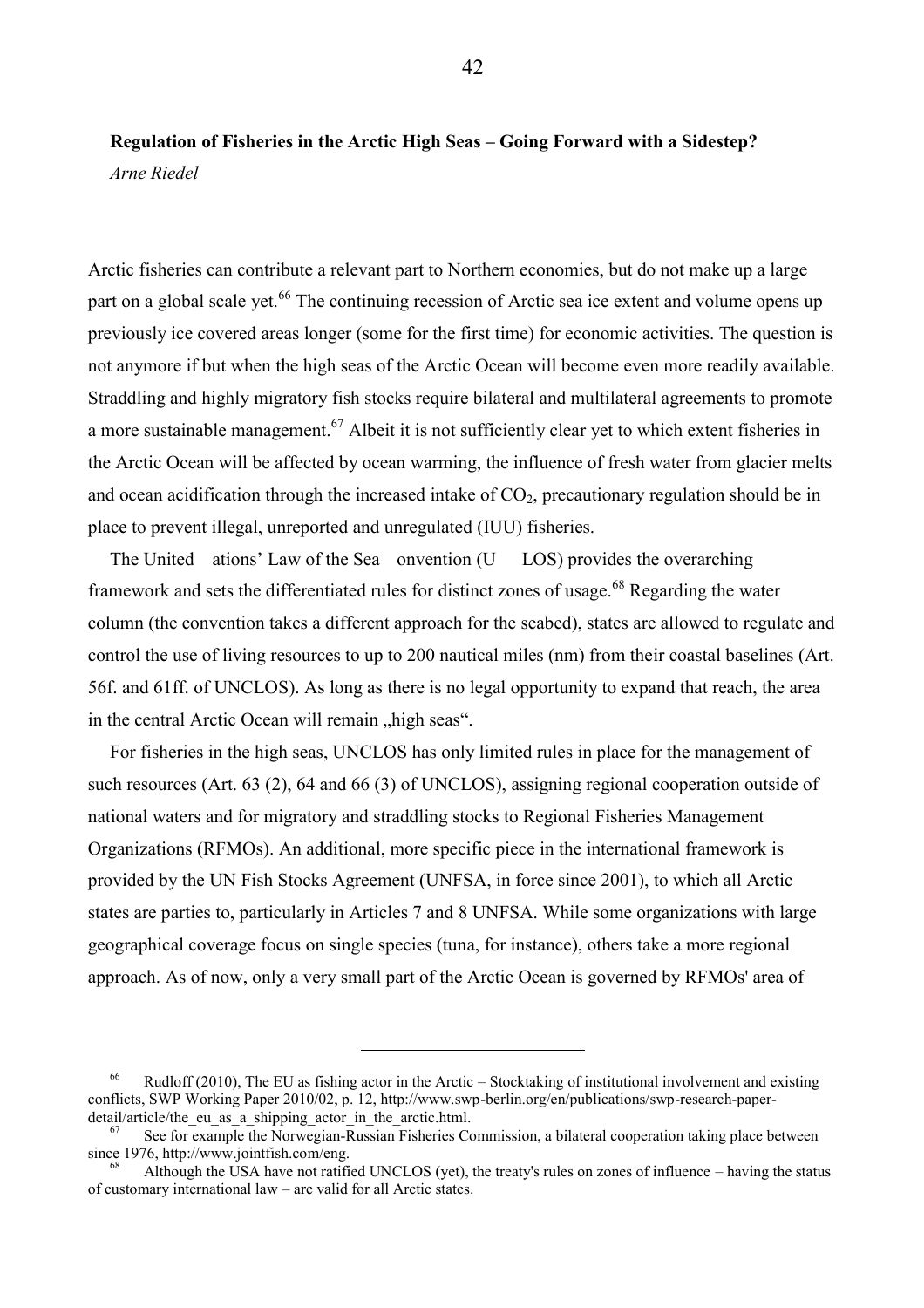competence: the North East Atlantic Fisheries Commission (NEAFC) area covers about 8% of the Arctic Ocean's high seas.

The existing situation leaves a window of opportunity for international cooperation:<sup>69</sup> Following an US-led initiative, the five Arctic states bordering the Arctic entral Ocean's high seas found together in April/May 2013 to discuss issues concerning possible future fisheries in the area. An excerpt from the chairman's statement, however, stated there would be no need for an additional RFMO, and it would be recommended to take interim measures while further improving the scientific understanding of the changes in Arctic habitats. The participation of other international players with potential interests in Arctic fisheries only appears in a single line of the statement.<sup>70</sup>

As clear as the interests of Arctic states in the use of resources in the whole of the Arctic Ocean might be, this mandate does not extend to the regulation of the Arctic high seas without the other interested parties. Recognized principles of international environmental law, such as the precautionary principle and the principle of international cooperation – enshrined in the provisions of UNCLOS (Art. 197) and the UNFSA (Art. 5 (1), 7 (3), 8 and 21) – require the involvement of all interested parties by addressing "States fishing on the high seas" in general.

This does not imply, however, when the involvement will take place and in which form. Possibilities reach from an inclusive approach for the development of cooperative measures to the establishment of an RFMO with the option of a later accession by interested states.

From a governance perspective, the actions of the five Arctic states as of now (such as the proposed interim measures) suggest that the high seas' fisheries management could become a sector of regional cooperation outside the Arctic Council. It is striking that this development comes at a time that the previously fairly exclusive Arctic Council is in the process of opening up to more observer states (including inter alia Japan and China with large fishing fleets) and also recently provided the floor for negotiations of agreements among all eight Arctic states.<sup>71</sup>

Thus, it will be interesting to see if the seeming attempt of a re-regionalization of interests by the five states adjacent to the Arctic Ocean will be upheld for long. The way towards further extensive

 $\overline{a}$ 

43

 $69$  See already the postulation of principles for Arctic marine ecosystems by Chapin et al. (2008), Policy Options for Arctic Environmental Governance, Arctic Transform Paper, 2008, S. 5, http://arctictransform.org/download/EnvEX.pdf.

hairman's Statement at Meeting on Future Arctic Fisheries, 1 May 2013,

http://www.state.gov/e/oes/rls/pr/2013/209176.htm: States whose EE s border the Arctic entral Ocean's High Seas area "acknowledge that other States may have an interest in this topic and that they should be included in talks at some point in the future as appropriate."

Agreements negotiated under the auspices of the Arctic Council include – as of now – the Agreement on Cooperation on Aeronautical and Maritime Search and Rescue in the Arctic (2011) as well as the Agreement on Cooperation on Marine Oil Spill Pollution, Preparedness and Response in the Arctic (2013).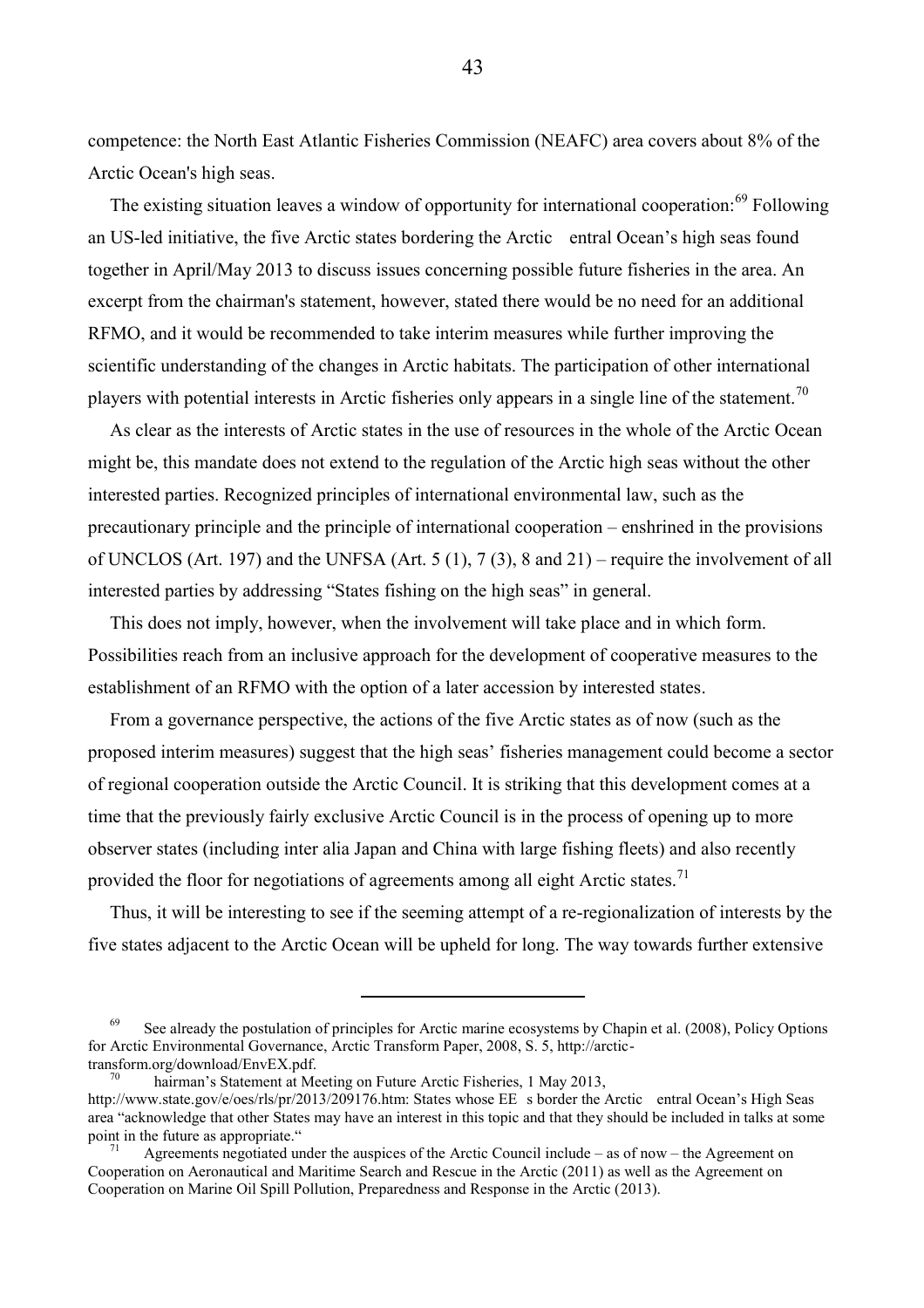research in fisheries as well as discussions on a possible moratorium or the establishment of new RFMOs in the Arctic high seas should include all relevant players on the international level. Taking "sidesteps" for the regulation of this Arctic and international issue is counteracting these developments.